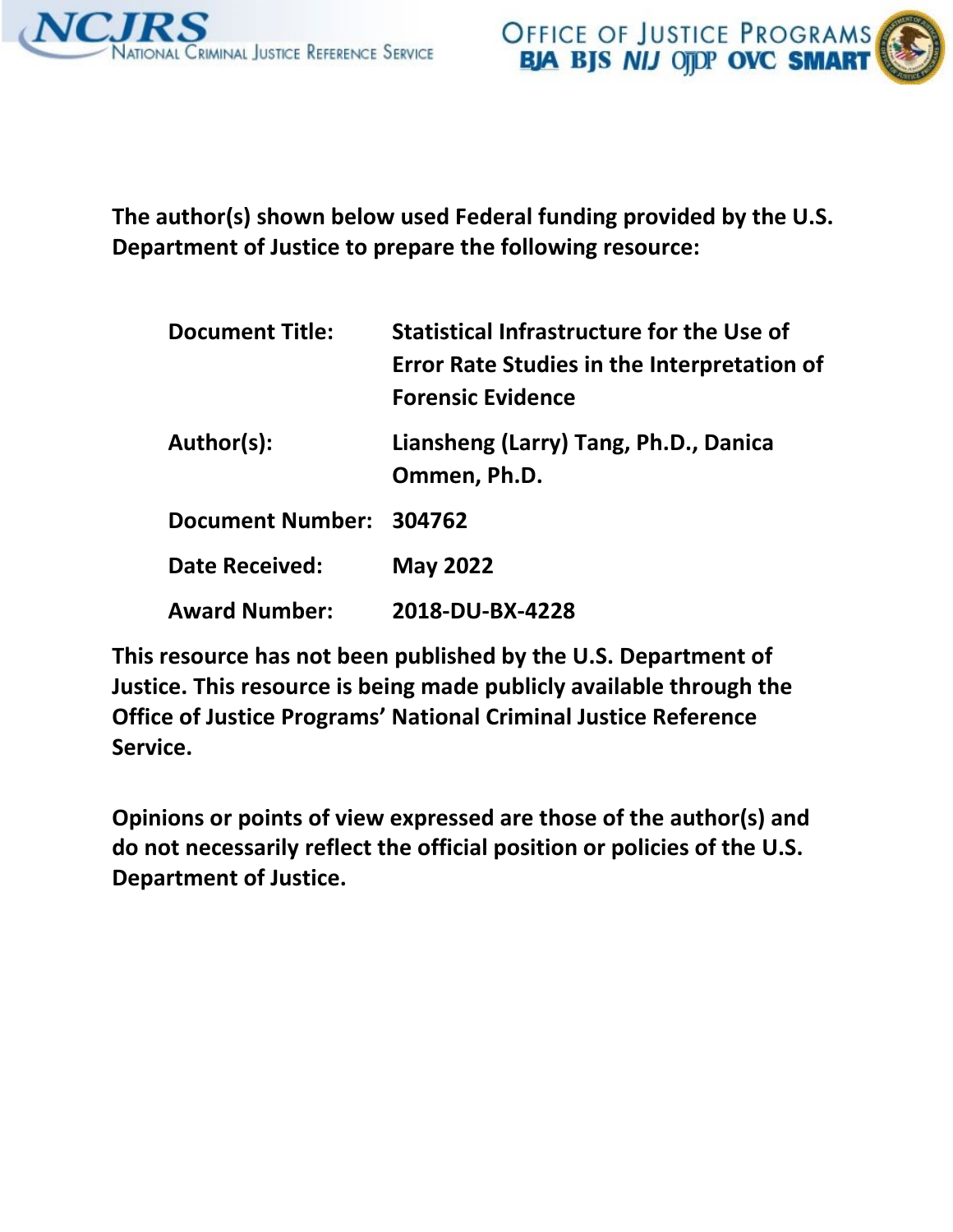# National Institute of Justice

# Research and Development in Forensic Science for Criminal Justice Purposes

# **Award #: 2018-DU-BX-4228**

# **Statistical Infrastructure for the Use of Error Rate Studies in the Interpretation of Forensic Evidence**

Final Research Report

**Award Amount:** \$ **197,669 Project Period: Jan 1st – Dec 31st 2019 & September 21st 2020 – May 31st 2021**

# **Principal Investigators:**

Dr. Liansheng (Larry) Tang Dr. Danica Ommen Associate Professor Assistant Professor University of Central Florida Iowa State University Phone: (407) 823-0638 Phone: (515) 294-8865 Email: liansheng.tang@ucf.edu Email: dmommen@iastate.edu

# **Recipient Organization:**

Original recipient: Transferred to: Fairfax, VA 22030 Orlando, FL 32826

George Mason University University of Central Florida 4400 University Drive 12201 Research Parkway, Suite 501

Signature of Submitting Official: Mary Davis Davis Date: 2021.10.27 13:00:50 -04'00'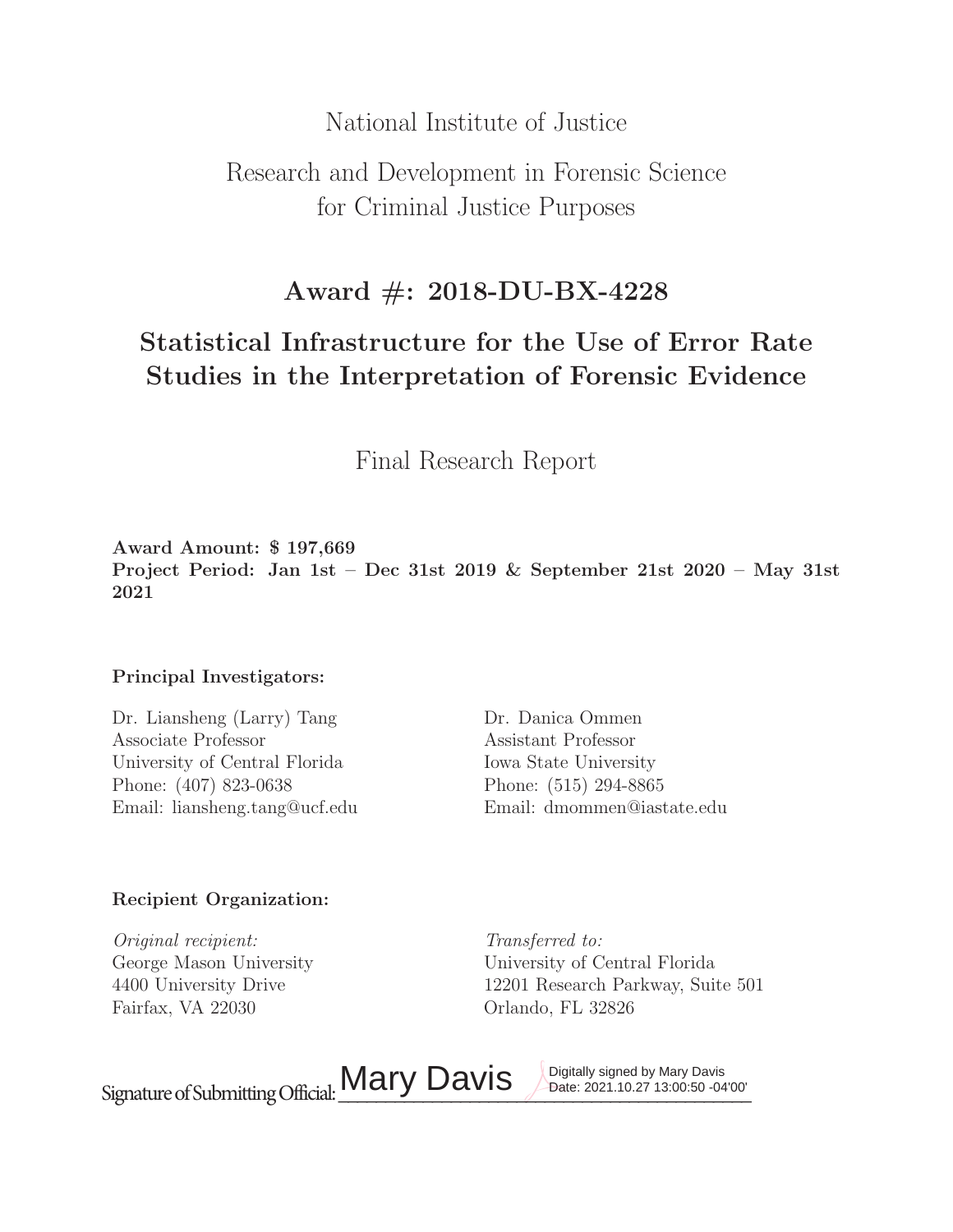# **Table of Contents**

| $\mathbf 1$             | $\overline{2}$<br><b>Project Summary</b> |                                                                       |                |  |  |  |  |
|-------------------------|------------------------------------------|-----------------------------------------------------------------------|----------------|--|--|--|--|
|                         | 1.1                                      |                                                                       | $\overline{2}$ |  |  |  |  |
|                         | 1.2                                      |                                                                       | 3              |  |  |  |  |
|                         | 1.3                                      |                                                                       | 3              |  |  |  |  |
|                         |                                          | Research Question 1: Formalize Sampling Models<br>1.3.1               | 3              |  |  |  |  |
|                         |                                          | Research Question 2: Evidence Interpretation via Error Rates<br>1.3.2 | 6              |  |  |  |  |
|                         |                                          | Research Question 3: Uncertainty Quantification<br>1.3.3              | 10             |  |  |  |  |
|                         |                                          | 1.3.4                                                                 | 10             |  |  |  |  |
|                         | 1.4                                      |                                                                       | 11             |  |  |  |  |
| $\overline{2}$          |                                          | Participants & Collaborators                                          | 12             |  |  |  |  |
| $\overline{\mathbf{3}}$ |                                          | <b>Changes and Justification</b>                                      | 15             |  |  |  |  |
|                         |                                          |                                                                       |                |  |  |  |  |
| 4                       |                                          | Outcomes                                                              | 15             |  |  |  |  |
|                         | 4.1                                      |                                                                       | 15             |  |  |  |  |
|                         | 4.2                                      |                                                                       | 16             |  |  |  |  |
|                         |                                          | Research Question 1: Formalize Sampling Models<br>4.2.1               | 16             |  |  |  |  |
|                         |                                          | 4.2.2<br>Research Question 2: Evidence Interpretation via Error Rates | 18             |  |  |  |  |
|                         |                                          | Research Question 3: Uncertainty Quantification<br>4.2.3              | 35             |  |  |  |  |
|                         |                                          | 4.2.4                                                                 | 39             |  |  |  |  |
|                         | 4.3                                      |                                                                       | 39             |  |  |  |  |
| $\overline{5}$          |                                          | Artifacts                                                             | 40             |  |  |  |  |
|                         | 5.1                                      |                                                                       | 40             |  |  |  |  |
|                         | 5.2                                      |                                                                       | 41             |  |  |  |  |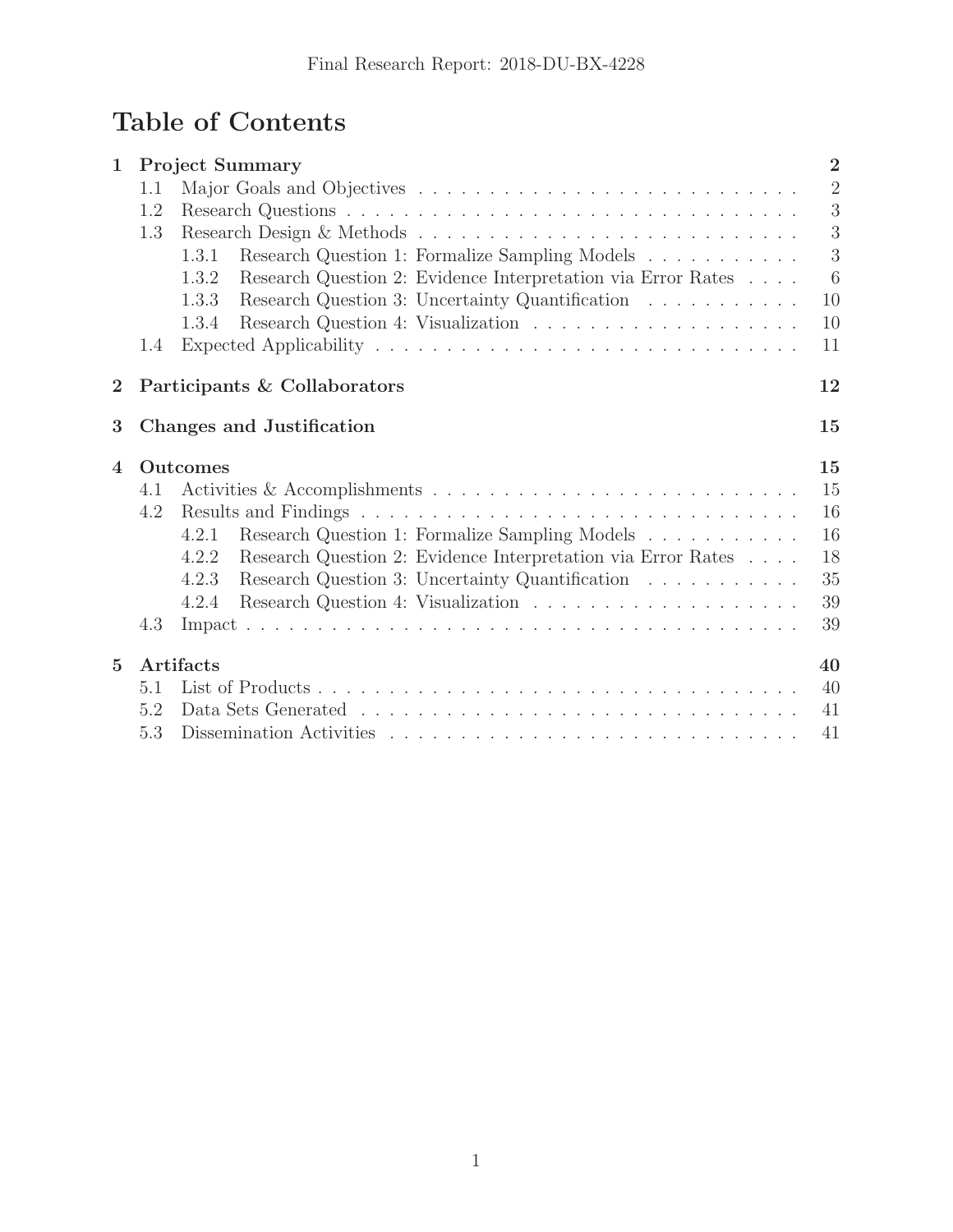# <span id="page-3-0"></span>**1 Project Summary**

## **1.1 Major Goals and Objectives**

During this one and a half years' foundation research project, we aimed to relate matching probabilities to the error rates arising in common individuality studies and propose a paradigm for evidence interpretation based on error rate studies. In this research program we worked within the classical paradigm for evidence interpretation based on conditional match probabilities.

For many researchers, a number of recent recommendations concerning the use of error rates in forensic science have shifted the focus of forensic evidence interpretation away from the formal subjective Bayesian approach long advocated by the research community. Some of the concerns related to error rates of forensic science methods are mentioned in the Congressionally mandated 2009 National Academy of Science (NAS) report entitled "Strengthening Forensic Science in the United States: A Path Forward" [29], the 2016 President's Council of Advisors on Science and Technology (PCAST) report entitled "Forensic Science in Criminal Courts: Ensuring Scientific Validity of Feature-Comparison Methods" [36] and the 2016 NIJ Forensic Science Technology Working Group Operation Requirements<sup>1</sup>. These recommendations have paralleled a string of papers expressing concerns about the formal Bayesian methods and the score-based approaches (see, for example, Iyer and Lund [19]; Morrison [27]). In response to these recommendations, as well as the success of the black box and white box studies in latent print analysis [44], a large number of other forensic disciplines have proposals for similar studies. These types of studies report an average error rate across a population of examiners for a given set of tasks related to identification of source problems. Although this is not the intention, these studies are often used to justify the conclusions that an examiner has made in a specific case. As statisticians focused on the identification of specific source problems, it is our view that it is unclear what these studies imply about a given

<sup>1</sup> $h^{\text{max}}/h^{\text{max}}$  ,  $h^{\text{max}}/h^{\text{max}}/h^{\text{max}}$  ,  $h^{\text{max}}/h^{\text{max}}$  ,  $h^{\text{max}}/h^{\text{max}}$  ,  $h^{\text{max}}/h^{\text{max}}$  ,  $h^{\text{max}}$  ,  $h^{\text{max}}$  ,  $h^{\text{max}}$  ,  $h^{\text{max}}$  ,  $h^{\text{max}}$  ,  $h^{\text{max}}$  ,  $h^{\text{max}}$  ,  $h^{\text{max}}$  ,  $h^{\text{max}}$  ,  $h^{\text$ requirements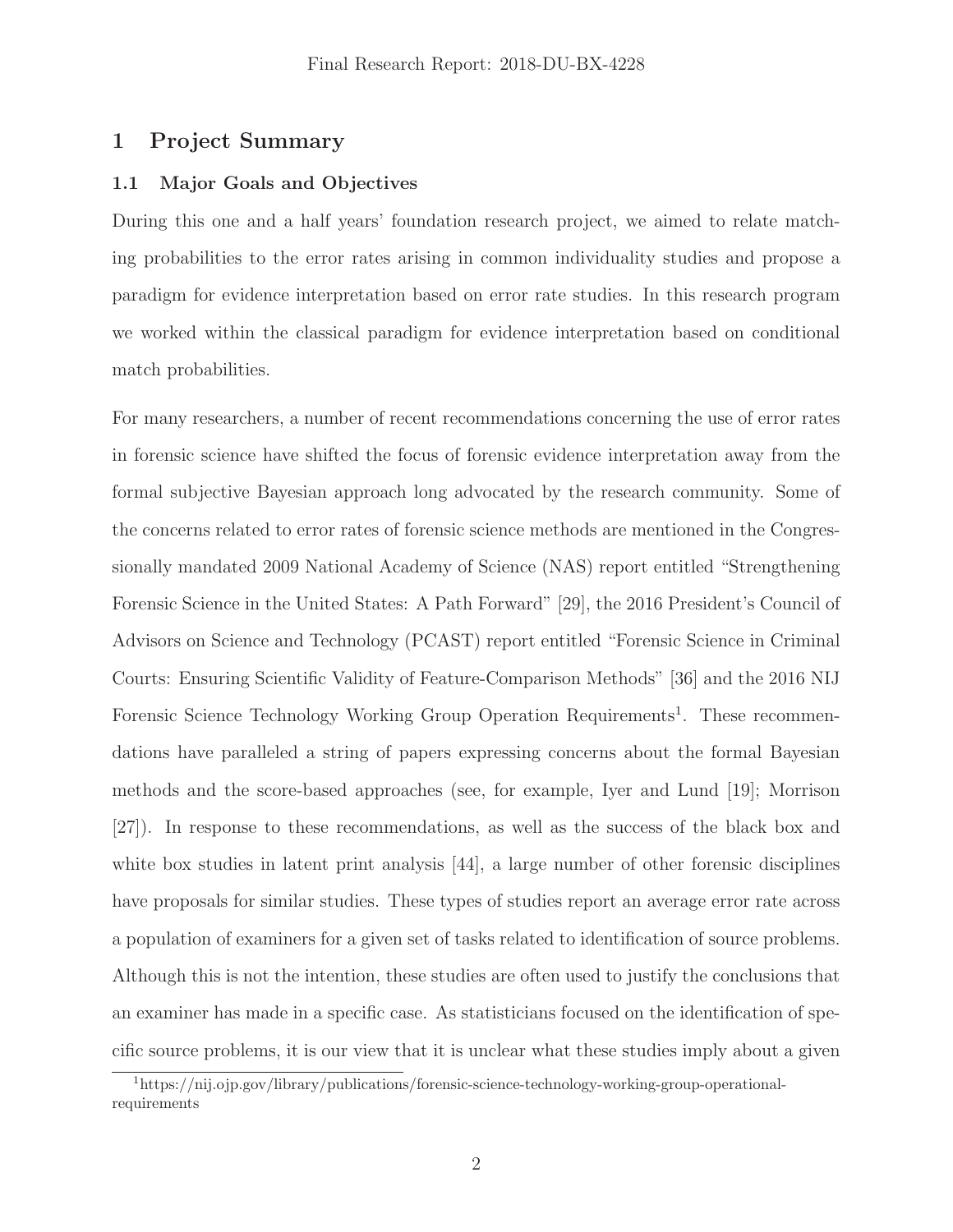<span id="page-4-0"></span>source identification problem.

#### **1.2 Research Questions**

To achieve our main objective, we set out to explore four main research questions:

- 1. What are the formal sampling and statistical experiments for source and sub-source propositions for questioned document, fingerprints, and facial recognition evidence?
- 2. Can a paradigm for reasoning about the source of traces based only on error rates used to characterize the performance of automated identification systems be proposed?
- 3. Can a set of methods for characterizing the uncertainty about estimated error rates be developed?
- 4. How can the results for the uncertainty associated with error rate based methods for quantifying evidence best be presented?

### **1.3 Research Design & Methods**

#### **1.3.1 Research Question 1: Formalize Sampling Models**

The forensic identification of source problem is an inferential analysis to support answering the question of where a collection of forensic evidence originated. (It should be noted that we use the term "identification" in this context to mean something less strong than is typically considered an "identification" in forensic science, i.e. the source of bullet is this gun, to the exclusion of all other guns.) The point of origin may be a person, as is the case for DNA and handwriting evidence, or a specific object or collection of objects, as is the case with firearms and glass evidence [22]. This type of problem is typically of interest to the criminal justice system. In supporting the quest for the answer to this problem, the evidence interpretation expert is expected to summarize the observed evidence relative to two competing propositions, often referred to as the prosecution and defense propositions, for how the evidence was generated [11, 1]. Typically when considering forensic evidence, the forensic scientist is concerned with source or sub-source level propositions or hypotheses, although activity level propositions might be considered in some cases. However, the court system is typically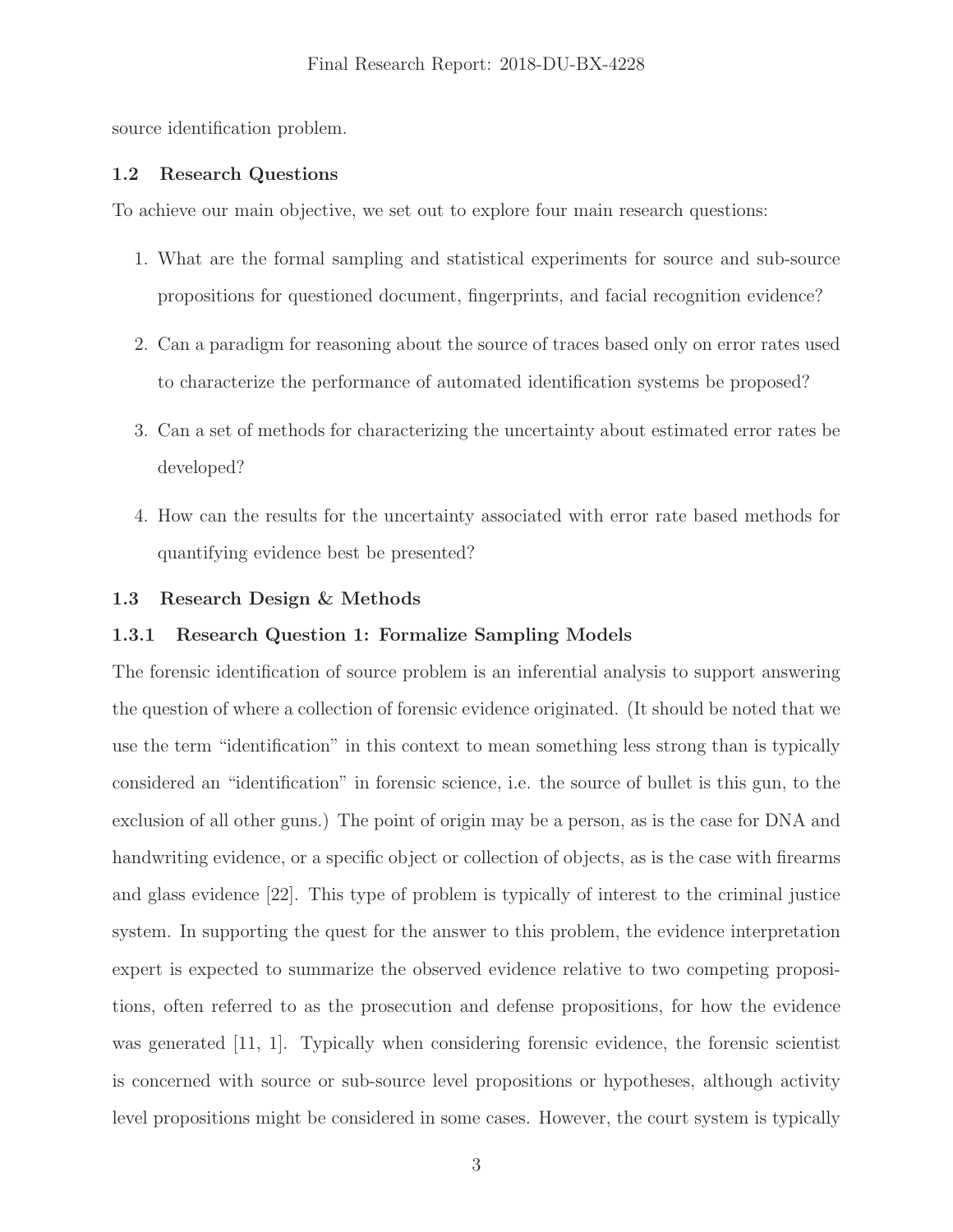concerned with offense level propositions concerning the guilt or innocence of the defendant (for a detailed description of the hierarchy of propositions, see  $[7, 22, 11]$ ). The focus of this research project is on a particular class of source-level identification problems.

In the identification of source problems, it is often of interest to determine whether a suspect can be linked to the evidence found at the scene of the crime. In a sense, this type of identification of the source problem is defined relative to a specified source population, and referred to as the identification of the specific source problem [32]. In this research project, we consider sources to be defined as generators or creators of the objects of interest (for example, a person is a generator of DNA and handwriting profiles, and a window is a generator of glass fragments). This means that all the evidential objects considered in a given case can be split into three different subsets:

- es**:** Set of objects associated with or generated by a specified source (denote the number of objects by  $n_s$ )
- ea**:** Collection of sets of objects each associated with a source of traces in an alternative source population (denote the number of sources by  $n_a$ )
- eu**:** A set of trace objects that are all from the same unknown source (denote the number of trace objects by  $n_u$ )

We are then tasked with summarizing and presenting the evidence in  $e_s$ ,  $e_a$ , and  $e_u$  so that a decision maker can decide between two propositions for how the evidence has arisen. The two propositions can be stated as:

- $H_p$ : The unknown source evidence  $e_u$  and the specific source evidence es both originate from the specific source;
- $H_d$ : The unknown source evidence  $e_u$  does not originate from the specific source, but from some other source in the alternative source population.

Following Ommen and Saunders [32], the two competing propositions imply two competing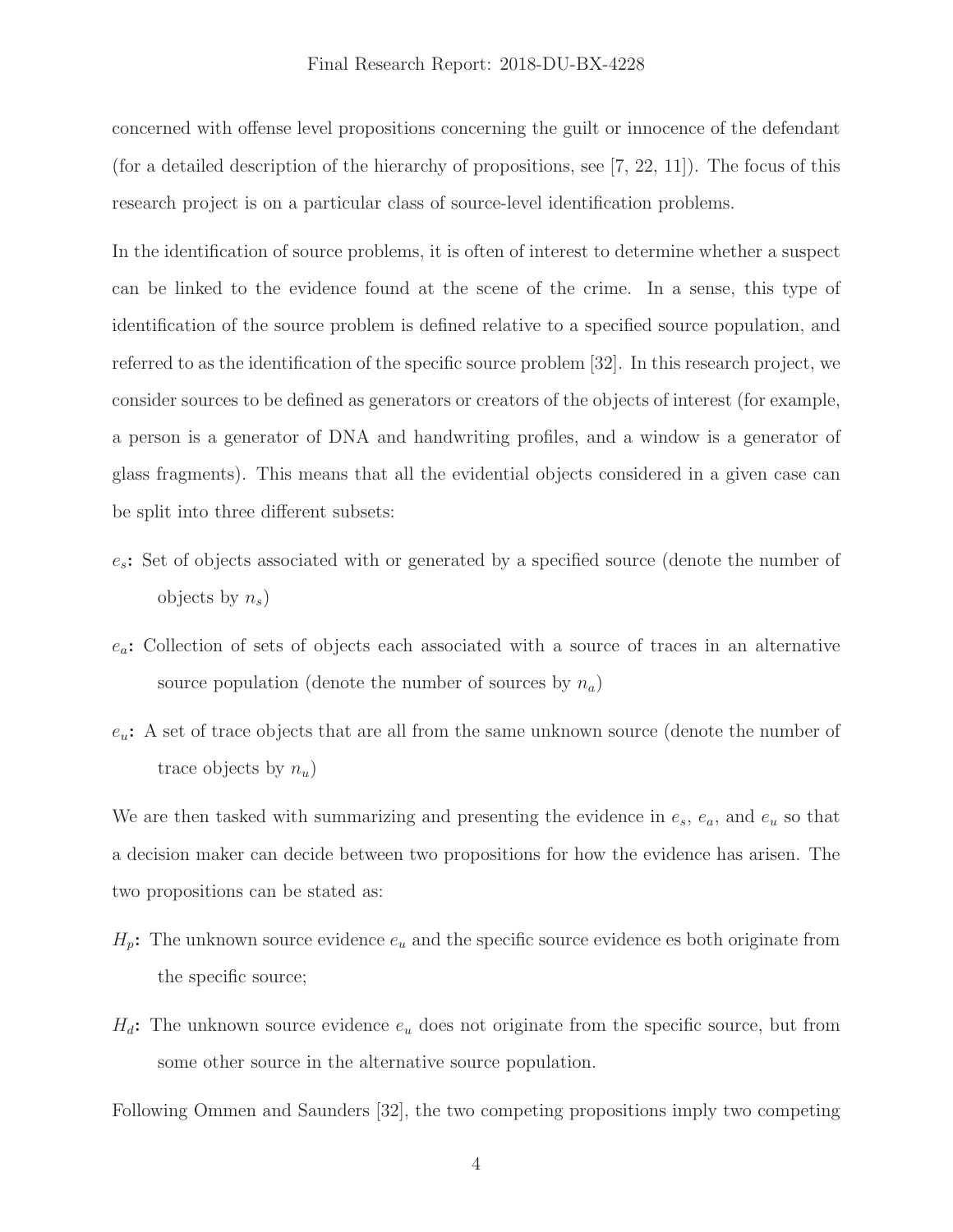statistical sampling models for defining the source of the trace evidence. These two models are expressed in the context of sampling models below.

- $M_1$ : The traces in  $e_u$  are a simple random sample from the population of traces associated with the specified source
- $M_2$ : The traces in  $e_u$  are a simple random sample from a randomly selected source in the alternative source population of sources.

For the identification of specific source problem, the first model implies that  $e_u$  has been generated according to the model for the specific source, implying that there are  $n_s+n_u$  traces from the specific source. In contrast, the second model implies that  $e_u$  has been generated according to the model for the alternative source population, implying that there are  $n_a + 1$ sources sampled from the background population. In this project, the investigators will build on these propositions, and formalize the underlying sampling and statistical experiments for pattern evidence such as questioned documents and latent fingerprints, see Section 4.2.1 for details.

A common quantification of the weight of evidence for one proposition over another is the Bayesian likelihood ratio (LR) [23, 12, 24]. This approach is based on the theory that the examiner should report their relative belief concerning how reasonable it is to observe the evidence under two competing propositions for how the evidence has arisen. This statistic is commonly known as the Bayes Factor, or what is often referred to as the likelihood ratio in the field of forensic science. Once the Bayes Factor has been assigned, then the examiner can determine the relative merit of the two models given the information about the evidence by multiplying the Bayes Factor by his/her/their own prior odds. The prior odds is the a priori belief about the relative merit of the two models before the evidence has been observed. When determining probabilistic beliefs under the formal subjective Bayesian approach, it is important that all parties involved exhibit logic and coherence in their reasoning (see Schum [38] for an overview.) This approach to reasoning about evidence has been demonstrated to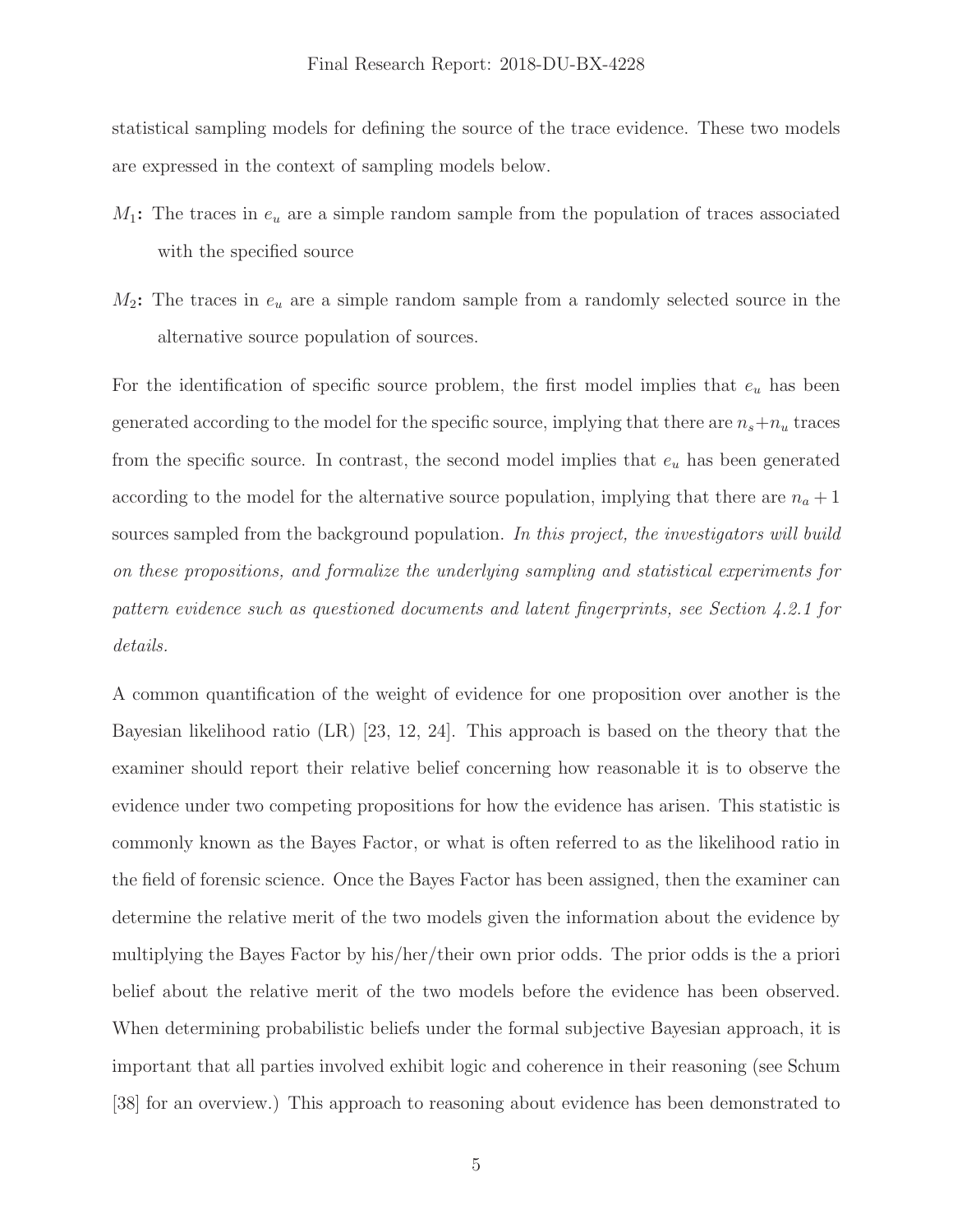<span id="page-7-0"></span>be exceptionally powerful in evaluating and interpreting forensic evidence for simple DNA and the analytical measures concerning certain types of trace evidence. However, it is unclear how to define an error rate under this paradigm, since all probabilities are personal, and therefore dependent on a variety of factors external to the case at hand.

#### **1.3.2 Research Question 2: Evidence Interpretation via Error Rates**

The two-stage approach is the predominant approach to evidence interpretation in the United States and was developed by [21]. As the name suggests, it is based on two steps or stages. The first step considers whether the specific (sometimes called "putative") source can be excluded as the actual source of the trace evidence. If the putative source cannot be excluded in the first step, the examiner is then expected to make an assessment concerning how many alternative sources (in some relevant population) can be excluded as the actual source of the trace evidence for the second step. In the ideal scenario, the second step would exclude all of the other potential sources, leaving the specific source as the only likely source of the trace evidence. This two stage approach to evidence interpretation was formalized by a statistician, J.B. Parker, working in the United Kingdom Atomic Energy Authority in the 1960's based on methods first developed in forensic science by Paul Kirk. These methods have been used throughout forensic science and many formally trained criminalists have training in this form of statistics or evidence interpretation. Under this paradigm, error rates are often characterized by random match probabilities.

To interpret the value of evidence using the two-stage approach, the examiner must first define a scoring rule for comparing control samples from a known source (denoted by  $e_s$ ) to a trace with an unknown source (denoted by  $e_u$ ), say  $C(e_u, e_s)$ . This scoring rule basically establishes a criteria for assessing the similarity of two sets of characteristics. Following Parker [34], assume that  $C(\cdot, \cdot)$  is a dissimilarity score, i.e. the bigger the value of  $C(\cdot, \cdot)$  the less similar  $e_u$  and  $e_s$  are. If the value of the comparison  $C(e_u, e_s)$  is less than some threshold, say  $\tau$ , then the source of  $e_s$  cannot be excluded as the source of  $e_u$ . It is important to note that even if  $e_u$  and  $e_s$  are realizations of the samples from the same source, they will not typically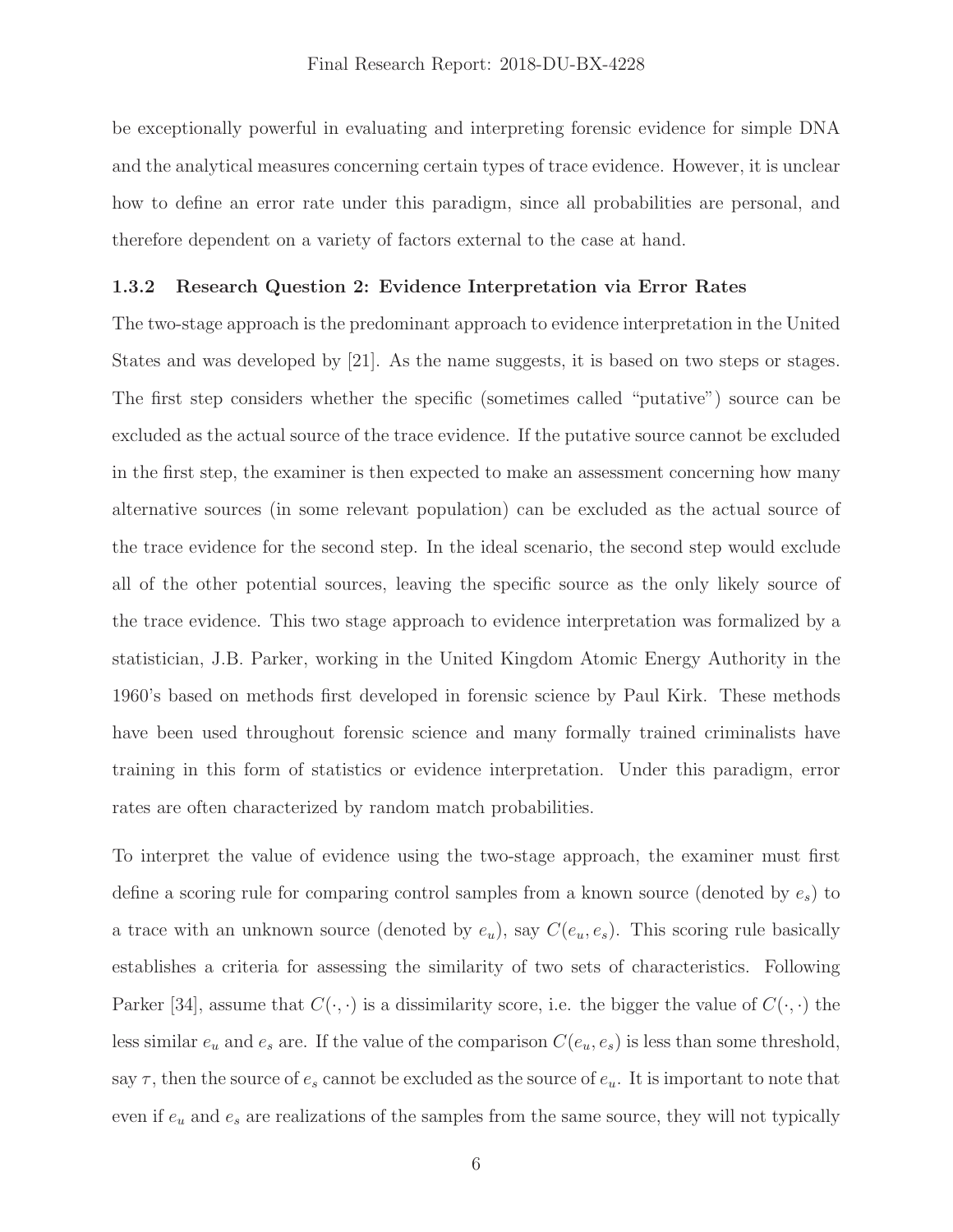have the same amount of detail or information concerning their respective source(s). This can be illustrated by latent print examination, where the control print is a full-rolled print taken under controlled conditions and the latent (or recovered print) is a partial, incomplete print with less information. The comparison method  $C(\cdot, \cdot)$  will need to account for this differing amount of information and/or complexity.

There are several methods of defining the scoring rule or the comparison metric. One popular method, especially for pattern and impression evidence like fingerprints, is to use an automated identification system to compute the score. Generally speaking, automated identification systems are designed to input a trace, compare it to a finite list of candidate sources, and output a ranking of which source is most likely to have generated the trace sample. Most of the algorithms for comparing the evidential items are black-box and proprietary. Nevertheless, the ranking is built off a score (which in the simplest case could be something like a Bayes classification rule). The outputted scores can then be used as  $C(\cdot, \cdot)$ in the two-stage approach.

For the first stage, if the examiner cannot exclude the trace as having arisen from source of the known control samples, then the examiner will state an association exists between the controls and the trace (e.g., "match," "cannot exclude the source as the actual source of the traces," "analytically indistinguishable in all measured properties," etc.), and will proceed to the second stage. For the second stage, the examiner will need to present some measure of the strength of the association. There are various methods for measuring the strength of the association, with one of the more popular being "at what rate would alternative sources (in some specified and hopefully relevant population) not be excluded as the source of the traces?" This rate is commonly referred to as the coincidence probability or the random match probability. There are various other methods that have been suggested as appropriate for measuring the significance of a "match", but we will focus on variations of the random match probability. When two samples provided by different sources are declared to "match"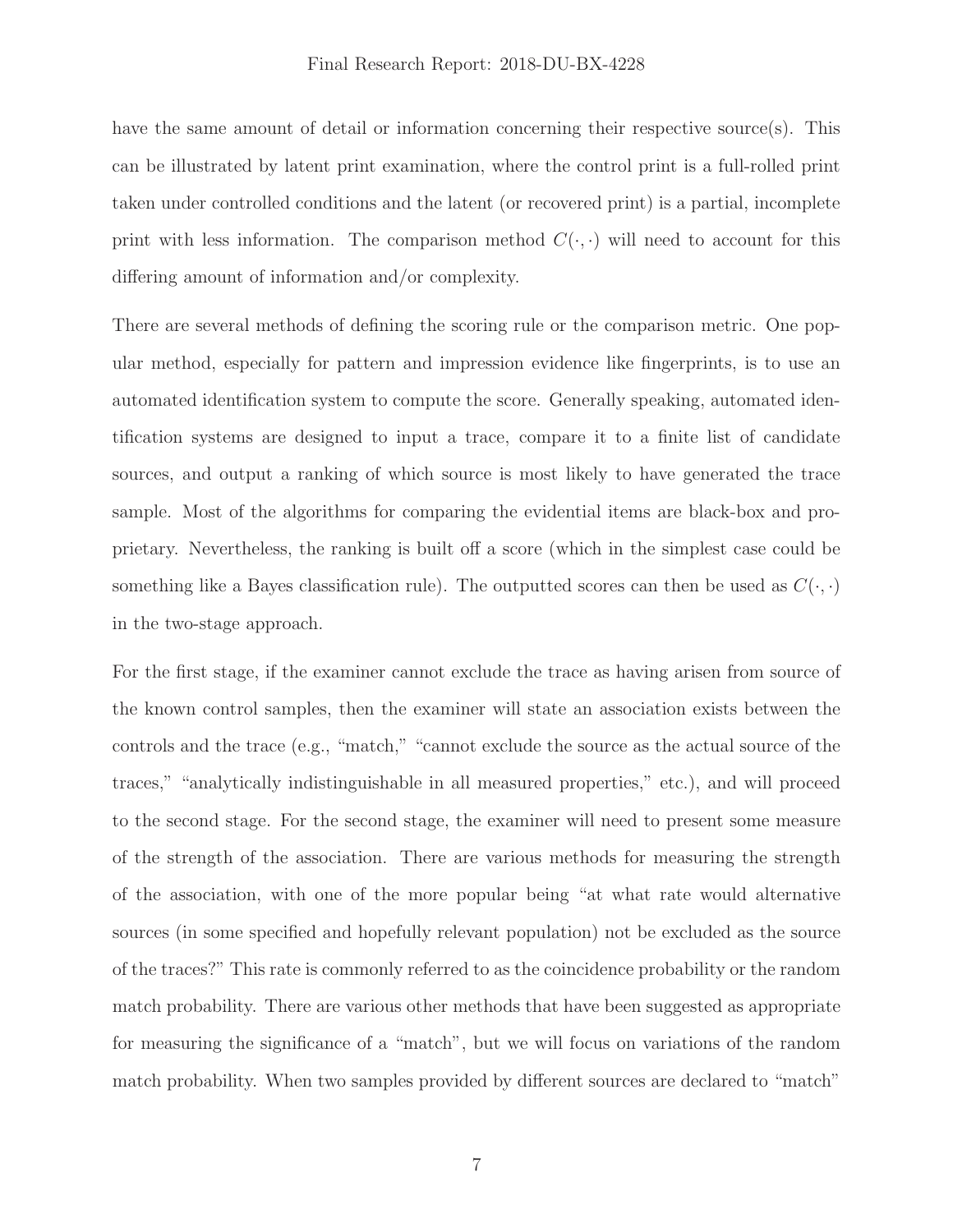by the comparison methodology, then a false match error has occurred, and the probability of this type of error is the random match probability (RMP). Similarly, when two samples provided by the same source are declared a "non-match", then a false non-match error has occurred, and the probability of this error is the random non-match probability (RNMP). These RMPs and RNMPs are typically unknown quantities, and often need to be estimated from collected data (a recent MS thesis by Fuglsby [14] from SDSU presents algorithms for estimating RMPs and RNMPs for handwriting). To the best of our knowledge, there are three different approaches for conducting the second stage using variations of the random match probability.

The first approach is to estimate of the probability of observing a randomly selected set of control samples from a randomly selected source (in some relevant population of sources) that is sufficiently similar to the trace samples that we would conclude a "match". This approach is referred to as the trace-anchored approach. Then, the error rate of interest is the rate at which we would not exclude sources in the relevant background population, with samples collected in a manner similar to  $e_s$ , when compared to the observed trace samples in  $e_u$ . This error rate can be estimated by

$$
rmp_1(e_u, e_a) = \frac{1}{n_a} \bigg|_{i=1}^{n_a} I(C(e_u, e_{a_i}) < \tau \bigg|,
$$

where  $e_{a_i}$  denotes a set of control samples from the  $i^{th}$  alternative source. Smaller values of this error rate correspond to stronger evidence for associating the trace to the known source.

The second approach is to estimate the probability of observing a randomly selected set of pseudo-trace samples under similar conditions to those under which  $e_u$  was generated, from a randomly selected source (in some relevant population of sources), that is sufficiently similar to the specific source's control samples that we would conclude a "match". Pseudo-traces are control samples which mimic the same level of quality and detail to the observed trace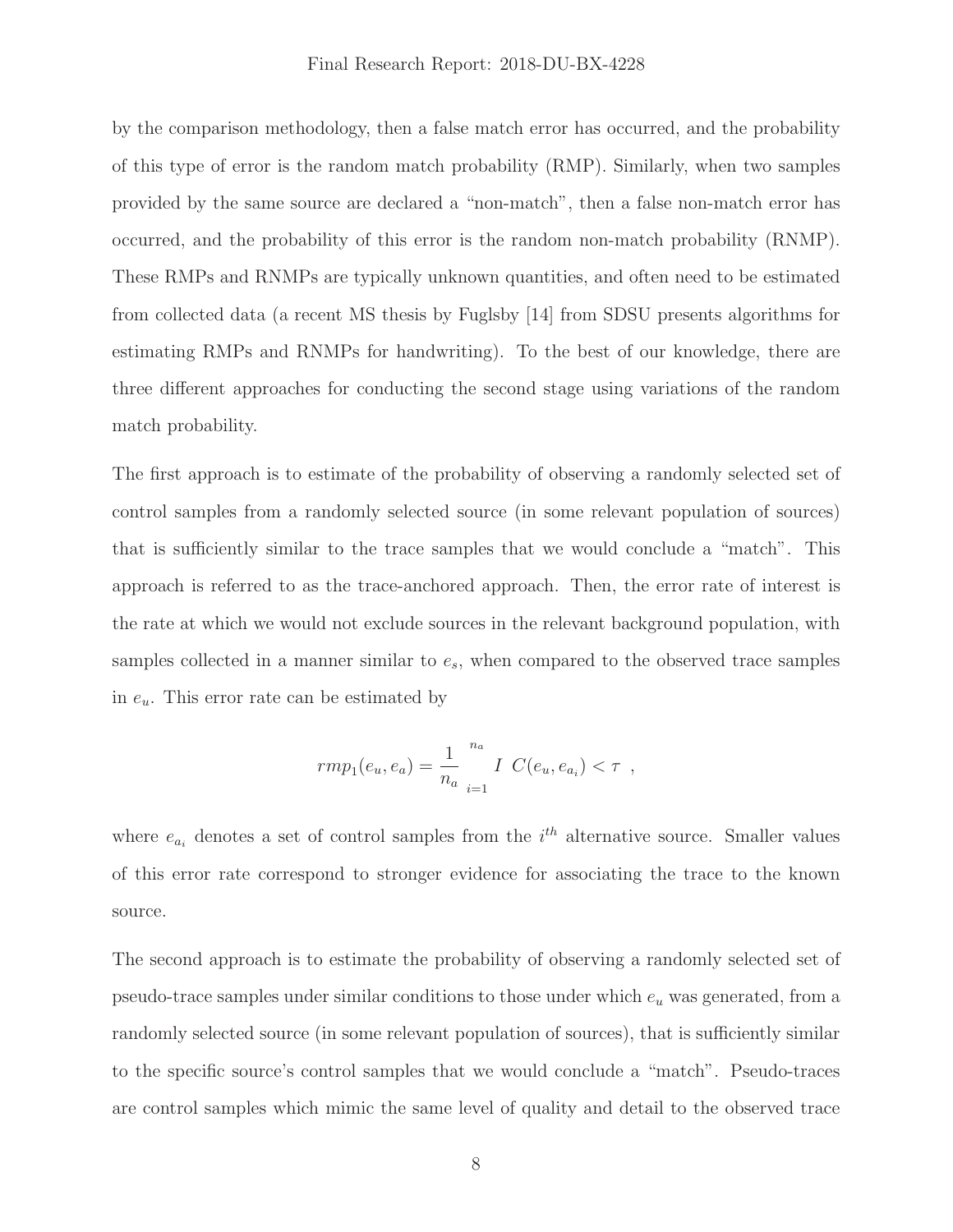samples. This approach is referred to as the source-anchored approach. Now, the error rate of interest is the rate at which we would not exclude pseudo-traces from sources in the alternative source population different from the specific source when compared to the observed samples from the specific source. This error rate can be estimated by

$$
r m p_2(e_u, e_a) = \frac{1}{n_a} \, \frac{n_a}{i=1} \, \, I \, \, C \, \, e_s, e_{u_i} \, \, < \tau \, \, ,
$$

where  $e_{u_i}$  denote a pseudo-trace generated from the  $i^{th}$  alternative source. Again, smaller values of this error rate correspond to stronger evidence for associating the trace to the known source.

The third, and final, approach is to estimate the probability of observing a "match" when comparing a randomly selected set of pseudo-trace samples, under similar conditions that  $e_u$ was generated, from a randomly selected source with control samples from another randomly selected source. This approach is commonly referred to as the general match approach. The error rate of interest here is the rate at which we would not exclude traces (similar to  $e_u$ ) from one source when compared to control samples (collected in a manner similar to how  $e_s$ was collected) from a different source, and is estimated by

$$
rmp_3(e_u, e_a) = \frac{1}{n_a (n_a - 1)} \sum_{i=1}^{n_a} \sum_{j=i}^{n_a} C \ e_{a_i}, e_{u_j} \leq \tau ,
$$

where  $e_{a_i}$  denotes a set of control samples and  $e_{u_i}$  denotes the pseudo-trace from the  $i^{th}$ alternative source. Note that neither the control samples from the specific source,  $e_s$ , or the traces with an unknown source,  $e_u$ , have been used in defining this error rate. Yet again, smaller values of this error rate correspond to stronger evidence for associating the trace to the known source.

Now that all the relevant forensic error rates have been defined, we need to figure out a good way of presenting them to a fact-finder. The receiver operating characteristic (ROC)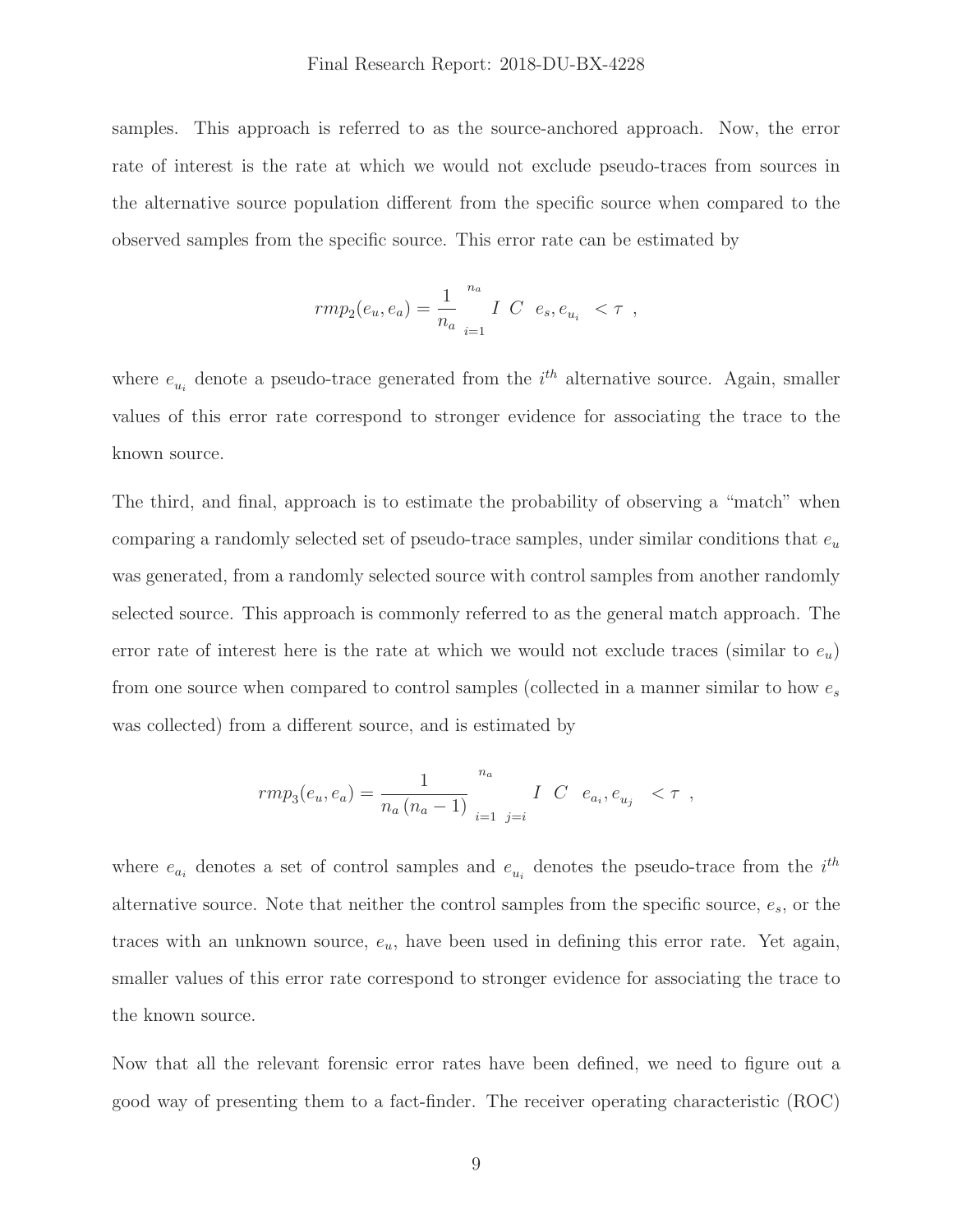<span id="page-11-0"></span>curve, which is commonly used in medical diagnostic studies and biometric system evaluation studies, is a plot of the true positive rate (TPR) (i.e. probability of identifying a case when the subject is truly diseased) versus false positive rate (FPR) (i.e. probability of identifying a case when the subject is not diseased) at different possible thresholds. The ROC curve is widely used in radiology, psychophysical and medical imaging research for detection performance, military monitoring, and industrial quality control [20]. The ROC curve indicates the trade-off between the TPR and FPR under different thresholds. It has many advantages and overcomes the limitation of using isolated measurements of 1-TPR and FPR. The ROC curve is plotted by connecting all the points generated by possible thresholds [49]. In this project, we propose to develop ROC curves for the Two-Stage approach using the relevant error rates for forensic evidence interpretation in place of the true and false positive error rates, see Section 4.2.2 for details.

# **1.3.3 Research Question 3: Uncertainty Quantification**

Given its obvious importance, there has been an ongoing debate about how to properly express the forensic value of evidence [28]. Some advocate for the use of a single number (for example [41]), while others advocate for some sort of interval quantification that would provide the decision-maker with an idea of the uncertainty in the analysis (for example [19] and [40]). Many other researchers have provided their opinions on how to deal with uncertainty when quantifying the value of evidence, particularly in a special edition of Science and Justice  $[45, 4, 5, 8, 9, 26, 33, 42]$ . In keeping with this theme, we propose to quantify the uncertainty associated with an SLR system by providing a measure of the variability of the SLRs, see Section 4.2.3 for details.

# **1.3.4 Research Question 4: Visualization**

Recently, there have been a handful of studies performed to determine how lay-persons (like jurors) perceive numerical and statistical results [43]. In an effort to increase lay-persons' understanding of the strength of forensic evidence, the European Network of Forensic Science Institutes (ENFSI) has recommended the use of a verbal equivalent scale for interpreting the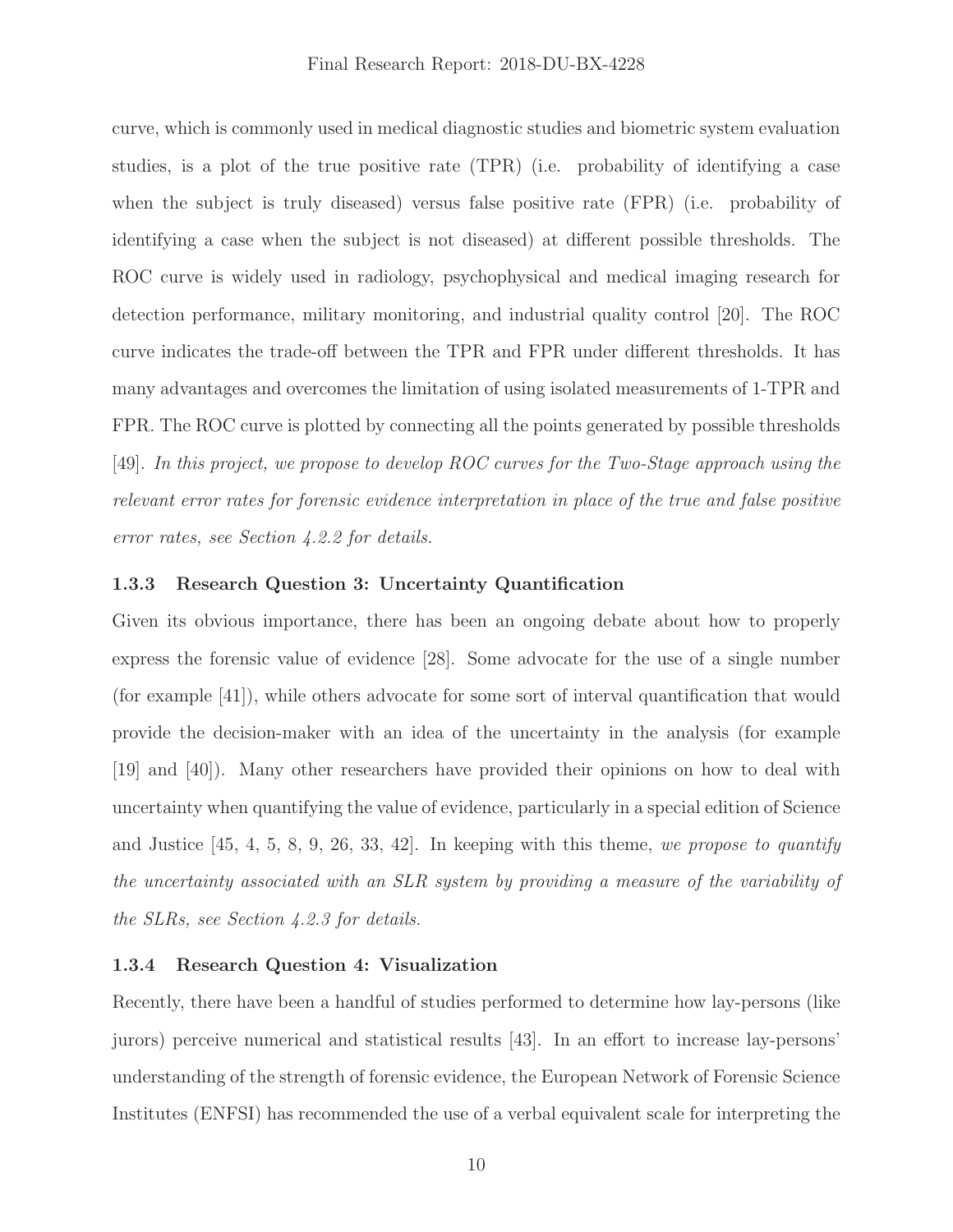<span id="page-12-0"></span>results of likelihood ratios (or Bayes Factors) [11]. The ENFSI likelihood ratio (Bayes Factor) verbal equivalent scale is in seven ordered categories ranging from "no support" to "extremely strong support" of one proposition over the other proposition. However, these likelihood ratio scales are most useful in the Bayesian paradigm, and are not designed to work within the Two-Stage process. Conclusion scales more closely aligned with the Two-Stage approach are not new; forensic document examiners use a 9-point scale for expressing conclusions regarding handwritten documents (ASTM: Standard Terminology for Expressing Conclusion of Forensic Document Examiners), and fingerprint examiners use a 3-point scale.

As an alternative to these scales, graphics and visualizations are often an effective and efficient way to communicate statistical results to both experts and lay audiences. In this project, we propose to develop visualization methods for ROC curves and forensic error rates, see Section 4.2.4 for details. We will explore the use of interactive graphics, small multiple charts, and the use of additional graphical features (e.g. color, shading) to link these methods in an intuitive manner. ROC curve visualizations are fairly common, however, the comparison of multiple ROC curves frequently triggers the sine illusion, which affects the perception of differences in the curves [46, 10]. Methods for visualizing the difference in ROC curves will be examined, with the goal of identifying guidelines for the visual comparison of two ROC curves. The methods developed for visualizing probabilistic evidence assessment will initially focus on practitioners, but with the additional goal to develop methods which can be adapted to explain these methods to lay audiences in an intuitive manner.

#### **1.4 Expected Applicability**

The 2009 NAS report and 2016 PCAST report state some forensic science disciplines are supported by little rigorous systematic research to validate the discipline's basic premises and techniques and more federal funding is needed to support research in universities and private laboratories committed to such work [29]. The statistical objectives outlined in this project are at the center of investigations into the role of statistics in the evaluation of evidence. These objectives hold great potential for addressing some of the concerns expressed in the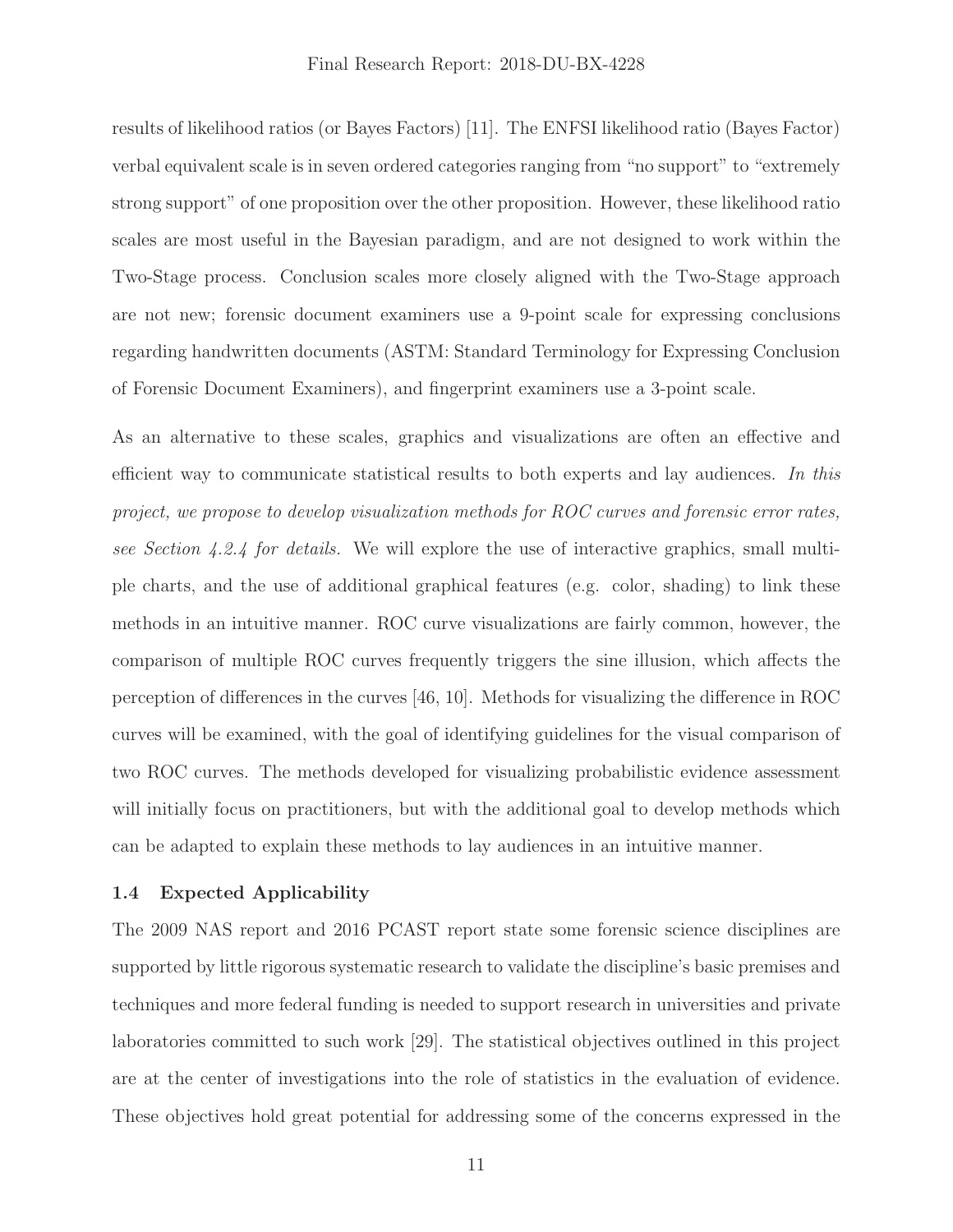<span id="page-13-0"></span>2009 NAS report and 2016 PCAST report. The successful completion of the goals proposed in this project will shift forensic practice paradigms in several important ways. First, formalizing source and sub-source propositions will build the foundation for forensic evidence interpretation. Second, the proposed paradigm based on error rates involves the interpretation of forensic evidence in an exclusion stage and an atypicality stage. The proposed paradigm will be more intuitive for forensic scientists to understand than giving one single number based on the likelihood ratio. Interpreting the forensic evidence in separate stages will also provide the jury more information than the likelihood ratio. Third, interpretation of forensic evidence often involves uncertainty. The methods developed will quantify the uncertainty about estimated error rates. Finally, a set of visualization tools to be developed will present forensic examiners intuitive statistical graphics about the uncertainty associated with error rate based methods for quantifying evidence. The computer codes for visualizing uncertainty of error rates based small sample were made publicly available on investigators' webpages: 1) R codes and the datasets at [https://sites.google.com/view/larrytang/software?authuser=](https://sites.google.com/view/larrytang/software?authuser) 0, 2) Shiny app at [https://forensicaccuracy.shinyapps.io/order\\_constrained\\_ROC\\_](https://forensicaccuracy.shinyapps.io/order_constrained_ROC) calculation/. The user guides were written in plain language so that forensic scientists will be able to implement the developed tool.

#### **2 Participants & Collaborators**

**Dr. Larry Tang (PI - University of Central Florida):** Dr. Tang's research background in statistics in forensics and criminology, biometrics, and nonparametric methodology in high-dimensional settings was crucial to successful completion of the aim involving the relationship between ROC curves and likelihood ratios. His work with NIST in biometrics on developing statistical methodology to advance the evaluation of fingerprint matching algorithms and to advance the understanding of forensic methods in biometric matching provided him with the necessary background to supervise completion of the project.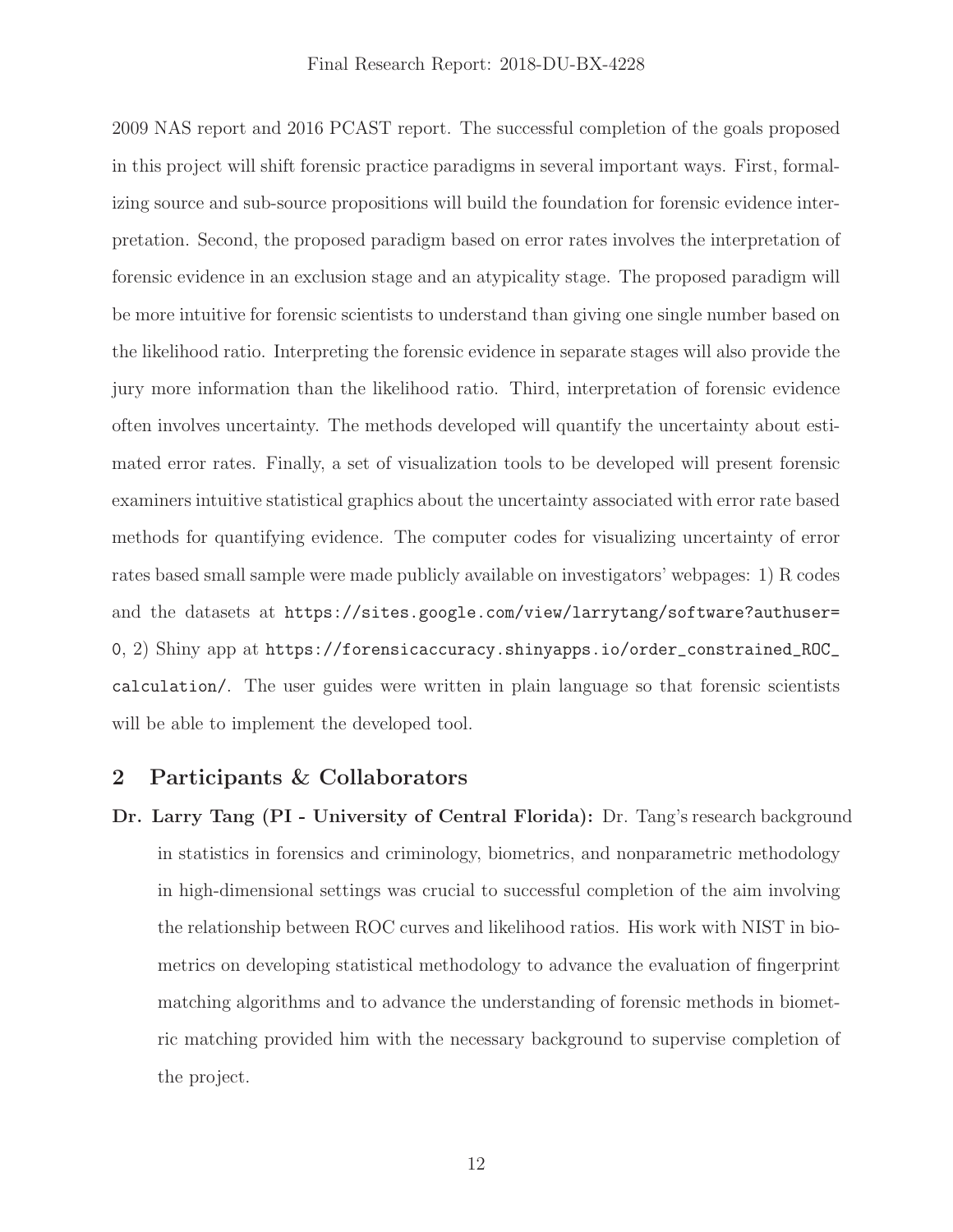- **Dr. Danica Ommen (PI Iowa State University):** Dr. Ommen has extensive training and expertise in forensic statistics, and computational statistics. Her doctoral research concerned the use of Bayesian likelihood ratio and frequentist likelihood ratio in a forensic setting. Her past experiences deriving and evaluating likelihood ratios within complex scenarios aided the research group in developing and assessing novel methodologies developed for complex cases of handwriting evidence. Her expertise in programming and Bayesian methodology, as well as her forensic background was especially important to the successful completion of the proposed paradigms of evidence interpretation.
- **Dr. Christopher Saunders (South Dakota State University):** Dr. Saunders has past experience with NIH funded projects and Intelligence Community (IC) research fellowships. Since completing his dissertation, Dr. Saunders has focused on providing statistical support to the Intelligence Community, first as an IC Postdoctoral Research Fellow and then as a Research Assistant Professor with the Document Forensics Laboratory at George Mason University. In an ongoing collaboration with Gannon Technologies Group, he contributed to the development of a highly accurate handwriting based identification tool, known as FLASH ID. Dr. Saunders was specifically responsible for investigating the accuracy of the handwriting based biometric identification procedures as a function of the amount of handwritten text available. Recently Dr. Saunders has been focused on the development of forensic likelihood ratios for assessing the strength of handwriting evidence. Dr. Saunders' background in statistical approximation theory was highly important in the development of conclusion scales.
- **Dr. Susan Vanderplas (University of Nebraska, Lincoln):** Dr. Susan Vanderplas spent several years working in industry as a data scientist. Her dissertation research focused on visualization of large data sets, statistical computing, and the perception of statistical graphics. She was responsible for researching and developing methods of graphical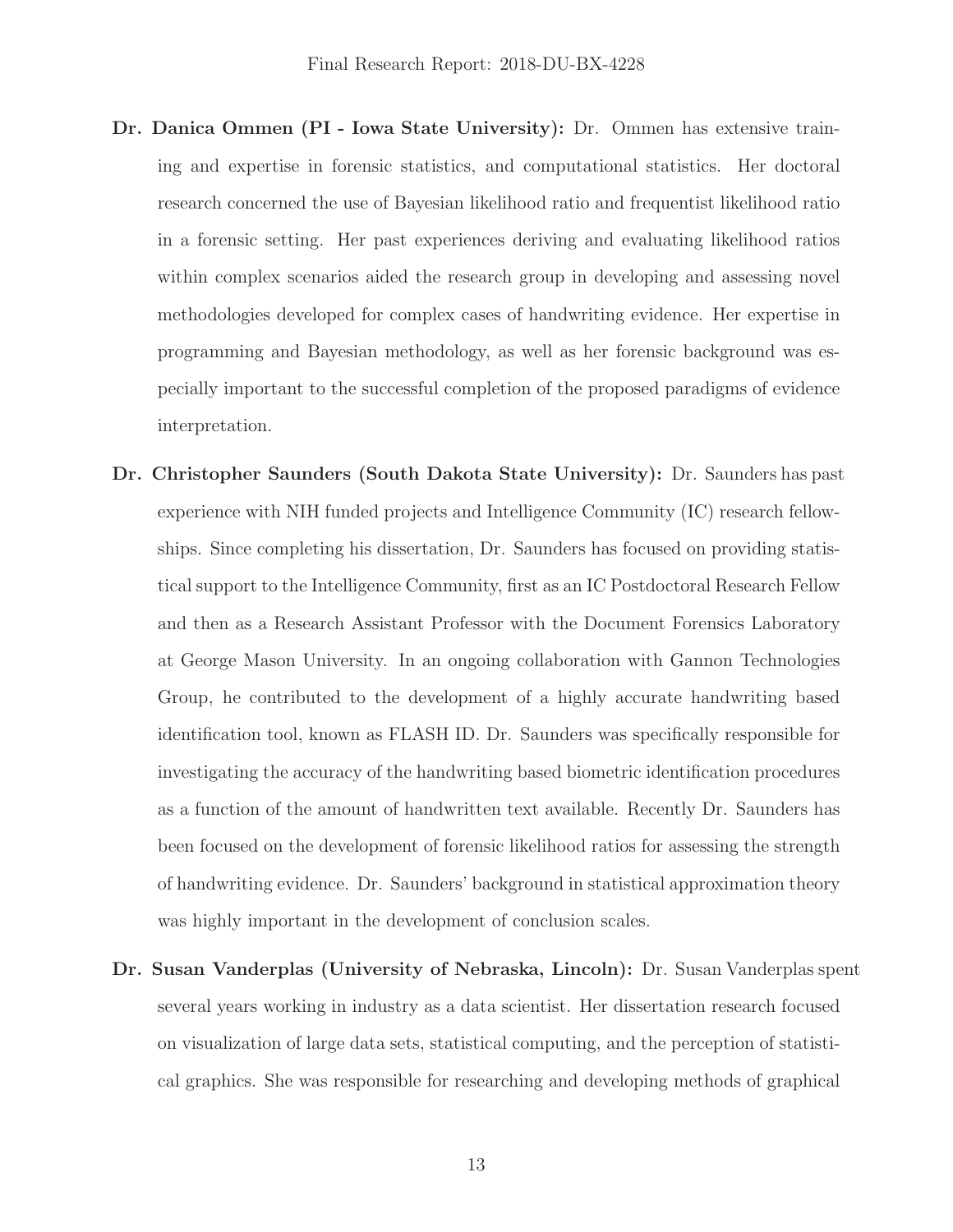and other visual representations for comparing ROC curves and other probability related functions. Dr. Vanderplas used her expertise in statistical graphics to develop visualization methods for ROC curves for error-based methods of evidence interpretation. Additionally, she provided computational support necessary for various aspects of the project.

- **Dr. Donald Gantz (George Mason University):** Dr. Gantz has had many years of successful research in applications to forensic science of pairwise methods of algorithmic data analysis and statistical modeling. He has lectured and published concerning the data analysis and statistical concepts that underpin this research project. Together with statistics professors, postdocs and graduate students in the forensics research group at George Mason founded by Dr. Gantz in 2006, they have published and presented their research internationally.
- **Ms. Elham Tabassi (National Institute of Standards and Technology):** Ms. Tabassi's research area is machine leaning, computer vision and pattern recognition with application in biometrics in general and friction ridge pattern recognition in particular. She is the principal architect of NIST Fingerprint Image Quality (NFIQ) which has become the defacto standard for measuring fingerprint image quality and is currently deployed in some of US Government and EU biometric applications. Her background was important for developing the practical Two-Stage Approach for latent prints.

**Unfunded Graduate Students:** Ph.D. students whose research was related to this funded project

- Ms. Cami Fuglsby (South Dakota State University): advised by Dr. Saunders
- Dr. Xiaochen Zhu (George Mason University): advised by Dr. Larry Tang
- Ms. Mengling He (University of Central Florida): advised by Dr. Larry Tang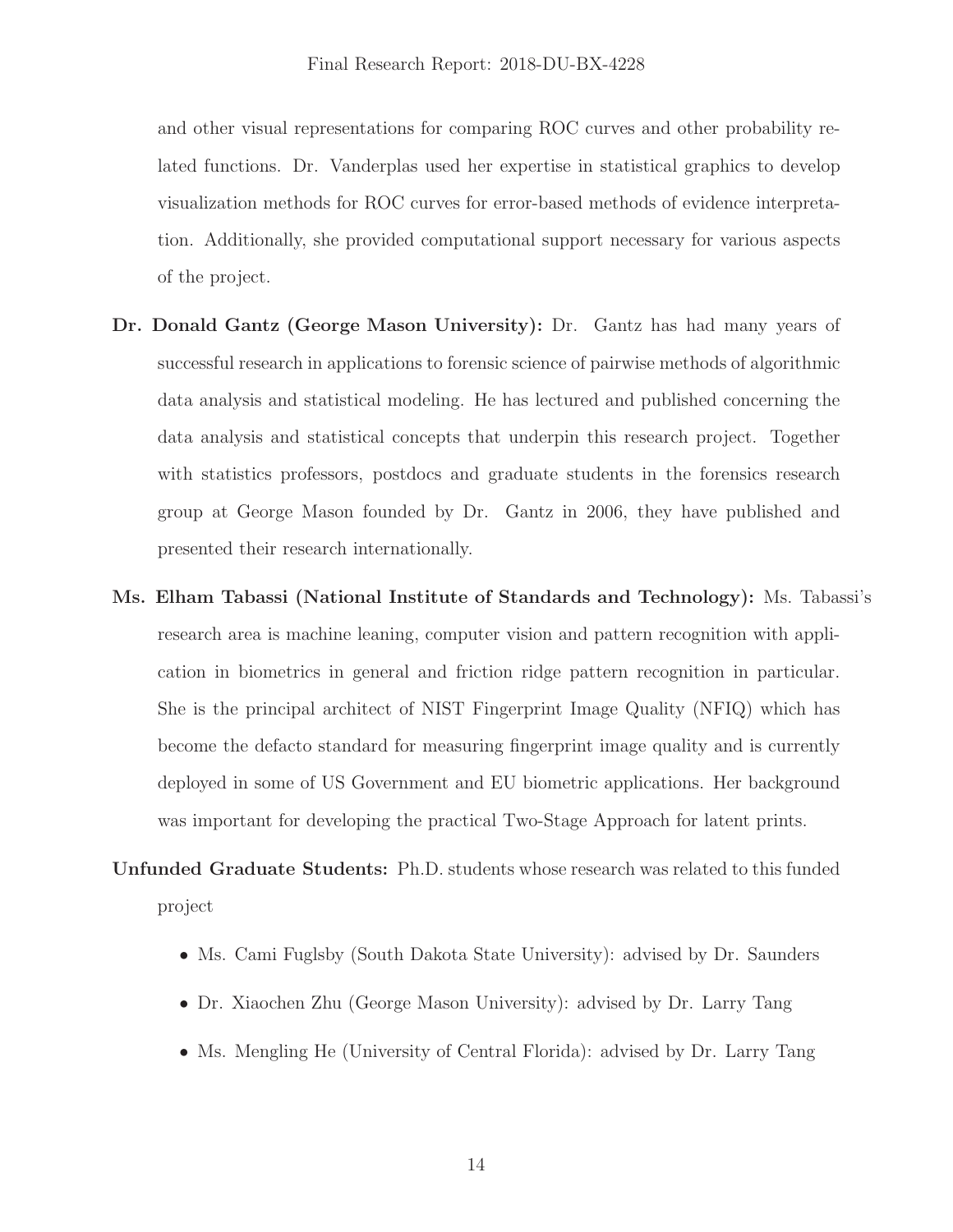# <span id="page-16-0"></span>**3 Changes and Justification**

One of the investigators, Dr. John Miller, retired from George Mason University in 2019 and was unable to contribute to the project. Dr. Miller was initially budgeted for implementing the likelihood ratio approach on fingerprint matching scores. This planned activity was carried out by other investigators on the project, Dr. Larry Tang and Dr. Danica Ommen. No replacement personnel were requested for the project. The budgets for the project awards were reallocated to Dr. Larry Tang and Dr. Danica Ommen due to departure of Dr. Miller from the project.

One of the PIs, Dr. Tang, left George Mason University and started his new position at University of Central Florida starting Aug. 12, 2019. The grant was transferred from George Mason University to University of Central Florida. The grant was successfully transferred in November of 2020 and the corresponding sub-awards were successfully set up in December. Due to the change of institution of Dr. Tang, the PIs have spent considerable time reorganizing the grant research and reassessing the current capabilities in early 2019. Then, they requested and received a No-Cost Extension to the proposal. The PIs have prepared a new time-line for the research objectives associated with the grant.

Dr. Saunders requested the change in the travel budget to support the international travel to the SimStat 2019 workshop in Salzburg, Austria. The request was approved. He chaired and organized an invited session on the research associated with this award.

# **4 Outcomes**

#### **4.1 Activities & Accomplishments**

During the period of performance, the lead investigators (Tang, Ommen, Saunders) engaged in conference calls via Zoom every other week to update the other participants on research projects and to coordinate and conduct collaborative efforts. Overall, this award resulted in the training of 2 graduate students in the interpretation of forensic evidence, including 1 PhD graduate and 1 MS graduate. This award directly resulted in 1 PhD dissertation, 1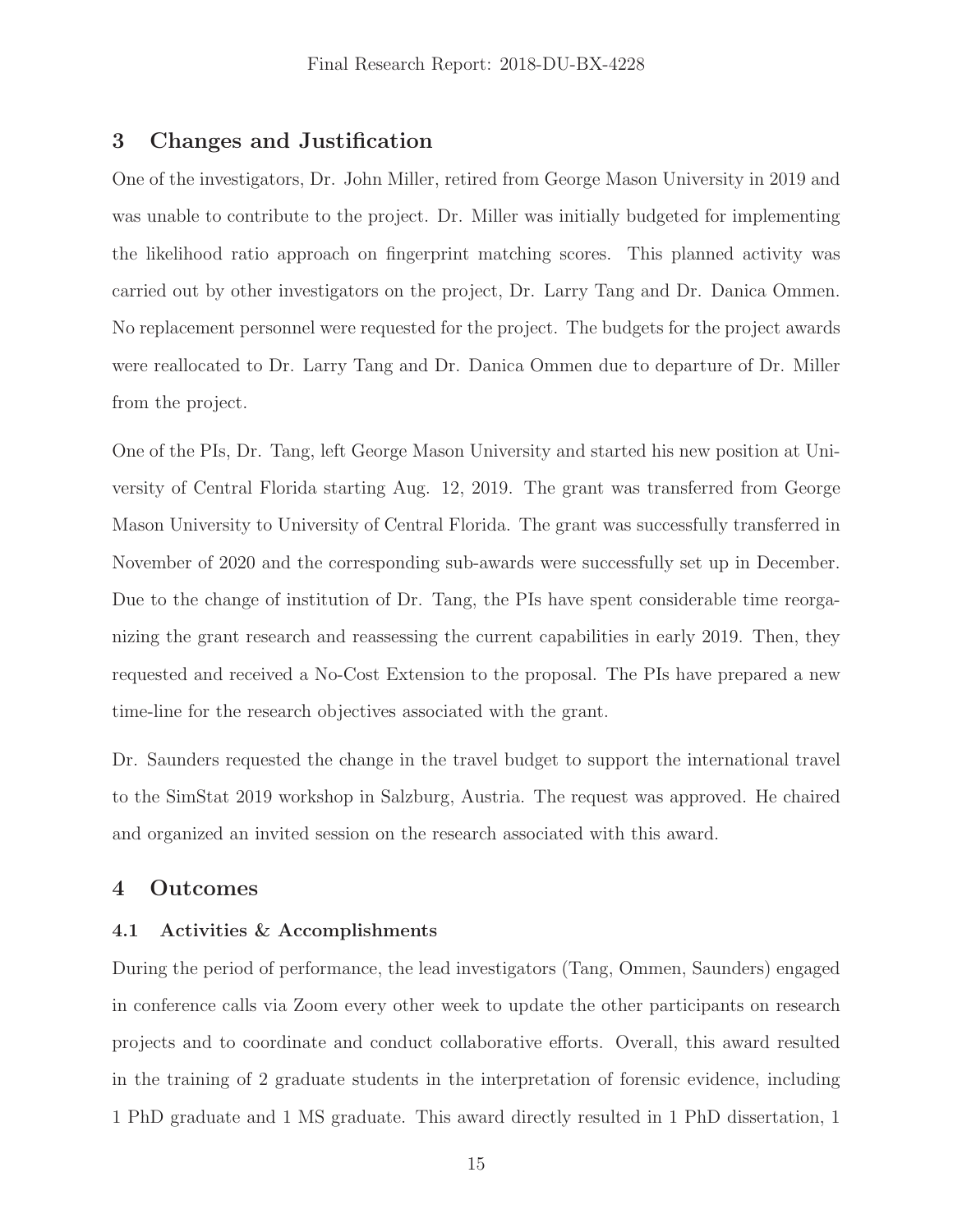<span id="page-17-0"></span>published paper with R codes, a R-Shiny app and 1 submitted paper. For a detailed list of research products and conference presentations, see Section 5.

#### **4.2 Results and Findings**

#### **4.2.1 Research Question 1: Formalize Sampling Models**

We considered a formal set-up of the identification of source problem for three different evidence types in this project: 1) questioned documents, 2) latent fingerprints, 3) facial recognition.

#### **Questioned Documents**

The handwriting dataset we used was collected for NIJ award #2017-DN-BX-0148 lead by PI Mike Caligiuri. The dataset consists of measurements of several kinematic features for writing from 33 individuals and was described in Fuglsby et al. [15]. Following Ommen and Saunders [32], we considered the common source problem formulation. This particular formulation was chosen due to the nature of the data collection as short phrases rather than the subjects writing long, full-paragraph prompts. The common source propositions for handwriting evidence can be stated as

 $H_p$ : The two questioned documents originate from the same unknown writer.

 $H_d$ : The two questioned documents originate from two different unknown writers.

The formal sampling models corresponding to the handwriting data deal with the generation of the kinematic features, and are equivalent to the common source sampling models provided in Ommen and Saunders [32]. However, it is not known at this time what the sampling distributions, denoted by  $F_a$  and  $G$ , for the kinematic data look like. For this reason, we chose to work with a score that captures the Wasserstein distance between kinematic features when developing ROC curves for this evidence (see Ommen et al. [30] for details of the score and see the Sept 2019 presentation by Fuglsby for further details of the ROC curve development).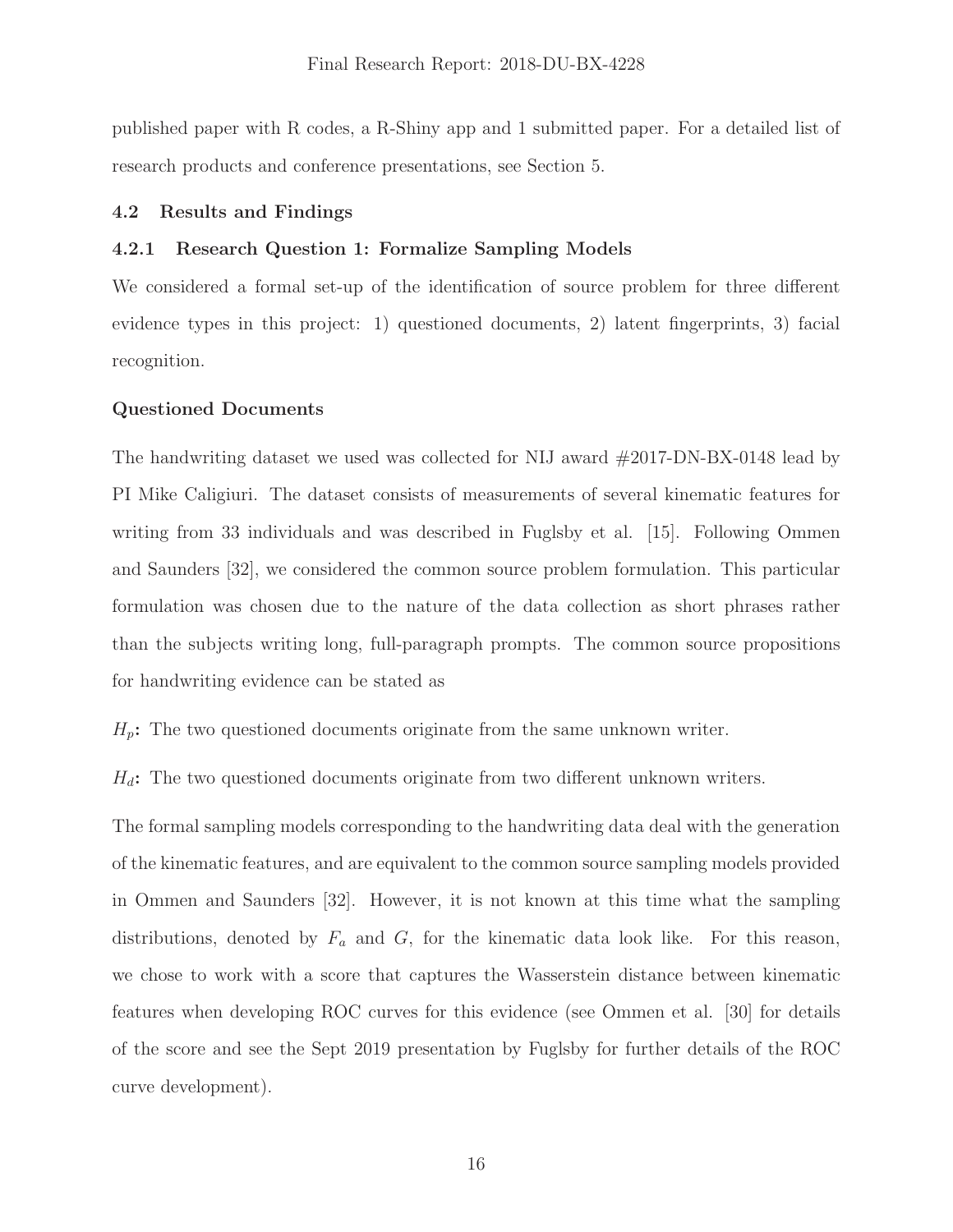# **Latent Fingerprints**

The fingerprint data we used in the project came from the National Institute of Standards and Technology Special Database 4 (NIST SD4). The process of comparing fingerprints most often involves comparing a latent fingermark from a crime scene to a full-rolled fingerprint from a suspect. For this reason, we chose to use the specific source development of the sampling models given in Ommen and Saunders [32].

In the fingerprint context, possible sets of propositions include:

- 1.  $H_p$ : the fingermark and fingerprint originate from the same person, vs.  $H_d$ : the fingermark and fingerprint originate from different persons.
- 2.  $H_p$ : the fingermark and fingerprint originate from the same finger, vs.  $H_d$ : the fingermark and fingerprint originate from different fingers from the same person.
- 3.  $H_p$ : the fingermark and fingerprint originate from the same finger, vs.  $H_d$ : the fingermark and fingerprint originate from different fingers from different persons.

The formal sampling models corresponding to the fingerprint data deal with the generation of minutiae, and are equivalent to the specific source sampling models provided in Ommen and Saunders [32]. Similar to the questioned documents example, it is not known at this time what the sampling distributions, denoted by  $F_s$ ,  $F_a$ , and  $G$ , for the minutiae look like. For this reason, we chose to work with AFIS scores instead.

# **Facial Recognition**

The facial recognition data that we used in the project came from the publicly available "Good, Bad, and Ugly" dataset. The common source propositions for facial recognition can be stated as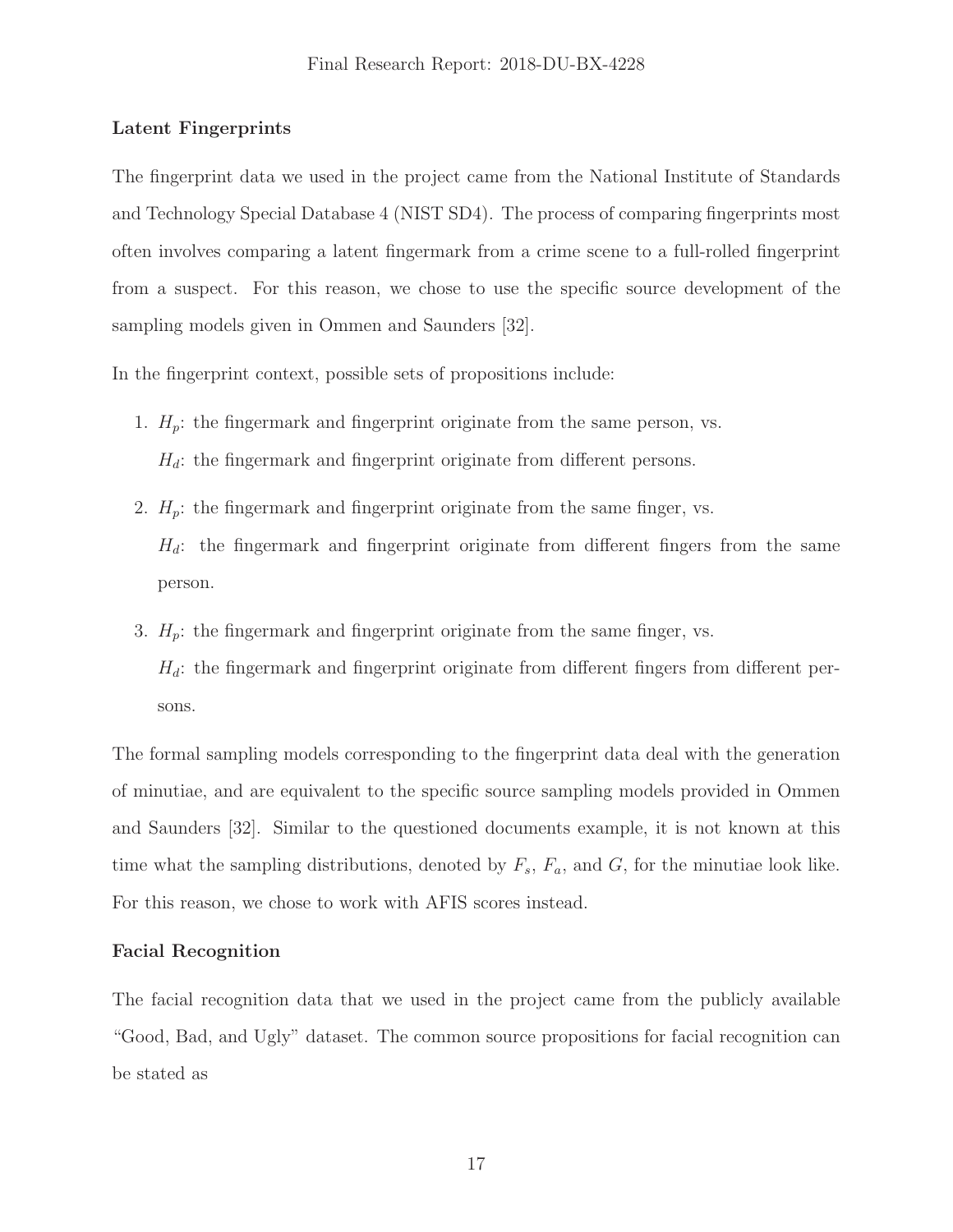#### Final Research Report: 2018-DU-BX-4228

<span id="page-19-0"></span> $H_p$ : The two facial pictures originate from the same unknown person.

 $H_d$ : The two facial pictures originate from two different unknown people.

The formal sampling models corresponding to the facial recognition data deal with the generation of facial images, and are equivalent to the common source sampling models provided in Ommen and Saunders [32]. However, it is not known at this time what the sampling distributions, denoted by  $F_a$  and  $G$ , for facial images look like. For this reason, we chose to work with comparison scores. The comparison scores represent measurement of the characteristic difference, and a smaller distance indicates higher similarity. So a low score represent a pair of pictures with high similarity.

#### **4.2.2 Research Question 2: Evidence Interpretation via Error Rates**

In situations where the features are too high-dimensional and complex, the score-based likelihood ratio (SLR) is used to provide some information about the value of evidence. Rather than modelling the original measurements, this approach models "scores" resulting from applying a distance function to the pair  $(X, Y)$ . The definition of the SLR is

$$
SLR(S_{X,Y}) = \frac{Pr(S_{X,Y}|H_p)}{Pr(S_{X,Y}|H_d)},
$$

where  $S_{X,Y} = S(X_1, ..., X_m, Y_1, ..., Y_n)$  is the (dis)similarity score, a function of X and Y,  $H_p$  is the proposition that the pair X and Y come from the same source, and  $H_d$  is the proposition that the pair  $X$  and  $Y$  come from different sources. In contrast to the specific source propositions for the LR, the propositions for the SLR are those for the common source problem [31]. Due to usually small sample sizes of  $X$  and  $Y$ , the reference population database is valuable for the estimation of the distributions of scores needed to compute the SLR. Typically, this is done by performing all pairwise comparisons of objects in the reference database. The score from the *i*<sup>th</sup> pair of objects from the same subject,  $T_{p,i}$ ,  $i = 1, \ldots, M$ , has a cumulative distribution function (CDF),  $F_p$ , and the probability density function (pdf),  $f_p$ . The score from the  $j^{th}$  pair of subjects,  $T_{d,j}$ ,  $j = 1, \ldots, N$ , has a CDF,  $F_d$ , and the pdf,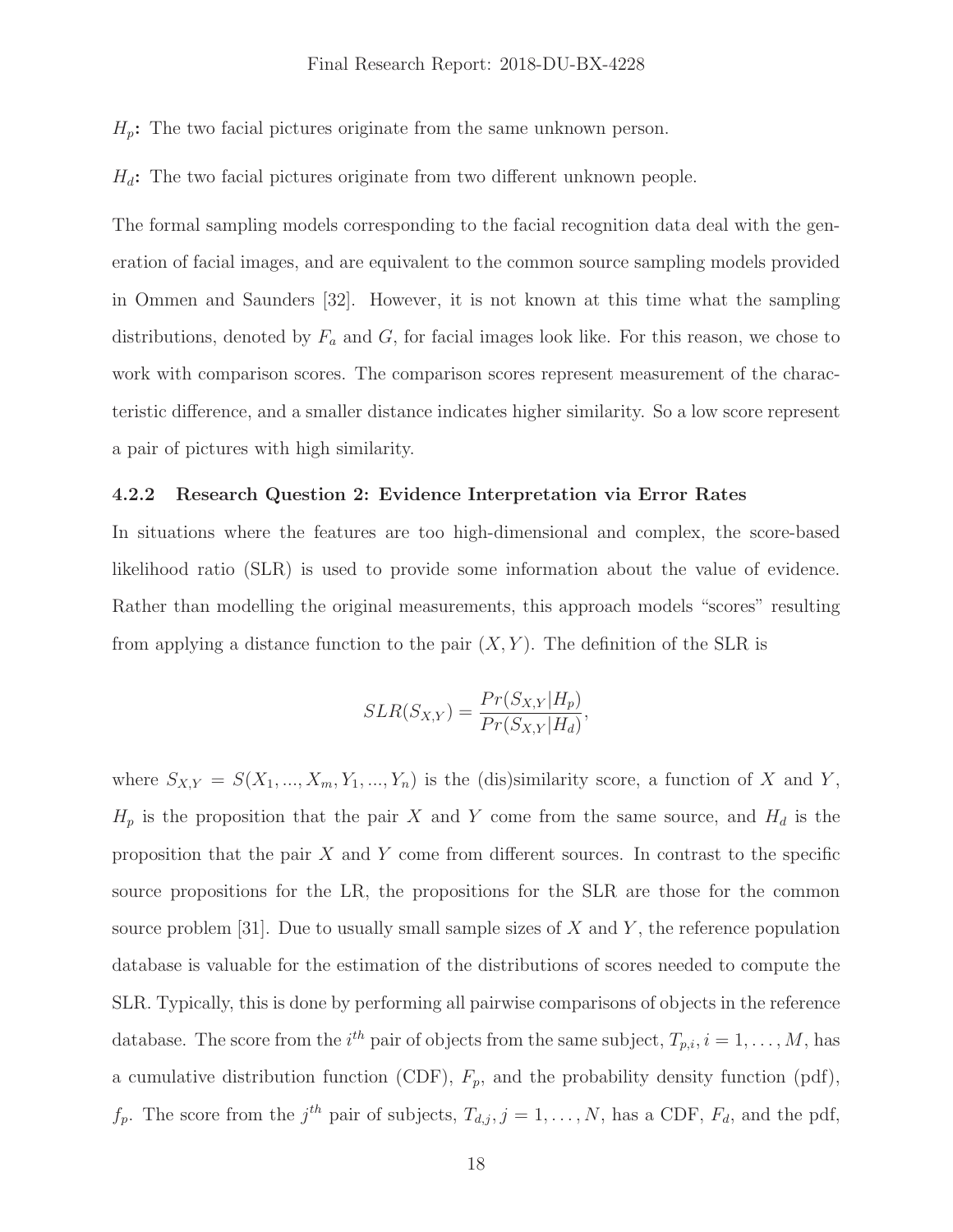$f_d$ . Here, the sample sizes for the pairwise comparisons are larger than the original sample sizes.

Evaluating the accuracy of diagnostic biomarkers is important in diagnostic medicine research. In diagnostic medicine, biomarkers are evaluated for their accuracy to distinguish a case who is truly diseased from a control who is not diseased. Diagnostic biomarker results can be binary, ordinal and continuous. Some biomarkers have binary results. Some biomarkers results have some ordered values such as 1, 2, 3, which are called ordinal data [3]. Most of the biomarkers in proteomics and genetics, are on a continuous scale [39]. The receiver operating characteristic (ROC) curve is commonly used to summarize the accuracy of biomarkers with continuous or ordinal outcomes at different chosen thresholds.

The ROC curve indicates the trade-off between the true positive rate (TPR) (i.e. probability of identifying a case when the subject is truly diseased) and the false positive rate (FPR) (i.e. probability of identifying a case when the subject is not diseased). The ROC curve is plotted by connecting all the points generated by a variety of possible thresholds [49]. The ROC curve is also widely used in radiology, psychophysical and medical imaging research for detection performance, military monitoring, and industrial quality control [20]. The ROC curve has many advantages and overcomes the limitation of using isolated measurements of TPR and FPR.

In the mathematical notation, TPR is given by  $P(T > c|D = 1)$  and FPR is given by  $P(T > c | D = 0)$  , where  $c$  denotes the threshold,  $T$  denotes the biomarker outcome and  $D$ is the indicator for disease status with 1 being a case and 0 being a control. A biomarker with  $100\%$  TPR and  $0\%$  FPR is a perfect predictor.

The commonly used ROC measures are the diagnostic likelihood ratios (not to be confused with the LR weight of evidence defined above), the area under the ROC curve (AUC), the TPR at a fixed FPR, and the partial area under the ROC curve (pAUC). Most ROC curves are concave and above the chance diagonal which is the line segment between  $(0, 0)$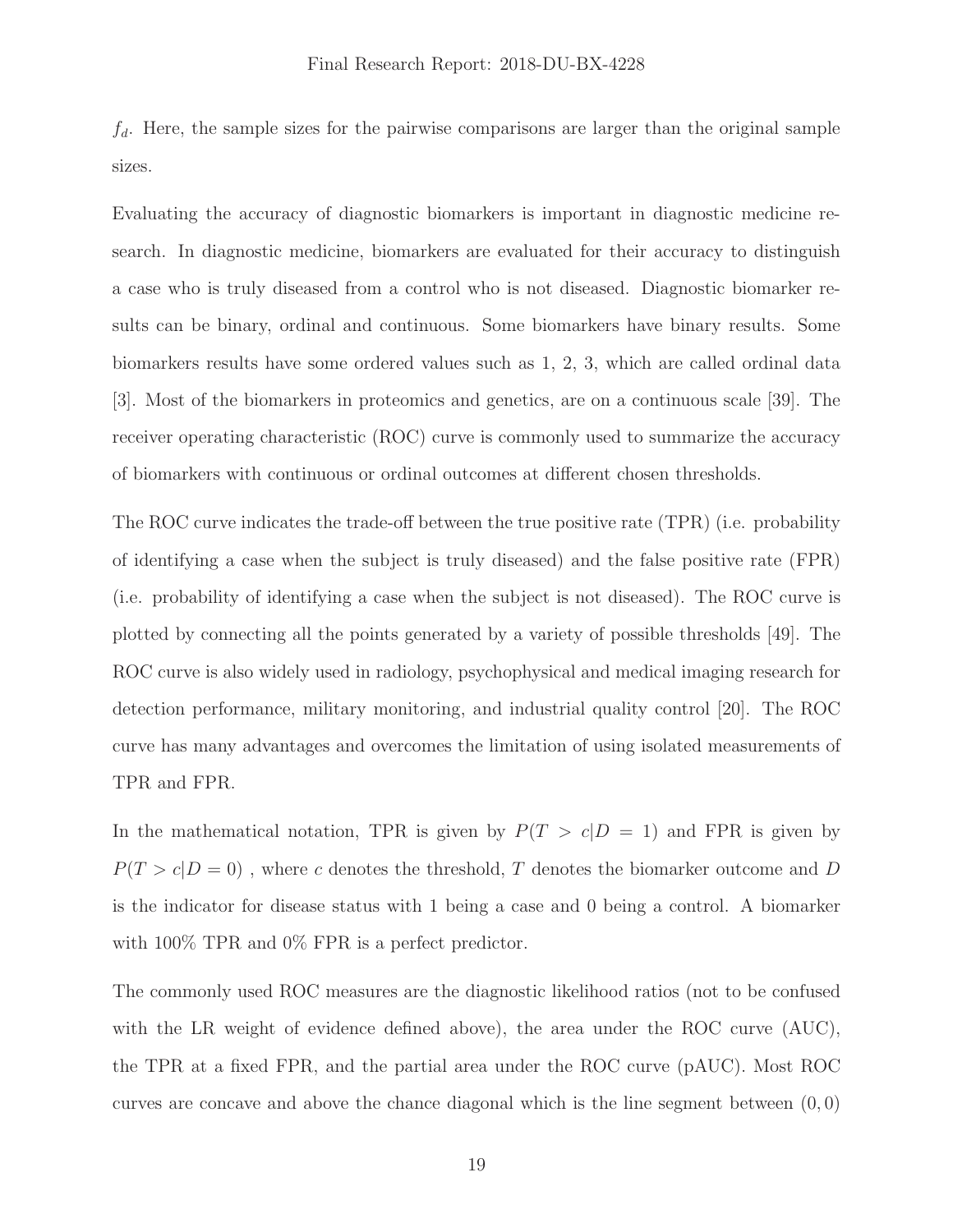and  $(1, 1)$ . However, some of them are below the chance diagonal and are called improper curves [17]. The AUC between 0.5 and 1 indicates that the diagnostic biomarker has a good performance on detecting the case condition and control condition. The closer the curve is to the left upper corner, the larger the ROC curve area is and the better ability of the diagnostic biomarker has. The perfect biomarker has an AUC of 1.

#### **Order-Restricted ROC Curve Estimation**

Consider V classification markers measured on continuous scales to distinguish individuals between diseased and non-diseased groups. In biometric recognition, a classification marker is a matching algorithm used to recognize an individual from others. The diseased and non-diseased observations correspond to genuine and imposter scores, respectively.

pAUC over the range  $(0, \tau)$  of the vth marker are then  $\text{AUC}_v = \begin{bmatrix} 1 \\ 0 \end{bmatrix}$  $\begin{bmatrix} 1 - F_v \{G_v^{-1}(1-u)\}\end{bmatrix}$ and pAUC<sub>v</sub> =  $\sigma$ <sup>T</sup> $[1 - F_v \{G_v^{-1}(1-u)\}]du$ . In various applications, AUC or pAUC are said to be stochastically smaller than X, denoted by  $Y_{st}$  X, if  $F_v(x) \leq G_v(x)$  for  $x \in \mathcal{R}$ . Without loss of generality, we assume that the outcome of a classification marker is from the diseased (non-diseased) group if its value is greater (smaller) than a given threshold. Let  $F_v$ and  $G_v$  be the distribution function of the diseased and non-diseased observations for the vth marker, where  $v = 1, \dots, V$ . The ROC curve of the vth marker at a threshold value u is then  $R_v(u) = 1 - F_v\{G_v^{-1}(1-u)\}\text{, where } G_v^{-1}(u) = \inf\{t : G_v(t) \geq u\} \text{ and } u \in [0,1].$  The AUC and used to compare the performance among markers. As noted earlier, a natural stochastic ordering commonly occurs among observations collected under different conditions, which is particularly evident in fingerprint data. To elaborate, consider a classification marker  $v$ with observations Y from the non-diseased group and X from the diseased group. Then Y is Our aim is to model  $R_v(u)$  as an empirical process, and obtain the estimators for  $AUC_v$ and  $\text{pAUC}_v, v = 1, \cdots, V$ , while taking such order constraints into account. The estimators constructed in this way are referred to as order-restricted estimators.

Suppose that the V classification markers are applied to  $m$  subjects. Corresponding to each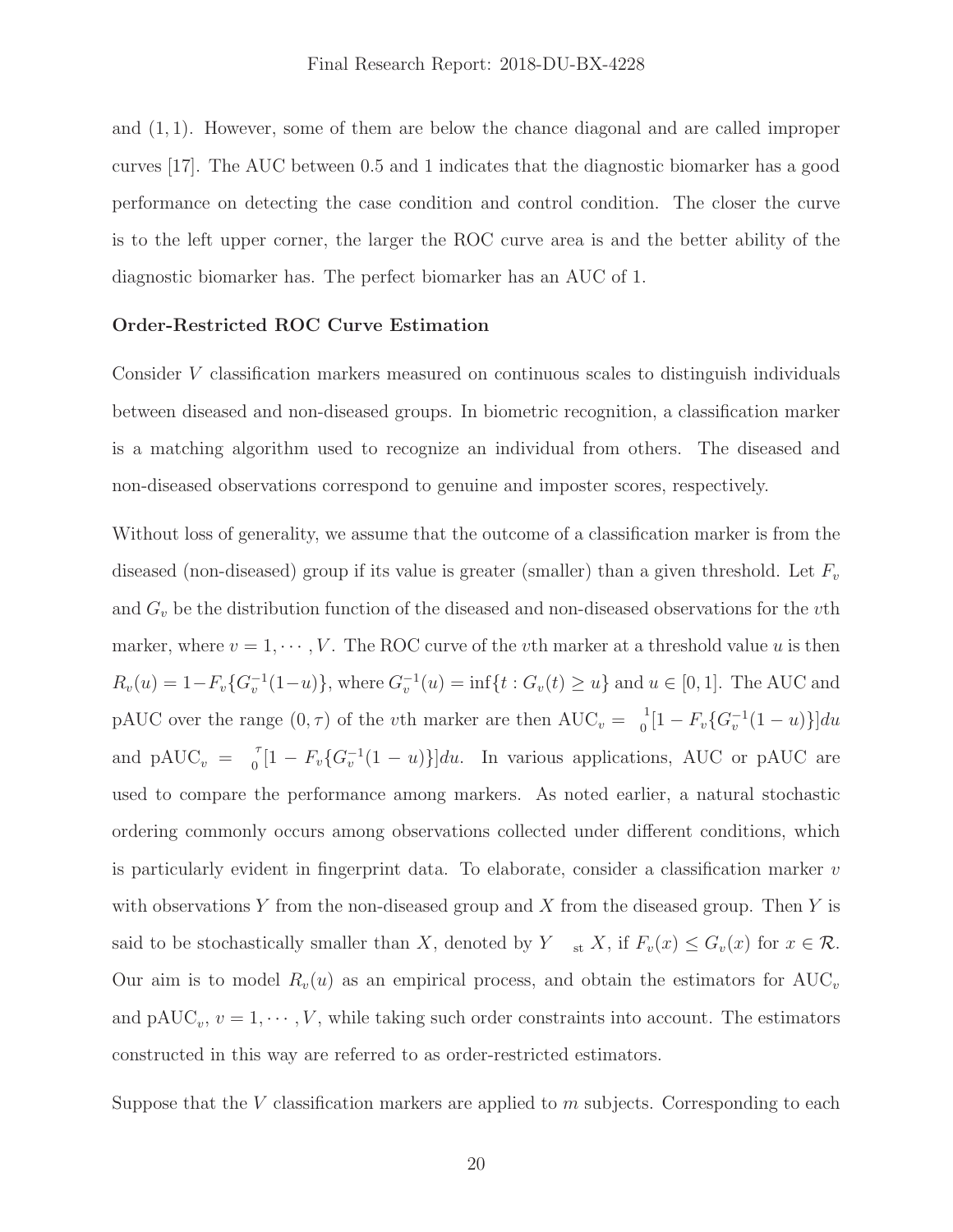subject  $i (= 1, \dots, m)$  and marker  $v (= 1, \dots, V)$ , the observations from  $F_v$  and  $G_v$  are denoted by  $\{X_{vip} : p = 1, \dots, m_{vi}\}\$  and  $\{Y_{viq} : q = 1, \dots, n_{vi}\}\$ , respectively. For each marker v, the observations  $\{X_{vip}, Y_{viq} : p = 1, \cdots, m_{vi}, q = 1, \cdots, n_{vi}\}\$  within a subject are clustered. Moreover, between-marker correlation also exists among the observations for different markers. With such a data structure, both within-cluster and between-marker correlations need to be accounted for.

For  $v = 1, \dots, V$ , write  $m_v = \sum_{i=1}^m m_{vi}$  and  $n_v = \sum_{i=1}^m n_{vi}$ . Let  $\{w_{vi}, i = 1, \dots, m\}$  and  $\{w_{vi}, i = 1, \cdots, m\}$  be two sequences of weights satisfying  $(1/m_v)$   $\sum_{i=1}^{m} m_{vi}w_{vi} = 1$  and  $(1/n_v)$   $\frac{m}{i=1} n_{vi} w_{vi} = 1$ . The weighted ROC curve estimators are established based on the To accommodate such a complex correlation structure, we introduce the weighted ROC curve estimation which assigns different weights to the observations from different clusters. following weighted empirical estimates of distribution functions

$$
F_v(x) = \frac{1}{m_v} \int_{i=1}^{m_v} w_{vi} \frac{m_{vi}}{p=1} I(X_{vip} \le x) \text{ and } G_v(x) = \frac{1}{n_v} \int_{i=1}^{m_v} w_{vi} \frac{n_{vi}}{q=1} I(Y_{viq} \le x). \tag{1}
$$

Here the weights  $w_{vi}$  and  $w_{vi}$  are used to account for within-cluster correlations. Choices of weights will be discussed in detail later. With  $F_v$  and  $G_v$ , the weighted ROC curve estimator is then given by  $R_v(u)=1 - F_v\{G_v^{-1}(1-u)\}\,$ , which subsequently yields an AUC estimator  $AUC_v = \frac{1}{0} R_v(u) du$  and pAUC estimator pAUC<sub>v</sub> =  $\frac{\tau}{0} R_v(u) du$  over  $(0, \tau)$ .

 $G_v$  defined as  $F_v(x) = \min\{F_v(x), Q_v(x)\}\$  and  $G_v(x) = \max\{G_v(x), Q_v(x)\}\$ , respectively, where  $Q_v(x) = \eta_v F_v(x) + (1 - \eta_v)G_v(x)$  with  $0 \leq \eta_v \leq 1$  is an estimator of the distribu- $1, \dots, m$ . Notice that  $F_v(x)$  and  $G_v(x)$  are "order-preserving" in the sense that  $F_v(x) \leq$  $G_v(x)$  for any  $x \in \mathcal{R}$ . A natural choice of  $\eta_v$  is the proportion of sample sizes, namely By incorporating the order restriction, we consider the order-restricted estimators for  $F_v$  and tion function that generates the pooled observations  $\{X_{vi1}, \dots, X_{vim_{vi}}, Y_{vi1}, \dots, Y_{vin_{vi}}, i =$  $m_v/(m_v + n_v)$ . Certainly, other alternatives can be used, such as the MSE-based weights [48] and proportion of two samples' mean value. In this article, we derive theoretical prop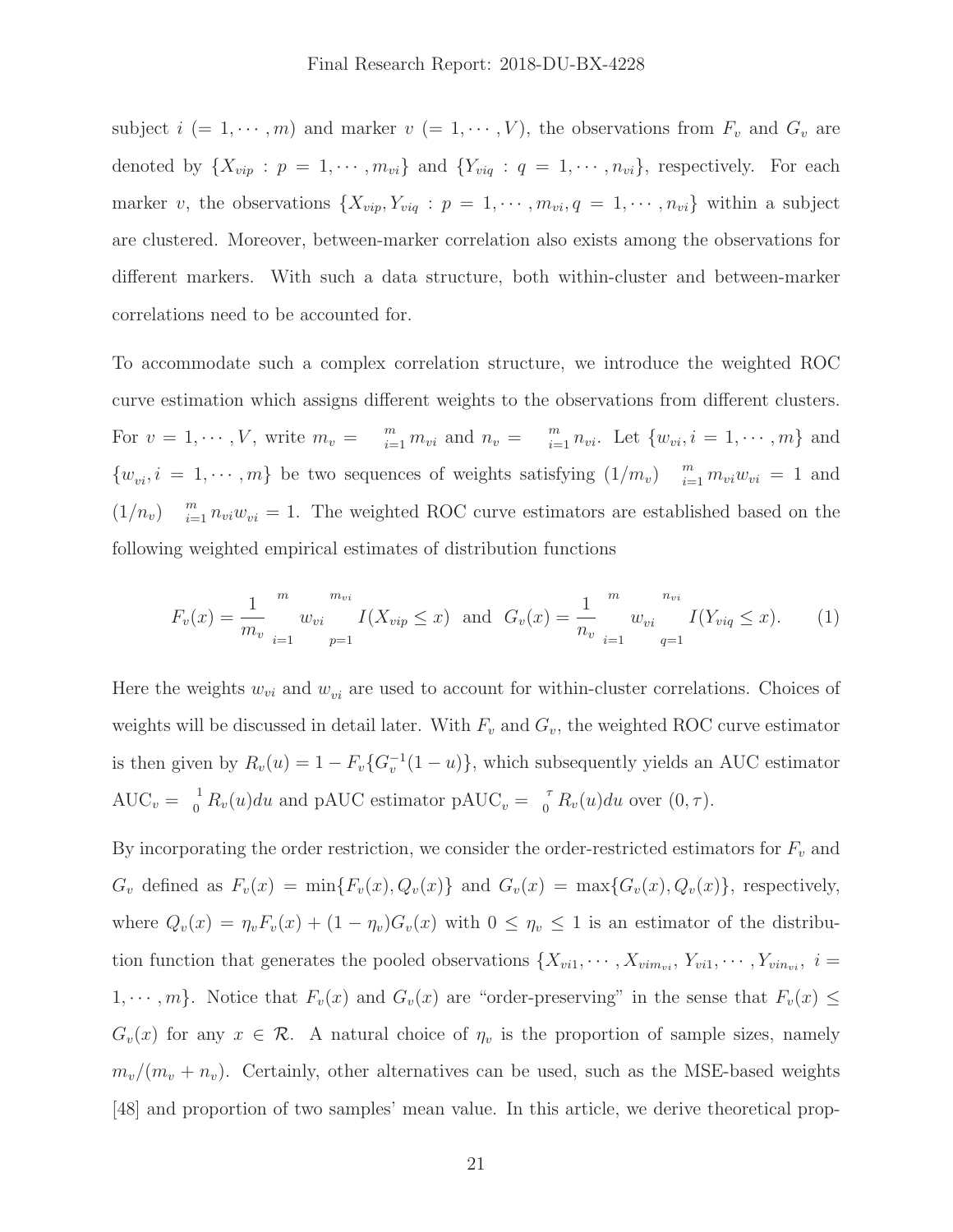erties for the order-restricted estimators with a general  $\eta_v$ , provided that  $0 \leq \eta_v \leq 1$ ; in the simulation studies, we use  $\eta_v$  as the proportion of sample sizes.

Subsequently,  $R_v(u)$  is estimated by the empirical process  $R_v(u)=1 - F_v\{G_v^{-1}(1-u)\},$ where  $0 < u < 1$ . The summary statistics of the order-restricted ROC curve, AUC<sub>v</sub> and  $pAUC_v$  for the vth marker, are given by

$$
AUC_v = \int_0^1 [1 - F_v\{G_v^{-1}(1-u)\}] du \text{ and } pAUC_v = \int_0^{\tau} [1 - F_v\{G_v^{-1}(1-u)\}] du. \tag{2}
$$

**Proposition 1.** The statistic  $AUC_v$  is equal to

$$
1 - \frac{m_v + n_v}{n_v(1 - \eta_v)A_kB_k},
$$
\n(3)

where  $A_k = \eta_v F_v(Z_k^{(v)})/(1 - \eta_v) + F_v(Z_k^{(v)}) \wedge G_v(Z_k^{(v)})$ , and  $B_k = \{(1 - \eta_v)G_v(Z_k^{(v)})/\eta_v +$  $F_v(Z_k^{(v)}) \vee G_v(Z_k^{(v)}) - \{(1 - \eta_v)G_v(Z_{k-1}^{(v)})/\eta_v + F_v(Z_{k-1}^{(v)}) \vee G_v(Z_{k-1}^{(v)})\}.$ 

We exemplify our proposed method with the NIST SD4 dataset, which is established to evaluate the accuracy of fingerprint matching algorithms in the NIST Biometric Image Software package [47]. According to Henry classification system [25], fingerprint images can be classified into five coarse-level classes: "Arch", "Left Loop", "Right Loop", "Tented Arch", and "Whorl". The coarse-level classification is mainly used for excluding an individual, and not for identification. For the identification purpose, fingerprint features such as ridge endings and bifurcation provide a finer level classification, which is referred to as a minutiae. One of the widely used minutiae-based matcher is the NIST's Bozorth matcher, which was developed to match minutiae's locations and orientation of two fingerprints, and give a score based on how well they match [47]. The Bozorth matcher was run on all pairs of fingerprints from SD4 database.

It is worth noting that the imposter scores of different subjects can be correlated, since they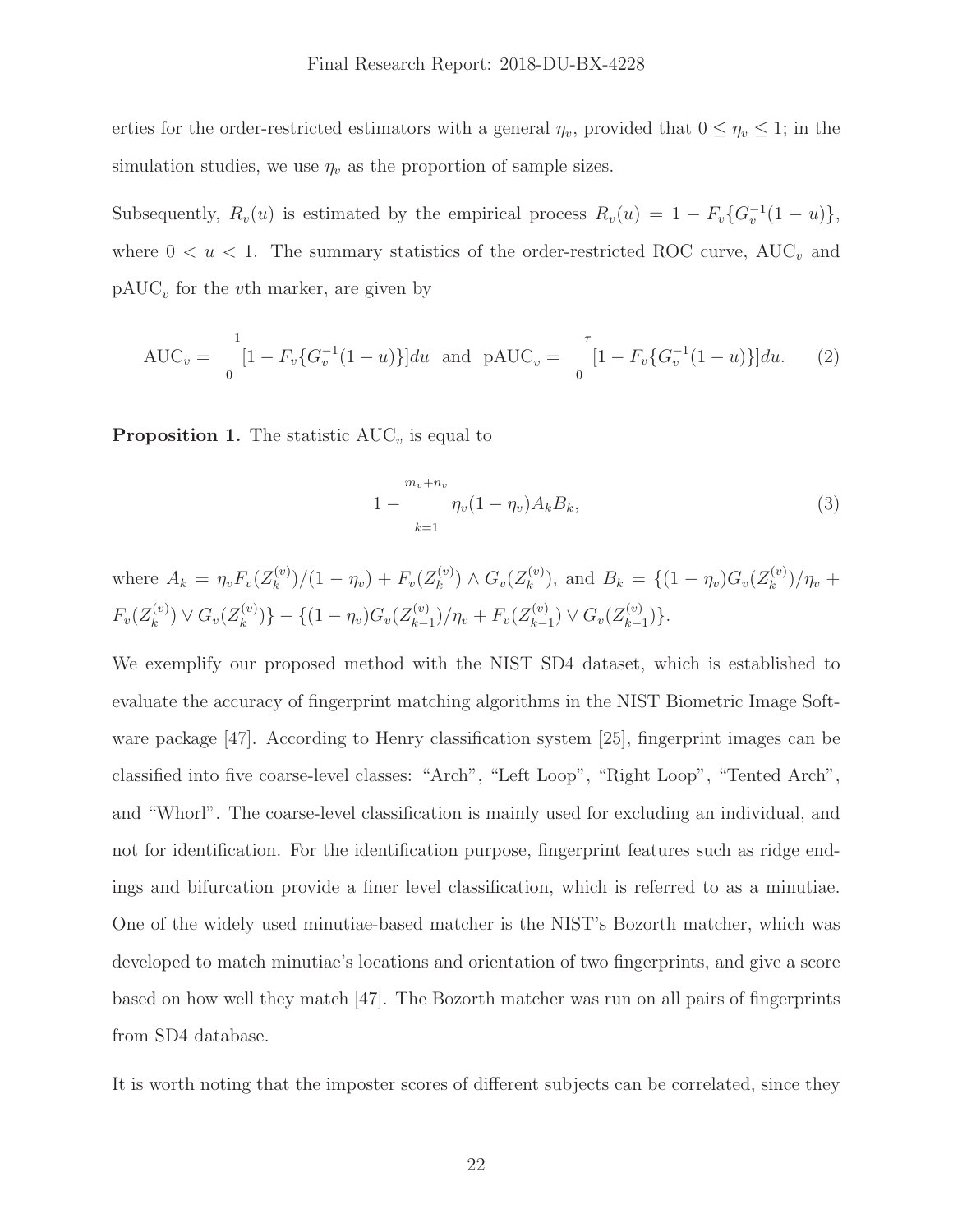may be obtained by being matched with the same subject. To maintain independence among scores from different subjects, instead of using all subjects in the sample, we first randomly divided the sample into two groups and chose the first group of subjects as the data sample for analysis. For these selected subjects, only the imposter scores obtained by matching their fingerprints to those of subjects in the second group were considered. According to the ACE-V process of fingerprint recognition [2], we took the maximum values of all imposter scores of each subject as its final imposter score. If the maximum imposter scores of two subjects were obtained by matching to the same subject, then the subject with the largest imposter score is retained. Since each finger has two rolled fingerprints, if the scores of the matched finger which yields the maximum imposter score are very close (both larger than 95% quantile of all imposter scores), we then used both scores. On the other hand, for the genuine score, two types of matching scores were obtained for each subject: matching an image to itself and matching an image to its rolled version. Here we used the latter. As a result, the genuine and imposter scores of different subjects are independent.

scores are estimated as  $_1 = 1$  (since each subject has only one genuine score) and  $_1 =$ To evaluate the discrimination accuracy of the Bozorth matcher, we apply the conventional, weighted empirical, and proposed method to these scores. For illustration, we first focus on the fingerprint matching scores of all female subjects in the "Arch" class. This subgroup includes 102 subjects. The intraclass correlation coefficients for the genuine and imposter 0.285, respectively. The estimated ROC curves by three methods are displayed in Figure 1a. Figure 1b presents the ratios of variance estimates of the conventional and weighted empirical ROC curve estimators to the proposed estimators, calculated based on 1000 Monte Carlo replications. This figure shows that the proposed ROC curves estimators always have smaller variances than the unrestricted estimators, since the ratios are all larger than 1. Moreover, we also compare the performance of the three methods in estimating AUC and pAUC based on the variance and p-values for testing the null hypotheses  $H_0$ : AUC =  $\theta_1$  and  $H_0: \text{pAUC} = \theta_2$ , where  $\theta_1 \in \{0.6, 0.7, 0.8\}$  and  $\theta_2 \in \{0.2, 0.3, 0.4\}$ . The results are displayed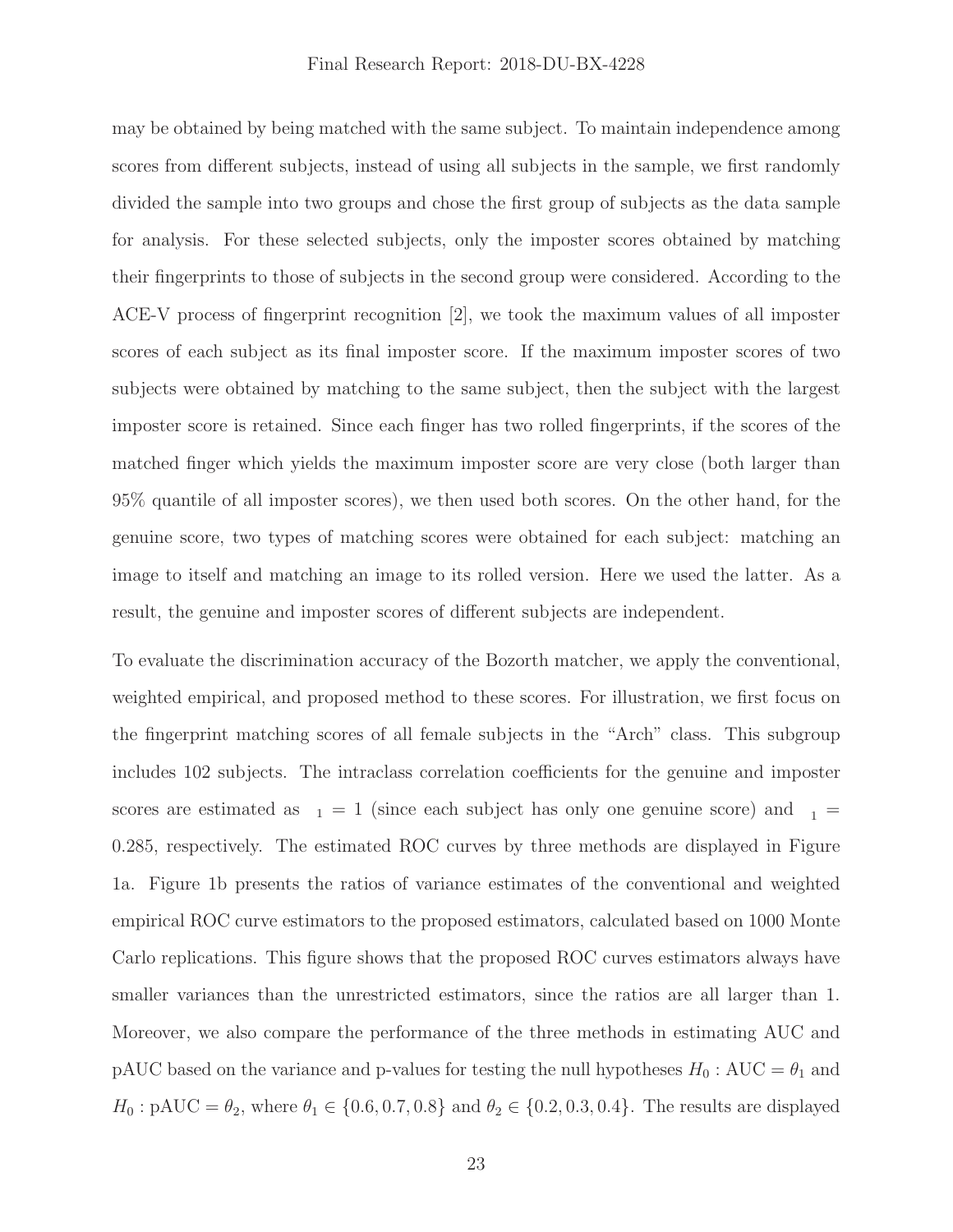

Figure 1: (a) ROC curve estimator for female fingerprint data: the conventional estimator (black solid line); the weighted empirical estimator (blue dashed line); the proposed estimator (red dotted line); (b) MSE ratios of the conventional and weighted empirical ROC estimators to the proposed estimators.

in Table 1. From this table, we can see that the variances of the proposed AUC and pAUC estimators are much smaller than the corresponding estimators in comparison, and the pvalues of the proposed method are always the smallest among the three methods.

#### **Relationship between SLR and ROC Curve**

In this section, we explore the relationship between the SLR and the ROC curve. Recently, there has been a lot of debate surrounding the 2016 PCAST report [36]. In the report, there was a lot of attention on "feature-comparison" methods in forensic science. These methods refer to the process by which examiners perform visual comparisons of evidence, such as fingerprints, firearms, footwear, hair, and bite marks. The foremost recommendation of the report was that, in an effort to strengthen the scientific foundations of forensic examinations, there needs to be a comprehensive study of the error rates associated with each one of these forensic fields. To follow this recommendation, it is logical to apply the binary classification techniques associated with the ROC curve to get the associated error rates (TPR, FPR). However, this contradicts other recommendations to compute the LR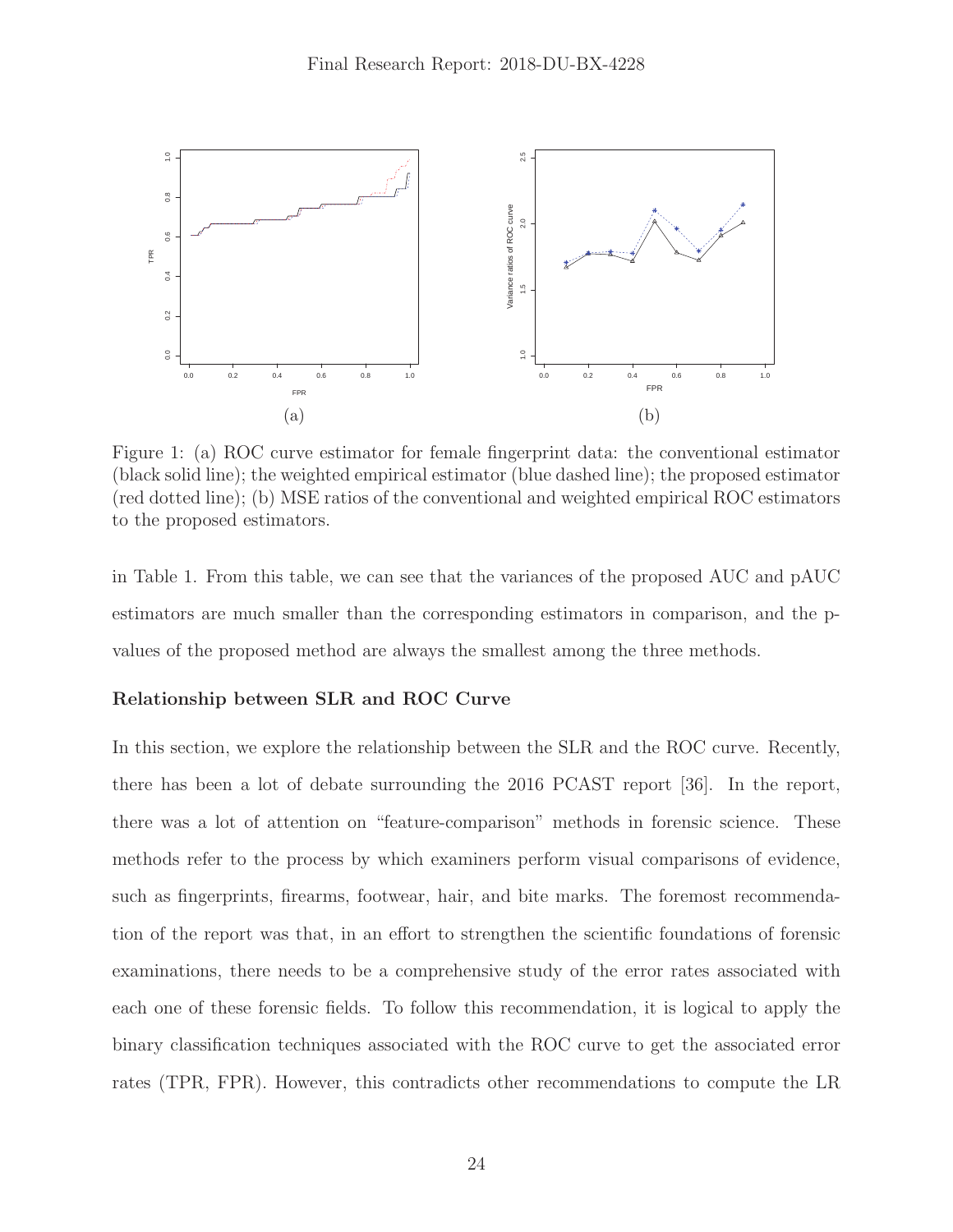Table 1: Performance of the conventional  $(M_c)$ , weighted empirical  $(M_w)$ , and the proposed  $(M_r)$  method on the estimation and hypothesis testing of AUC and pAUC for female fingerprint data. The left panel is for estimation of the logit transformation of AUC and pAUC; the right panel are the p-values for the null hypothesis  $AUC = 0.6, 0.7, 0.8$  and  $pAUC = 0.2, 0.3, 0.4.$ 

|        |                                   |                | Estimation        |       |                    | Test             |           |                              |
|--------|-----------------------------------|----------------|-------------------|-------|--------------------|------------------|-----------|------------------------------|
|        |                                   |                | Estimate Variance |       | CI                 | $\text{AUC}=0.6$ | $AUC=0.7$ | $AUC=0.8$                    |
| $\log$ | $\frac{\text{AUC}}{1-\text{AUC}}$ | $M_c$          | 0.982             | 0.084 | [0.964, 1.000]     | 0.046            | 0.642     | 0.162                        |
|        |                                   | $M_{w}$        | 1.085             | 0.086 | [1.076, 1.094]     | 0.047            | 0.633     | 0.173                        |
|        |                                   | $M_r$          | 0.987             | 0.021 | [0.969, 1.006]     | <.001            | 0.090     | 0.032                        |
|        |                                   |                | Estimate Variance |       | <b>CI</b>          |                  |           | $pAUC=0.2 pAUC=0.3 pAUC=0.4$ |
| $\log$ | pAUC<br>$\frac{1}{1 - pAUC}$      | $\mathrm{M}_c$ | $-1.023$          | 0.091 | $[-1.042, -1.004]$ | 0.230            | 0.560     | 0.041                        |
|        |                                   | $M_w$          | $-1.018$          | 0.092 | $[-1.038, -0.999]$ | 0.226            | 0.572     | 0.043                        |
|        |                                   | $M_r$          | $-1.024$          | 0.023 | $[-1.034, -1.015]$ | 0.017            | 0.245     | $\leq .001$                  |

(or SLR) and provide its value without going so far as to say which of the two propositions to choose. Any relationship between the SLR and ROC curve will bridge the gap between the binary classification role of the ROC curve (under which error rates are clearly defined) and the "weight of evidence"-style role of the SLR (under which error rates are ambiguously defined, at best). If successful, our method will satisfy both the recommendation of the PCAST report (relying heavily on error rates) as well as the recommendation to compute likelihood ratios.

Denote continuous similarity scores for the ith pair of mated evidence measurements as  $T_{p,i}$ ,  $i = 1, \ldots, M$ , which follow a distribution,  $F_p$ , and continuous similarity scores for the jth pair of non-mated evidence measurement as  $T_{d,j}$ ,  $j = 1, \ldots, N$ , which follow a distribution,  $F_d$ . In the forensic context, there are two common types of "error rates," the random match probability (RMP) and the random non-match probability (RNMP). The RMP and RNMP are defined relative to a threshold c; when a score T exceeds c then the pair the produced  $T$ is declared a "match" and when  $T$  is smaller than  $c$  then the pair that produced  $T$  is declared a "non-match." Therefore, the RMP is defined as  $RMP(c) = P(T_d > c)$  for any non-mated score  $T_d$ , and is interpreted as the probability that a non-mated score will be declared a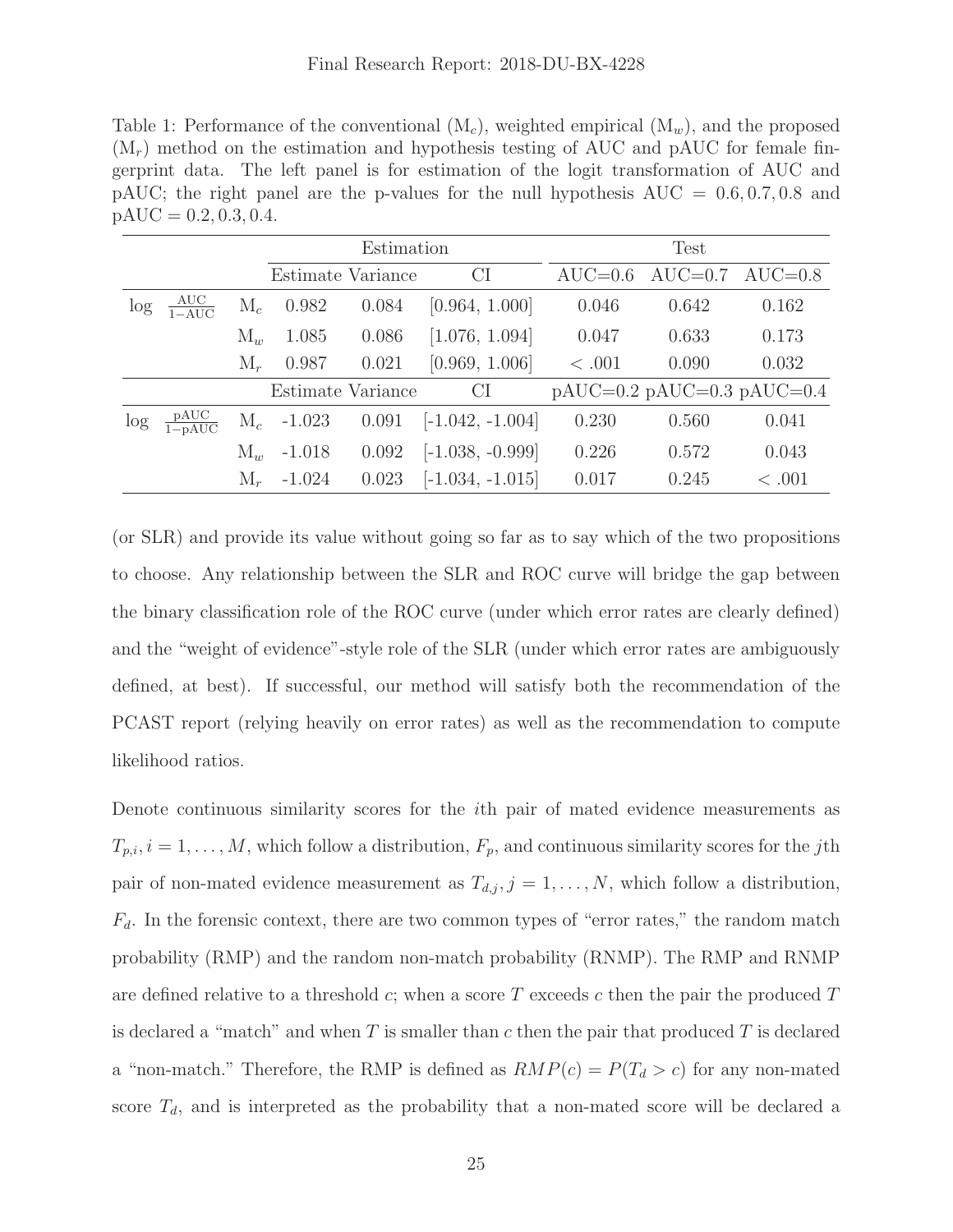"match" by chance. Similarly, the RNMP is defined as  $RNMP(c) = P(T_p < c)$  for any mated score  $T_p$ , and is interpreted as the probability that a mated score will be declared a "non-match" by chance.

The ROC curve plots a pair of points  $(FPR(c), TPR(c))$ , where c is the possible threshold, true positive rate  $TPR(c)=1 - F_p(c)$  and false positive rate  $FPR(c)=1 - F_d(c)$ . The  $TPR(c)$  is also denoted as a survivor function  $TPR(c) = P(T_p > c)$  and  $FPR(c)$  is denoted as a survivor function  $FPR(c) = P(T_d > c)$ . Therefore, in the forensic context the ROC curve plots  $1 - RNMP(c)$  against  $RMP(c)$  for a variety of thresholds, c. Let u be  $FPR(c)$ , and let  $R(u)$  be  $TPR(c)$ , and  $R(u)$  is given by  $R(u) = 1 - F_p(F_d^{-1}(1-u))$ , where u is the false positive rate.

 $R(u) = F_p(F_d^{-1}(1-u))/F_d(F_d^{-1}(1-u))$ . For a realized comparison score  $t_{x,y}$  based on evidence the the tangent at a point u of the ROC curve  $SLR(t_{x,y}) = R(1 - F_d(t_{x,y}))$ . This applies to The first derivative of the ROC curve has been shown to be closely related to likelihood ratio (Choi, 1998). Specifically, the tangent at a point,  $u$ , of the ROC curve is written as measurements, x and y, we write  $t_{x,y} = F_d^{-1}(1 - u)$ . Since it follows that  $u = 1 - F_d(t_{x,y})$ , we then have the mathematical relationship between the score-based likelihood ratio and comparison scores on a continuous scale, which is commonly the case in fingerprint matching. The SLR can be interpreted as the instantaneous change in the true positive rate in a unit change of  $1 - F_d(t_{x,y})$ .

#### **Estimating the Score-based Likelihood Ratio**

The relationship described provides a way to take advantage of both the LR-style and error rate-based approaches to forensic science, provided that the ROC curve can be estimated. Several methods of estimating ROC curves exist, including parametric, nonparametric and semiparametric methods. The parametric methods usually assume parametric distributions for diagnostic similarity scores and yield a smooth ROC curves. The nonparametric ROC methods do not have distribution at requirements. The semiparametric ROC methods could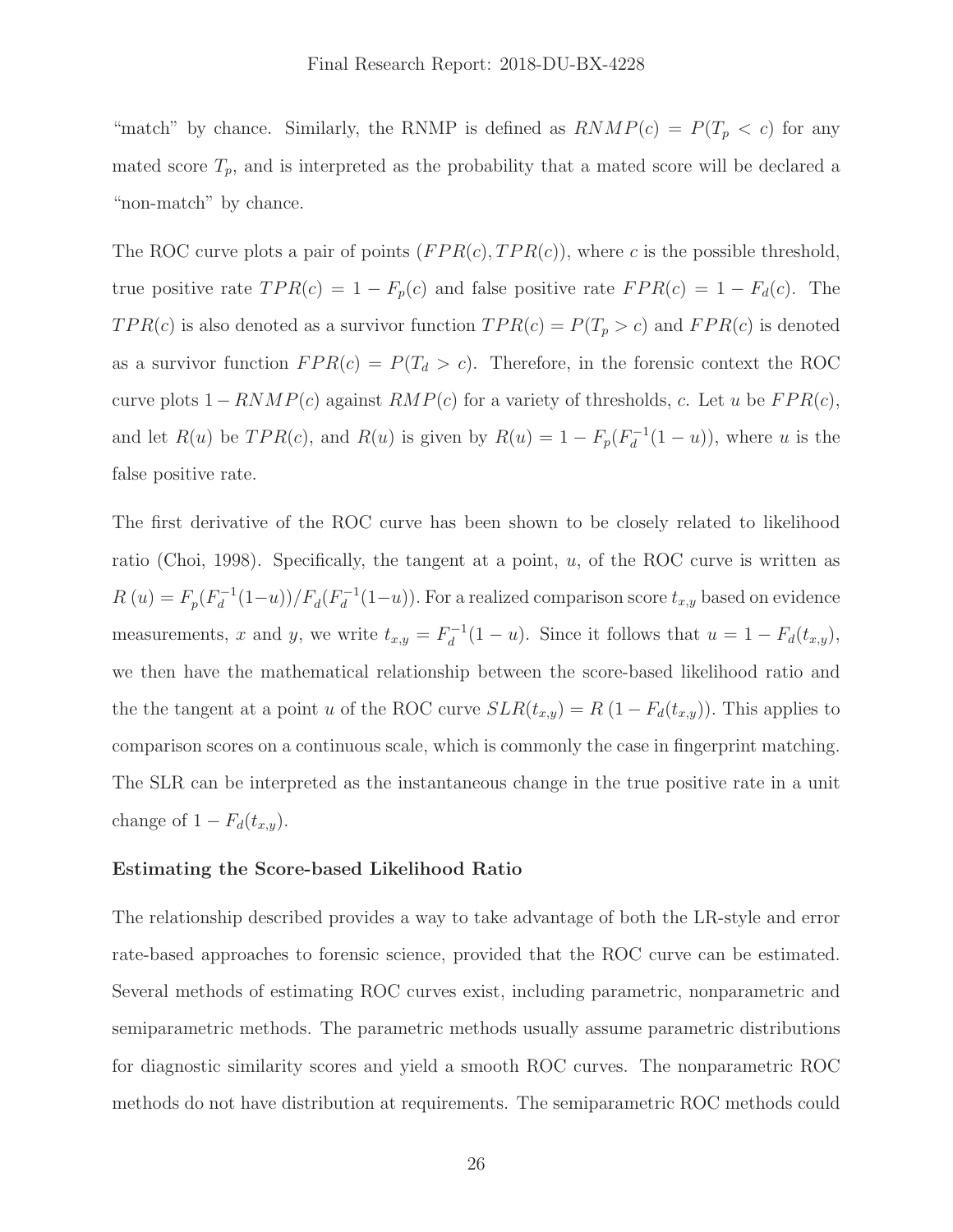generate smooth ROC curves without distribution assumptions for the similarity scores. We will use parametric methods of estimating the ROC curve for the purpose of deriving SLR values based on the ROC curve. Then, we will compare those approaches to a popular method of obtaining the SLR without the use of an ROC curve.

**Parametric ROC Curve Method**. In a simple setting, after some monotone transformation, the mated and non-mated scores follow normal distributions  $F_p \sim N(\mu_p, \sigma_p^2)$  and  $F_d \sim N(\mu_d, \sigma_d^2)$ , respectively. Since the mated scores are more likely to be larger than the non-mated scores, we have  $\mu_p > \mu_d$ . The resulting ROC curve is referred to as the binormal ROC method [13]. Normality of the original scores is checked through quantile-quantile plots for mated and non-mated groups, separately. If the normality assumption is invalid, Zou et al. [50] suggest that before estimating the normal parameters, the Box-Cox power transformation should be used to transform the original score using

$$
\psi_{\lambda_1}(T_{p,i}) = \frac{(T_{p,i})^{\lambda_1} - 1}{\lambda_1}, \quad \psi_{\lambda_1}(T_{d,j}) = \frac{(T_{d,j})^{\lambda_1} - 1}{\lambda_1},\tag{4}
$$

 $\ddot{ }$ by  $FPR_{PE}(c)=1 - \Phi((\hat{\mu}_p - c)/\hat{\sigma}_p)$  and a parametric estimate (PE) of the TPR given by  $TPR_{PE}(c)=1-\Phi((\hat{\mu}_d-c)/\hat{\sigma}_d)$  where the sample means,  $\hat{\mu}_p = \bar{T}_p$  and  $\hat{\mu}_d = \bar{T}_d$  are estimators where  $\lambda_1$ ,  $\lambda_2$  are the parameters of Box-Cox transformation,  $\lambda_1 = 0$  and could be estimated by maximum likelihood estimator. It is worth noting that the monotone transformation should be the same for the two groups so that the underlying ROC curve remains unchanged. This is due to the transformation invariance of the ROC curve. For simplicity, we still use  $T_{p,i}$  and  $T_{d,j}$  to denote the transformed normal scores. Without loss of generality, we assume that  $T_{p,i}$ has a larger mean than  $T_{d,j}$ . Then, we have a parametric estimate (PE) of the FPR given for the Normal population means and the sample standard deviations  $\hat{\sigma}_p = s_p$  and  $\hat{\sigma}_d = s_d$ are estimators for the Normal population standard deviations. The ROC curve is plotted for all possible values of c and is given by  $R_{PE}(u) = \Phi(a + b\Phi^{-1}(u))$ , where  $a = (\mu_p - \mu_d)/\sigma_p$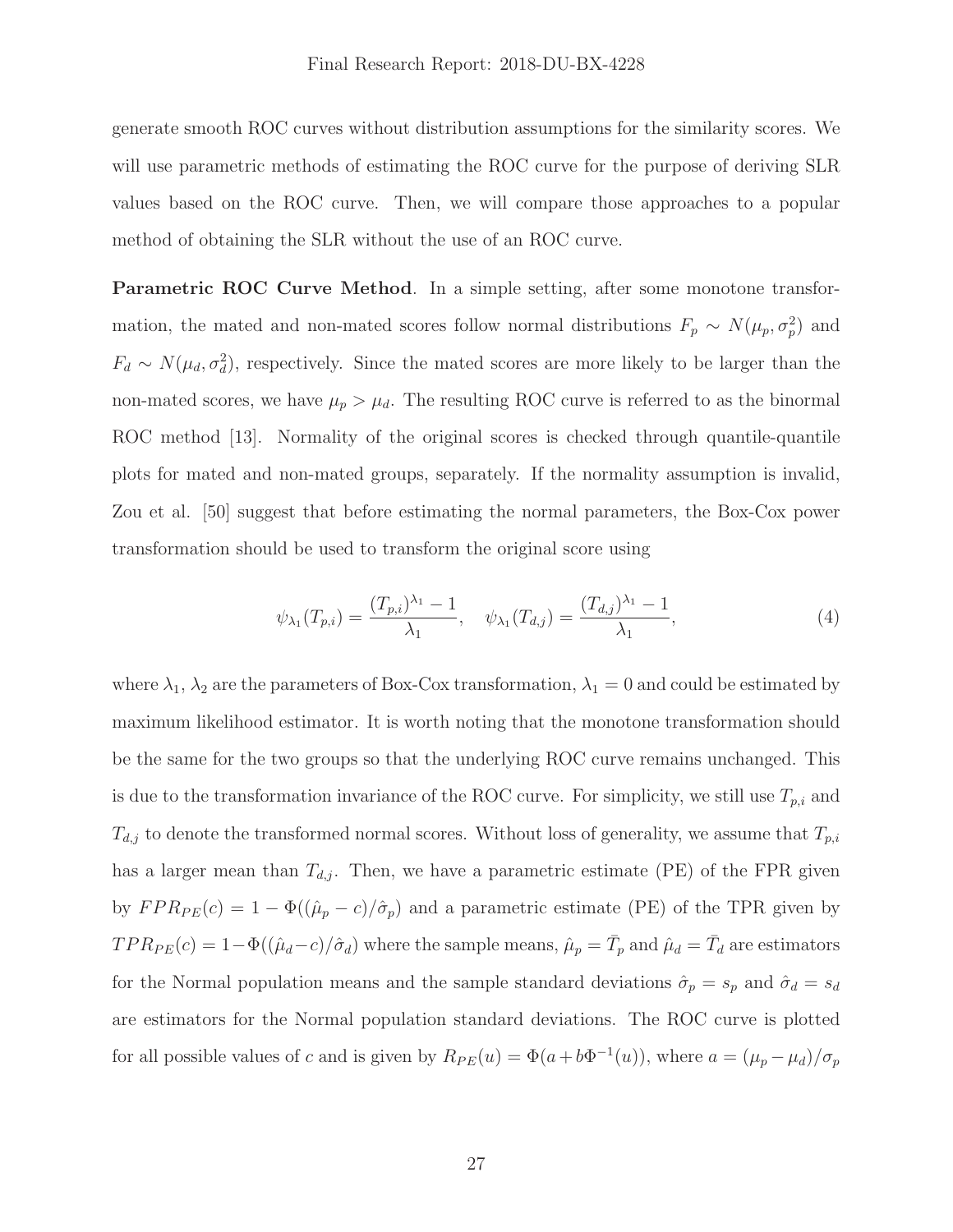#### Final Research Report: 2018-DU-BX-4228

and  $b = \sigma_d/\sigma_p$ . The first derivative of the ROC curve is given by

$$
R_{PE}(u) = \frac{b\phi(a + b\Phi^{-1}(u))}{\phi(\Phi^{-1}(u)))}.
$$

This gives a function of the TPR,  $u$ , instead of a function of a score. For a score,  $t_{x,y}$ , the associated TPR is given by  $u = P(T > t_{x,y}|H_d)$ , or the probability of having a score greater than the observed score  $t_{x,y}$  when the defence hypothesis is true. Hanley and Hajian-Tilaki [18] recognize that  $100 \times (1 - u)$  is the percentile of  $t_{x,y}$  in the non-mated scores.

Percentiles are commonly used to standardize growth and lung function measurements for children and to standardize many laboratory measures. By substituting  $u$  with a placement value  $1 - \Phi((t_{x,y} - \mu_d)/\sigma_d)$ , we have the SLR using a parametric estimate (PE) under the binormal model

$$
SLR_{PE}(t_{x,y}) = \frac{b\phi(a + b\Phi^{-1}(1 - \Phi((t_{x,y} - \mu_d)/\sigma_d))}{\phi(\Phi^{-1}(1 - \Phi((t_{x,y} - \mu_d)/\sigma_d)))}.
$$
\n(5)

It follows from the symmetry of the standard normal density that the numerator of (5) can be simplified to be  $b\phi(a + b\Phi^{-1}(\Phi((-t_{x,y} + \mu_d)/\sigma_d))$ , or  $b\phi(\mu_p/\sigma_p - t_{x,y}/\sigma_p)$ , and the denominator can be simplified to  $\phi((\mu_d - t_{x,y})/\sigma_d)$ . The log  $SLR_{PE}$  at a score  $t_{x,y}$  is then given by

$$
\log SLR_{PE}(t_{x,y}) = \log \sigma_d/\sigma_p + \log \phi((\mu_p - t_{x,y})/\sigma_p) - \log \phi((\mu_d - t_{x,y})/\sigma_d). \tag{6}
$$

standard deviations:  $\hat{a} = (\hat{\mu}_p - \hat{\mu}_d)/\hat{\sigma}_p$  and  $\hat{b} = \hat{\sigma}_d/\hat{\sigma}_p$ . Then,  $\log SLR_{PE}(t_{x,y})$  is estimated The estimators for a and b are obtained by substituting the sample means,  $\hat{\mu}_p = \overline{T}_p$  and  $\hat{\mu}_d = \bar{T}_d$  and sample standard deviations,  $\hat{\sigma}_p = s_p$  and  $\hat{\sigma}_d = s_d$  for the true means and by plugging in the corresponding estimates of mean and standard deviation.

The estimated SLR needs the estimators for the mean and variances separately for both groups. Denote the parameter vector  $\theta = (\mu_p, \sigma_p, \mu_d, \sigma_d)^T$  and its estimator  $\hat{\theta} = (\hat{\mu}_p, \hat{\sigma}_p, \hat{\mu}_d, \hat{\sigma}_d)^T$ .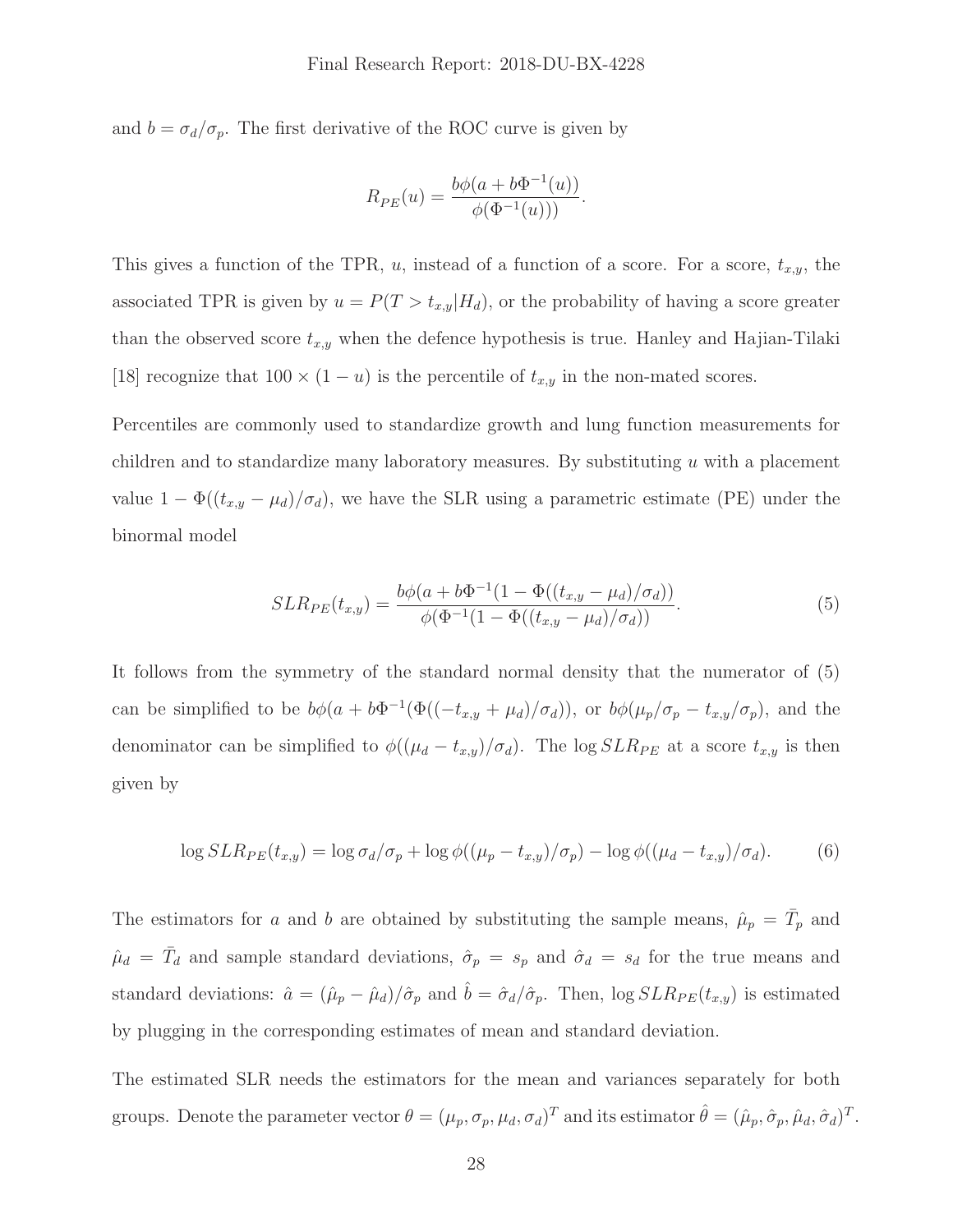The first order Taylor expansion on the logarithm of the likelihood ratio is written as

$$
\log SLR_{PE}(t_{x,y}) = \log SLR_{PE}(t_{x,y}) + \nabla^{T} \log SLR_{PE}(t_{x,y}) (\hat{\theta} - \theta).
$$

where

$$
\nabla \log SLR_{PE} = (\frac{\partial \log SLR_{PE}}{\partial \mu_p}, \frac{\partial \log SLR_{PE}}{\partial \sigma_p}, \frac{\partial \log SLR_{PE}}{\partial \mu_d}, \frac{\partial \log SLR_{PE}}{\partial \sigma_d})^T
$$

and the explicit expression for  $\nabla \log SLR_{PE}(t_{x,y})$  is given by

$$
\begin{pmatrix}\n\phi((\mu_p - t_{x,y})/\sigma_p)/(\sigma_p\phi((\mu_p - t_{x,y})/\sigma_p)) \\
-1/\sigma_p - (\mu_p - t_{x,y})\phi((\mu_p - t_{x,y})/\sigma_p)/(\sigma_p^2\phi((\mu_p - t_{x,y})/\sigma_p))) \\
-\phi((\mu_d - t_{x,y})/\sigma_d)/(\sigma_p\phi((\mu_d - t_{x,y})/\sigma_d)) \\
1/\sigma_d + (\mu_d - t_{x,y})\phi((\mu_d - t_{x,y})/\sigma_d)/((\sigma_p^2\phi((\mu_d - t_{x,y})/\sigma_d)))\n\end{pmatrix}^T.
$$

The variance of  $\log SLR_{PE}(t_{x,y})$  is derived from the first order Taylor expansion on the parameter vector (or the multivariate delta method):

$$
var(\log SLR_{PE}(t_{x,y})) = \nabla^T \log SLR_{PE}(t_{x,y}) cov(\hat{\theta}) \nabla \log SLR_{PE}(t_{x,y}).
$$
\n(7)

The variance and covariance elements in  $cov(\hat{\theta})$  follow standard expressions. We have  $var(\hat{\mu}_p) = \sigma_p^2/M$ ,  $var(\hat{\mu}_d) = \sigma_d^2/N$ . With the normal distributions, the variance formulas are simplified to  $var(\hat{\sigma}_p^2) = 2\sigma_p^4/(M-1)$  and  $var(\hat{\sigma}_q^2) = 2\sigma_d^4/(N-1)$ . The delta method gives the variance expressions for sample standard deviation:  $var(\hat{\sigma}_p) = 1/(4\sigma_p^2)var(\sigma^2) =$  $\sigma_p^2/(2(M-1))$ , and  $var(\hat{\sigma}_d) = \sigma_d^2/(2(N-1))$ . With these expressions, the covariance matrix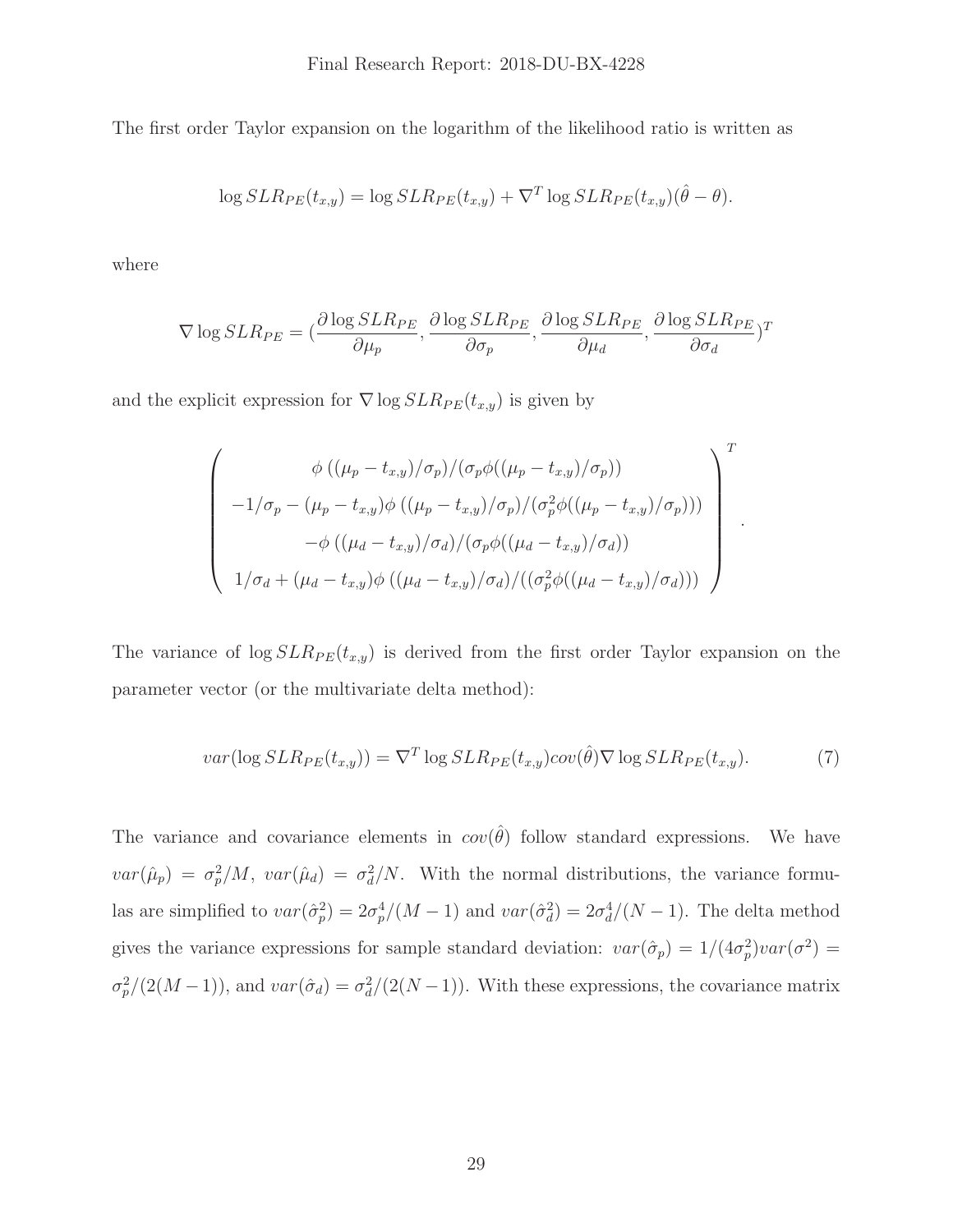of  $\hat{\theta}$  is

$$
cov(\hat{\theta}) = \begin{pmatrix} \sigma_p^2/M & 0 & 0 & 0 \\ 0 & \sigma_p^4/2(M-1) & 0 & 0 \\ 0 & 0 & \sigma_d^2/N & 0 \\ 0 & 0 & 0 & \sigma_d^4/2(N-1) \end{pmatrix}
$$

# **Facial Recognition Example**

We use a facial recognition data set, and apply PE, logistic regression estimation (LRE) and kernel density estimation (KDE) to investigate the variance, repeatability, and reproducibility of these methods. The biometric images were frontal face images taken with a digital single-lense reflex camera. The similarity scores were extracted from the picture comparison, and used in our study as the score. The data set has three categories, which are "good," "bad," and "ugly," based on the quality of the images [35]. We only consider the category "good" in our study. The comparison scores represent measurement of the characteristic difference, and a smaller distance indicates higher similarity. So a low score represent a pair of pictures with high similarity. Then, a genuine comparison score is measured by comparing two pictures of the same individual, and is generally a smaller value than an imposter score, which is measured by comparing pictures of different people. Scores in both groups have extremely large outliers, so we remove all the outlier samples before applying the methods.

We randomly select 2000 samples from the genuine group, and various numbers of samples from imposter group to vary the log sample size ratios of data from -2 to 2 by the increment of 0.1. We use this as training data for both PE, LRE, and KDE. Then, we calculate the LLR at the score of 25 for all the three methods. For LRE and KDE, we repeat the random selection 1000 times to get the empirical variances and then generate 95% confidence intervals based on the variances. For PE, we use our variance estimate approach given in Equation (7) to get the estimator and also the 95% confidence interval.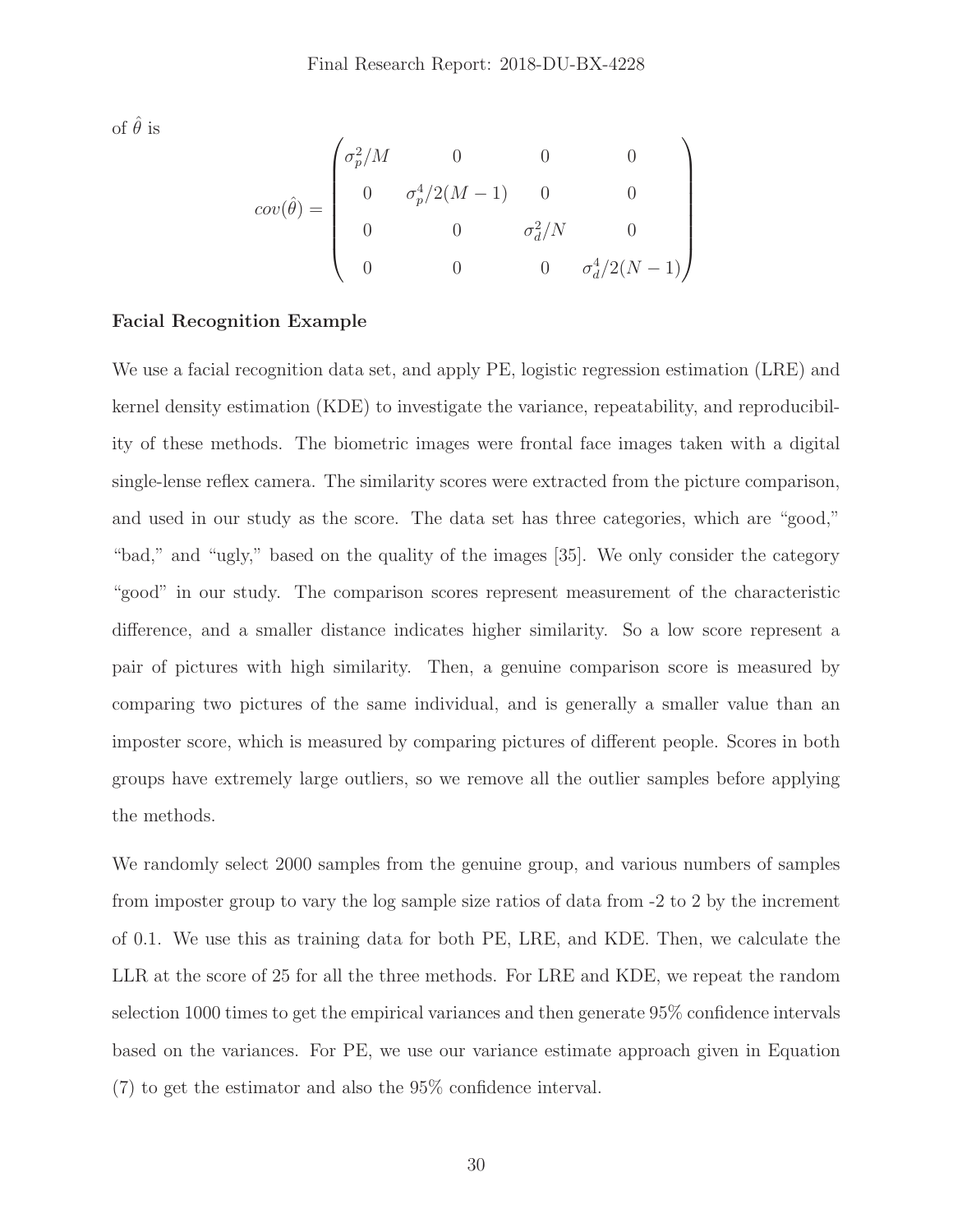Figure 2 shows the LLR values for the PE, KDE, and LRE methods when the sample size ratio varies. We see that both PE and KDE have good repeatability since they are not sensitive to varying sample size ratios. This is similar to our simulation findings which also show good repeatability of the PE and KDE methods. The repeatability of the LRE method is unsatisfactory because the LLR from the method takes on a wide range of values. For reproducibility, the PE method generates larger LLR values than the KDE method. The LLR from the PE and KDE methods takes on all positive values, while the LLR from the LRE method takes on both positive and negative values. If one uses zero as a decision threshold to decide whether the score 25 comes from  $H_p$  or  $H_d$ , both PE and KDE can arrive at the same conclusion that the score of 25 likely supports  $H_p$  with all positive LLR values. With LLR value ranging from negative values to positive values, the decision by LRE depends on the sample size ratio. When the sample size ratio is as small as -2, the LRE concludes that the score of 25 supports  $H_d$ , and with the log ratio is as large as 2, the LRE supports  $H_p$  instead.

Figure 2 also shows the confidence interval of LLR values for the PE, KDE, and LRE methods when the sample size ratio varies. Note that the confidence interval is increasing as the log sample size ratio increases. That is because we fixed the sample size of mated group and vary numbers of samples in non-mated group to increase the log sample size ratios of data from -2 to 2 by the increment of 0.1, so the total sample size is decreasing. Since the confidence interval is dependent on sample size, this explains why the confidence intervals become wider as sampling ratio increases.

list the estimated LLR  $(LLR)$ , the estimated lower bound  $(LB)$  and upper bound  $(UB)$  of the confidence intervals, and the variance of the estimated LLR  $(Var(LLR))$ . Note that the Table 2 gives the ranges of the confidence intervals along with the variance of the LLR for the PE, LRE, and KDE methods applied to facial recognition data. We only select three typical log sampling ratio for each method from the pool, which are -1.0, 0, and 1.0, and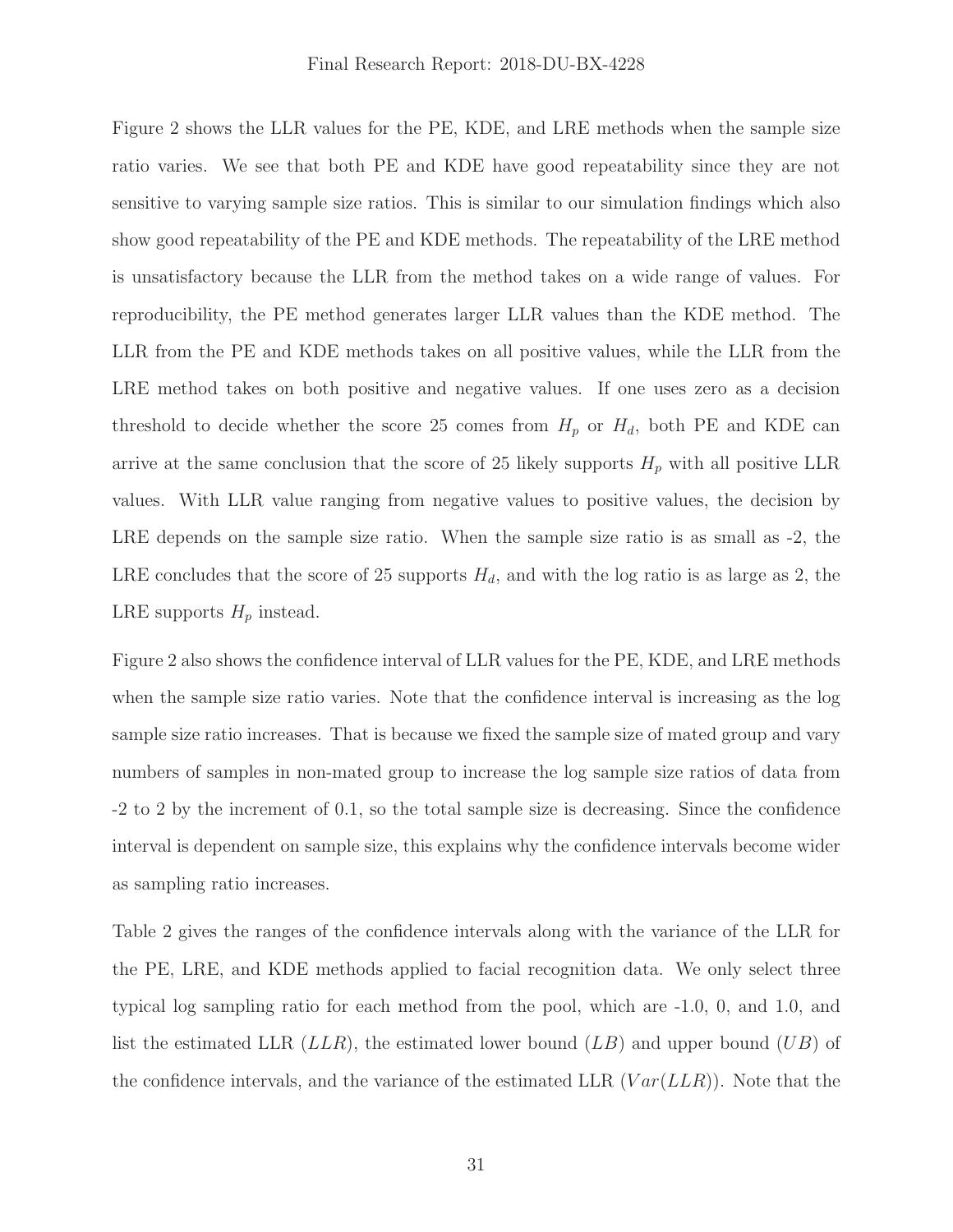variance and the width of the confidence interval of PE and LRE are similar. The KDE method has the largest variance among all methods. All of the estimated LLR values and confidence intervals are positive except for one LRE result when log sampling ratio is -1.0, which implies that for this situation we will conclude that the score belongs to a group different from other decisions which were made with same score but different methods or different log sampling ratios. Therefore, the LRE method is less reliable than the PE and KDE methods.



Figure 2: Confidence interval of estimated LLR in facial recognition data using PE, LRE, and KDE.

Table 2: Ranges of the confidence interval for different methods in facial recognition data

| Method     | Log Sampling Ratio | LLR      | LВ       | UB    | Var(LLR) |
|------------|--------------------|----------|----------|-------|----------|
| PE         | $-1.0$             | 1.744    | 1.538    | 1.951 | 0.01113  |
|            | 0.0                | 1.920    | 1.623    | 2.217 | 0.02294  |
|            | 1.0                | 1.713    | 1.295    | 2.131 | 0.04548  |
| <b>LRE</b> | $-1.0$             | $-0.211$ | $-0.424$ | 0.002 | 0.01180  |
|            | 0.0                | 0.980    | 0.665    | 1.296 | 0.02597  |
|            | 1.0                | 1.777    | 1.414    | 2.141 | 0.03441  |
| KDE        | $-1.0$             | 0.973    | 0.629    | 1.316 | 0.03067  |
|            | 0.0                | 0.721    | 0.268    | 1.173 | 0.05335  |
|            | 1.0                | 0.847    | 0.232    | 1.462 | 0.09855  |

**Fingerprint Matching Example**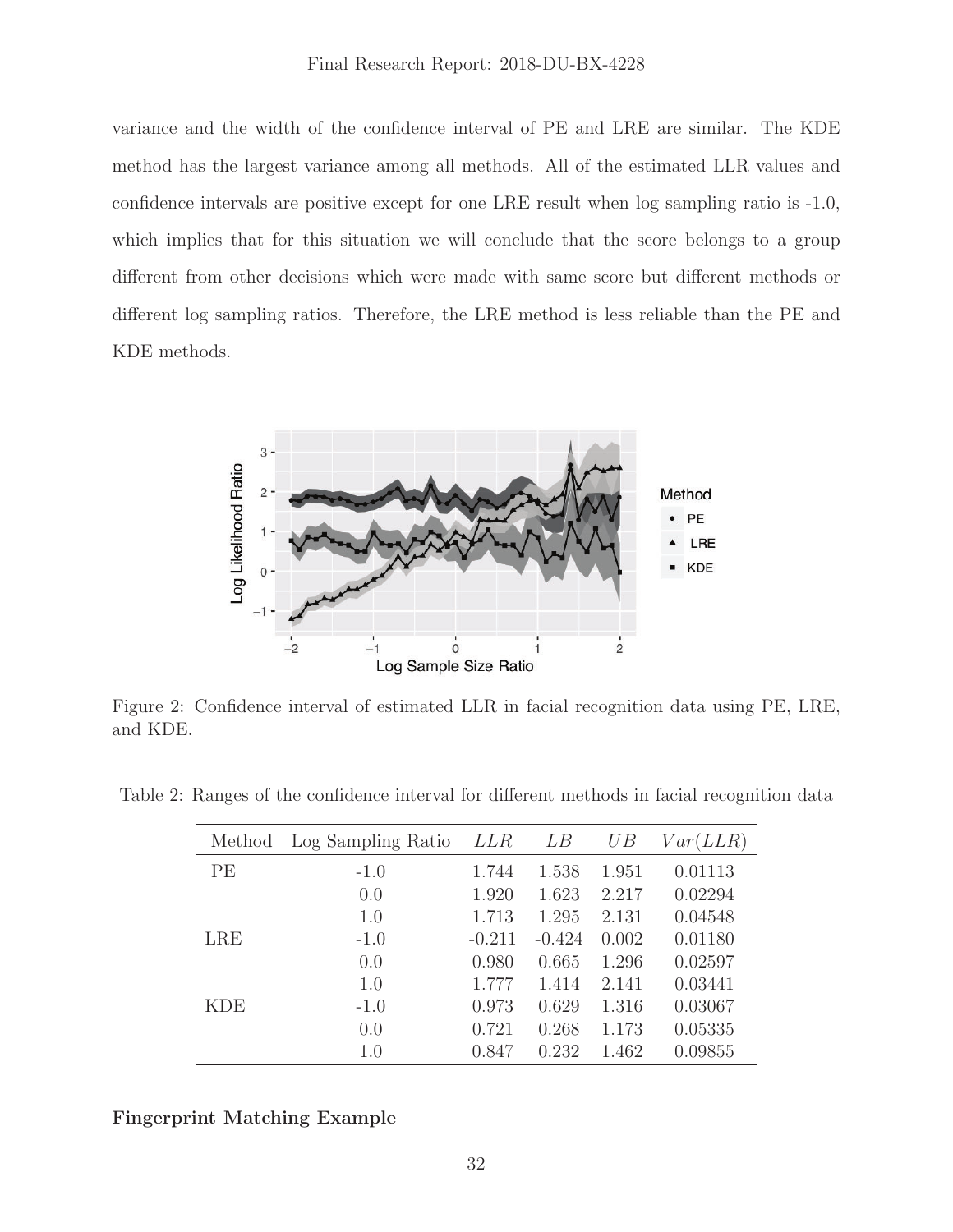We also apply the PE, LRE, and KDE methods to a set of fingerprint comparison scores to study their reproducibility and repeatability for fingerprints. The genuine and impostor comparison scores were generated by applying a fingerprint comparison algorithm using NIST Biometric Image Software to National Institute of Standards and Technology Special Database 4. Genuine scores were obtained by comparing two patches of the same rolled print of the same finger, and imposter scores were obtained by comparing patches of rolled prints from two different fingers.

The patch sizes are 128 by 128, 192 by 192 or 256 by 256. The neighboring patches with the same x-coordinate are shifted by the half of the patch width. This way, half of the area in the neighboring patches are overlapped. For the patches of 128 by 128, the patch starts at the coordinate  $(1,1)$ , and the next patch starts at  $(1,65)$ . Every patch has the same size of 128 by 128. The comparison scores, the numbers of matching minutiae, and the distance to the singularity point are recorded. The average and the standard deviation of all comparison scores are computed.

The scores in the genuine group are generally greater than the score in the imposter group. The sample means and sample standard deviations are 350.9 and 293.6 for the genuine group, and 7.5 and 2.5 for the imposter group. In our computation of the LLR values using all three methods, we randomly select 4000 genuine scores and various numbers of imposter scores, so that the log sample size ratio ranges from -2 to 2 by the increment of 0.1. When the sample size ratio changes, we repeat the sampling procedure to select genuine and imposter scores before the LLR methods are applied.

To get the empirical variances and the 95% confidence intervals for the LRE and KDE methods, 1000 iterations are adopted for each log sampling ratio value. For the PE method, our variance estimate approach given by Equation (7) was used to get the estimated variance and the 95% confidence interval. We estimate the LLR at the score of 10 with all the LRE and KDE methods. Note that the PE method assumes that the data are normally distributed.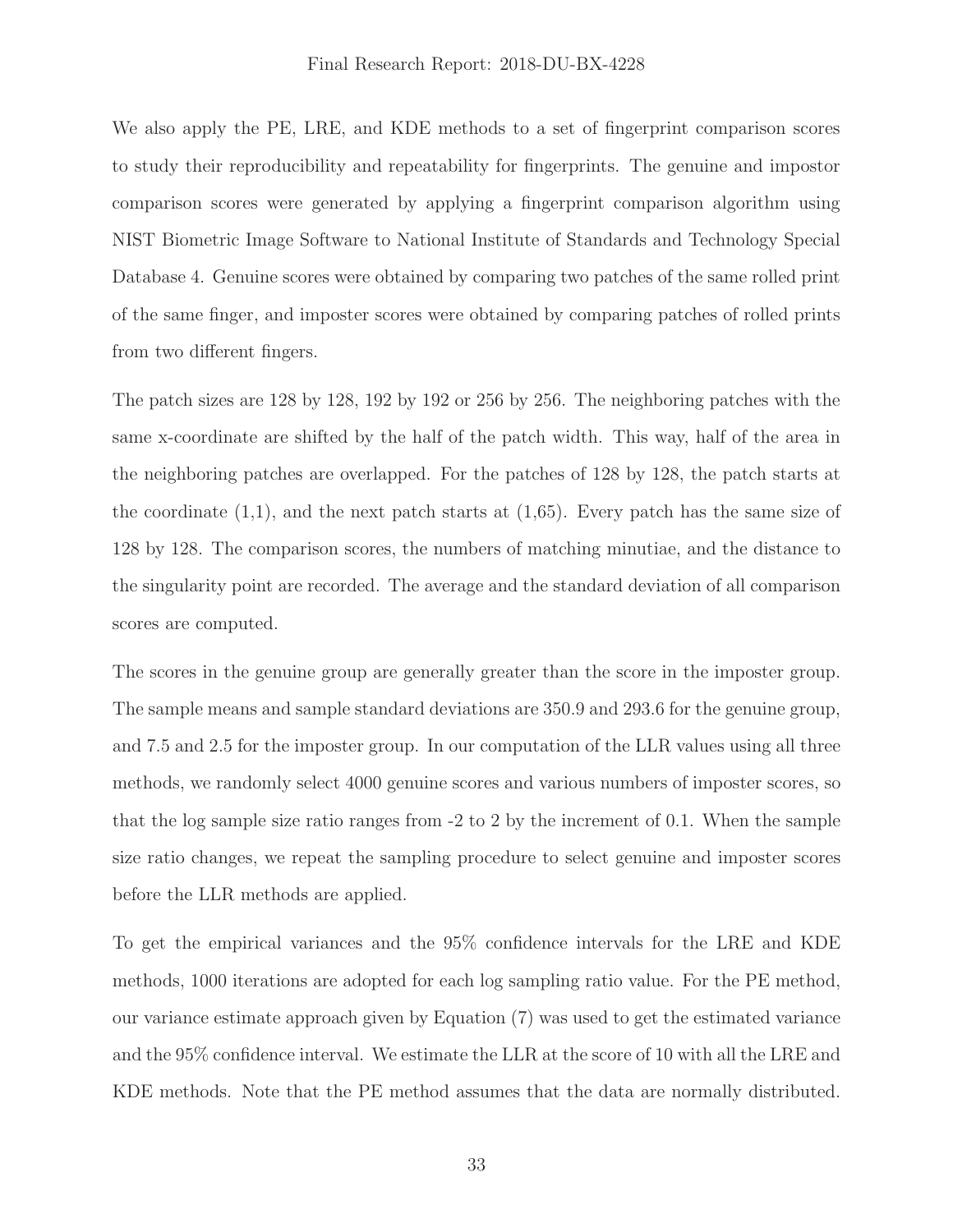Since the fingerprint scores data do not follow normal distributions, we use the Box-Cox power transformation given in Equation (4) to obtain the normality for both groups. We use a  $\lambda$  to transform both mated and non-mated data which is equal to the average of  $\lambda$ estimated from both groups separately. We also use the same  $\lambda$  value to transform the score 10.

Figure 3 shows the LLR values for the PE, KDE, and LRE methods when the sample size ratio varies. In terms of the repeatability, the LLR values from the PE and KDE methods have small fluctuations when the sample size ratio varies. However, the LLR values from these two methods differ by approximately 1. All the LLR values from these three methods are negative. If one uses zero as a decision threshold to decide whether the score 10 comes from  $H_p$  or  $H_d$ , all three methods should arrive at the same conclusion that the score of 10 likely supports  $H_d$  with all negative LLR values. Again, the LLR values from LRE have a linear relationship with the log sample size ratio, and thus, the repeatability of the LRE method is unsatisfactory. The LLR values from the KDE and PE methods are similar, indicating reproducibility between the two methods is high.



Figure 3: Confidence interval of estimated LLR in fingerprint identification data using PE, LRE, and KDE.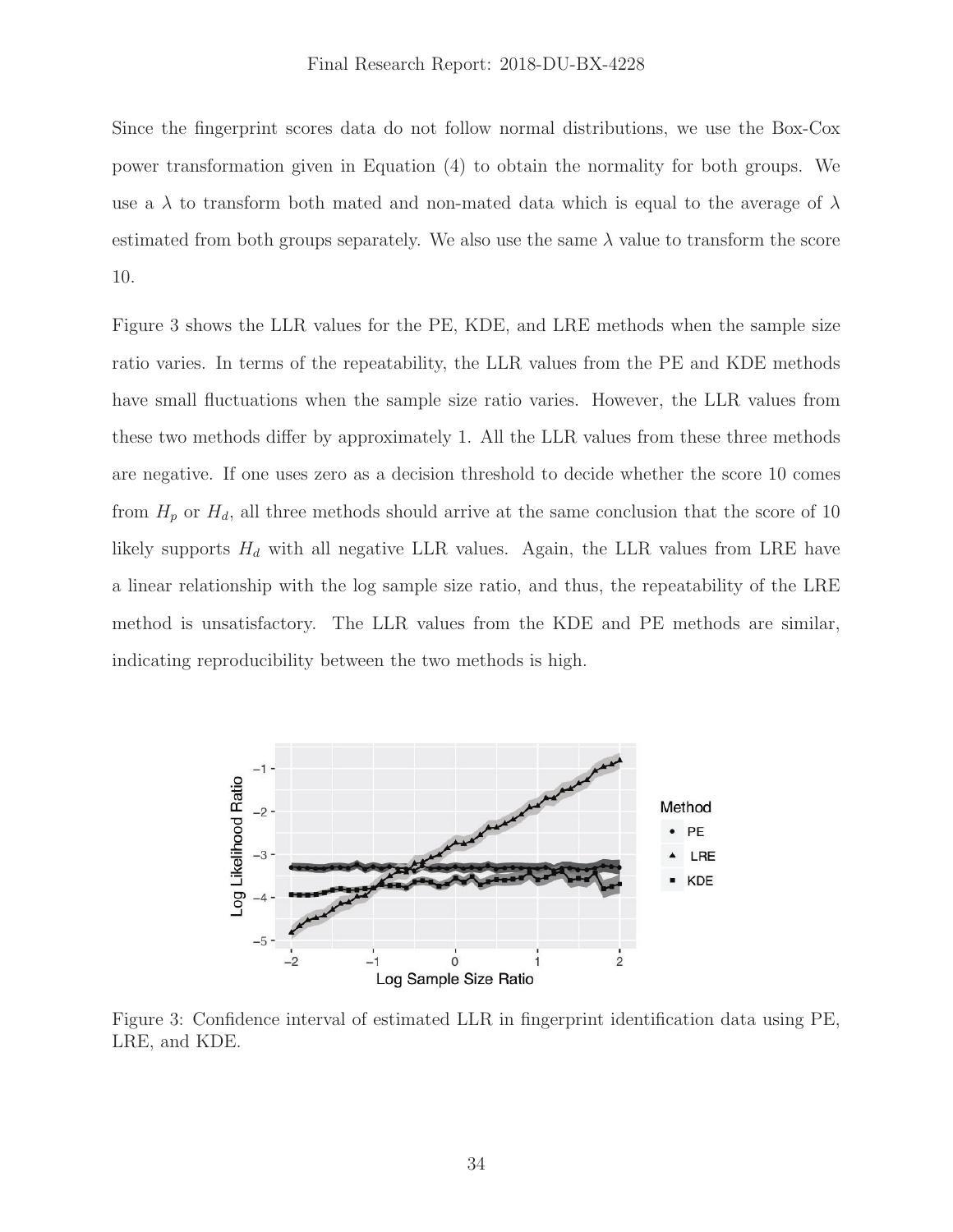| Method     | Log Sampling Ratio | <i>LLR</i> | LВ       | UB       | Var(LLR) |
|------------|--------------------|------------|----------|----------|----------|
| PE         | $-1.0$             | $-3.453$   | $-3.552$ | $-3.354$ | 0.002556 |
|            | 0.0                | $-3.369$   | $-3.471$ | $-3.226$ | 0.002742 |
|            | 1.0                | $-3.429$   | $-3.550$ | $-3.307$ | 0.003849 |
| <b>LRE</b> | $-1.0$             | $-3.786$   | $-3.953$ | $-3.618$ | 0.007291 |
|            | 0.0                | $-2.731$   | $-2.913$ | $-2.548$ | 0.008708 |
|            | 1.0                | $-1.875$   | $-2.067$ | $-1.682$ | 0.009629 |
| KDE        | $-1.0$             | $-3.788$   | $-3.863$ | $-3.712$ | 0.001476 |
|            | 0.0                | $-3.554$   | $-3.668$ | $-3.440$ | 0.003372 |
|            | 1.0                | $-3.588$   | $-3.747$ | $-3.429$ | 0.006574 |

<span id="page-36-0"></span>Table 3: Ranges of the confidence interval for different methods in fingerprint identification data

#### **4.2.3 Research Question 3: Uncertainty Quantification**

The uncertainty quantification of the SLR is explored through a simulation study using a variety of models for the data.

**Binormal Data** The datasets are generated using functions in R. Let  $S_p$  and  $S_d$  denote similarity scores simulated under the matching and non-matching groups, respectively, where  $S_p \sim N(20, 9)$  and  $S_d \sim N(10, 25)$ . Then, we investigate the impact of the sample size ratio on the logarithm of the score-based likelihood ratio (LLR) values for a particular comparison score. We chose the score  $s_0$ , as the score at which the true genuine (matching) and impostor (non-matching) probability density functions intersect. The true value of the logarithm of the score-based likelihood ratio at  $s_0$  is zero (the ratio of the two probabilities is 1 and so the LLR is zero). We then estimate the LLR values at  $s_0$  as the sample size ratio varies.

 $(Var(LLR))$  as the variance of the 1000 LLR. The estimated variance  $(Var(LLR))$  is given Let M and N represent the sample sizes of genuine group and imposter group, respectively. To examine the variance, fix the total sample size to be  $M + N = 10000$ , and vary the log sampling ratio  $\log(M/N)$  from -2 to 2 by 0.1, so we used 41 pairs of  $(M, N)$ . For each pair of sample sizes, we simulate 1000 sets of simulated scores, and we denote the true variance by Equation (7).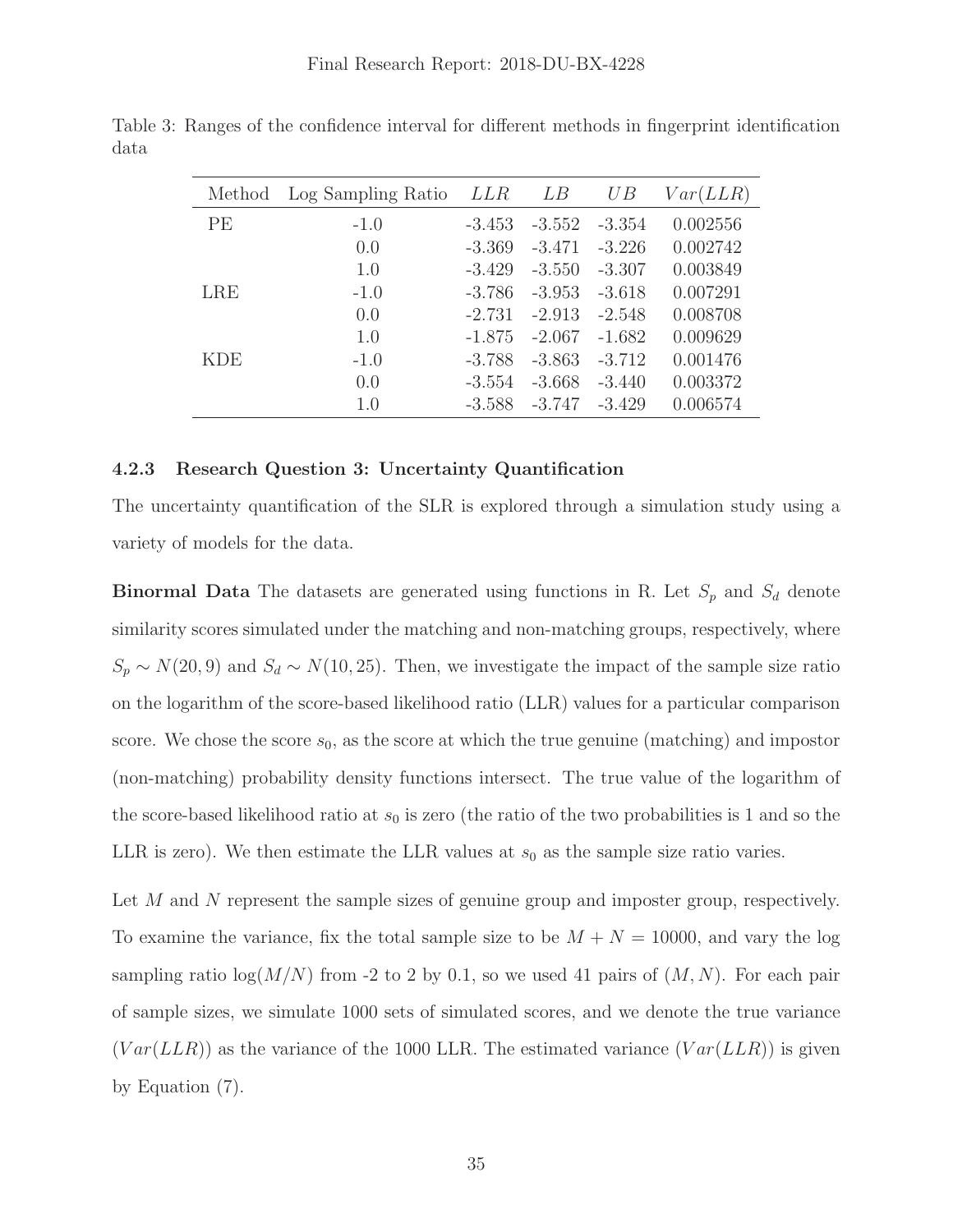Next, the coverage is the percentage of the 1000 LLR covered by the 95% confidence interval which is:

$$
0 + Z_{0.95} \times \overline{Var(LLR)}, 0 - Z_{0.95} \times \overline{Var(LLR)})
$$

since the true  $LLR$  for  $s_0$  is 0. The resulting variances and coverages for the simulated data are given in Figure 4 below.



Figure 4: True variance and estimated variance (left) and Confidence interval coverage (right).

As seen in Figure 4 (left), the estimated variance agrees well with the true variance. Both of them reach their minimum with log sampling ratio equal to around 0.5. Moreover, it is shown in the Figure 4 (right), the confidence interval coverage varies about 95% with amplitude of 1%.

**Other Data Types** The data sets are generated using functions in R [37]. We compare PE, KDE and LRE in three simulation studies with different distributions for genuine and imposter groups. The data sets from each group follow different distributions described in Table 4. The distributions and parameters in each study are obtained from real data sets [16].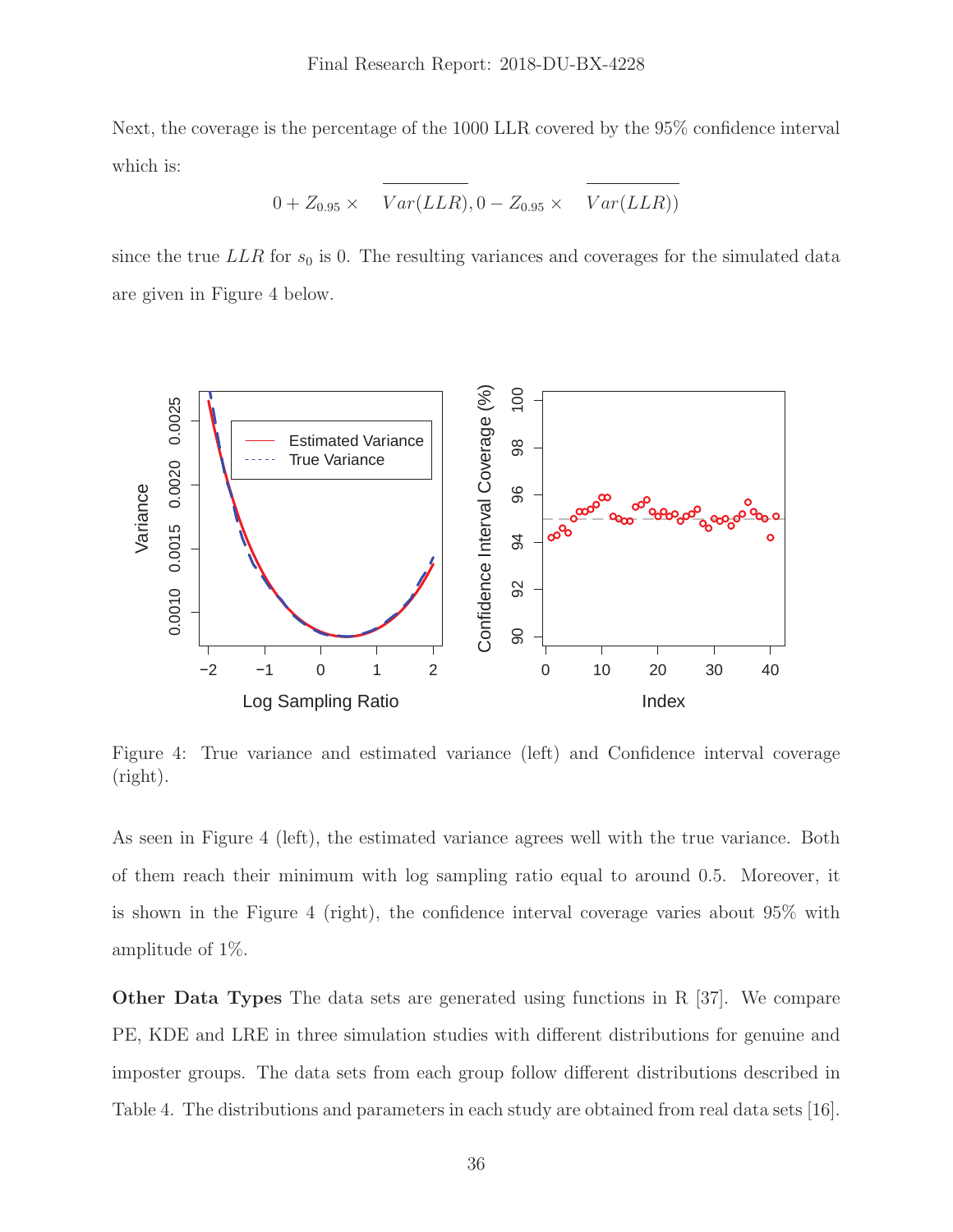10000 data for each group is generated for each set up, and we randomly select data set from the total data based on the sample size  $(M, N)$ . After this, we repeat the random selection step 1000 times, and calculate the empirical coverage. That is, we generate the confidence interval based on the variance, and check if the estimated LLR from the 1000 iterations falls within the confidence interval. We find the value of  $s_0$  for each set up, which is the score for the true genuine and impostor probability density functions cross. The true value of LLR at  $s_0$  is zero and the confidence interval is given by

$$
0 + Z_{0.95} \times \overline{Var(LLR)}, 0 - Z_{0.95} \times \overline{Var(LLR)})
$$

since the true  $LLR$  in  $s_0$  is 0. The Bias in the table is given as

Bias 
$$
SLR = |SLR - SLR| = |1 - SLR|
$$
.

We use SLR here (instead of the logarithm of the SLR) because the difference of the LLR values will give us very small numbers and is also hard to interpret.

|              |                       | $f_d(s_{x,y})$ |                        |  |  |  |
|--------------|-----------------------|----------------|------------------------|--|--|--|
| Distribution | Parameters            | Distribution   | Parameters             |  |  |  |
| Normal       | $Mean = 20$           | Normal         | $Mean = 10$            |  |  |  |
|              | $\text{Variance} = 9$ |                | $\text{Variance} = 25$ |  |  |  |
| Uniform      | $Min = 0$             | <b>Beta</b>    | $shape_1 = 0.8$        |  |  |  |
|              | $Max = 1$             |                | $shape_2 = 17$         |  |  |  |
| Normal       | $mean = 2$            |                | Degrees of             |  |  |  |
|              | variance $= 4$        |                | Freedom $= 2$          |  |  |  |
|              |                       | $f_p(s_{x,y})$ |                        |  |  |  |

Table 4: Distributions and parameters in the three simulation studies

Figure 5 displays the bias and coverage estimation using the PE, KDE, and LRE methods. For the results of the PE method applied to the binormal dataset, the bias is small and the coverage is close to 95%. But when the data are not from normal distributions, the bias increases and the coverage is far different from 95%. This makes sense since the PE method relies on the distributional assumption. The results of the LRE method are heavily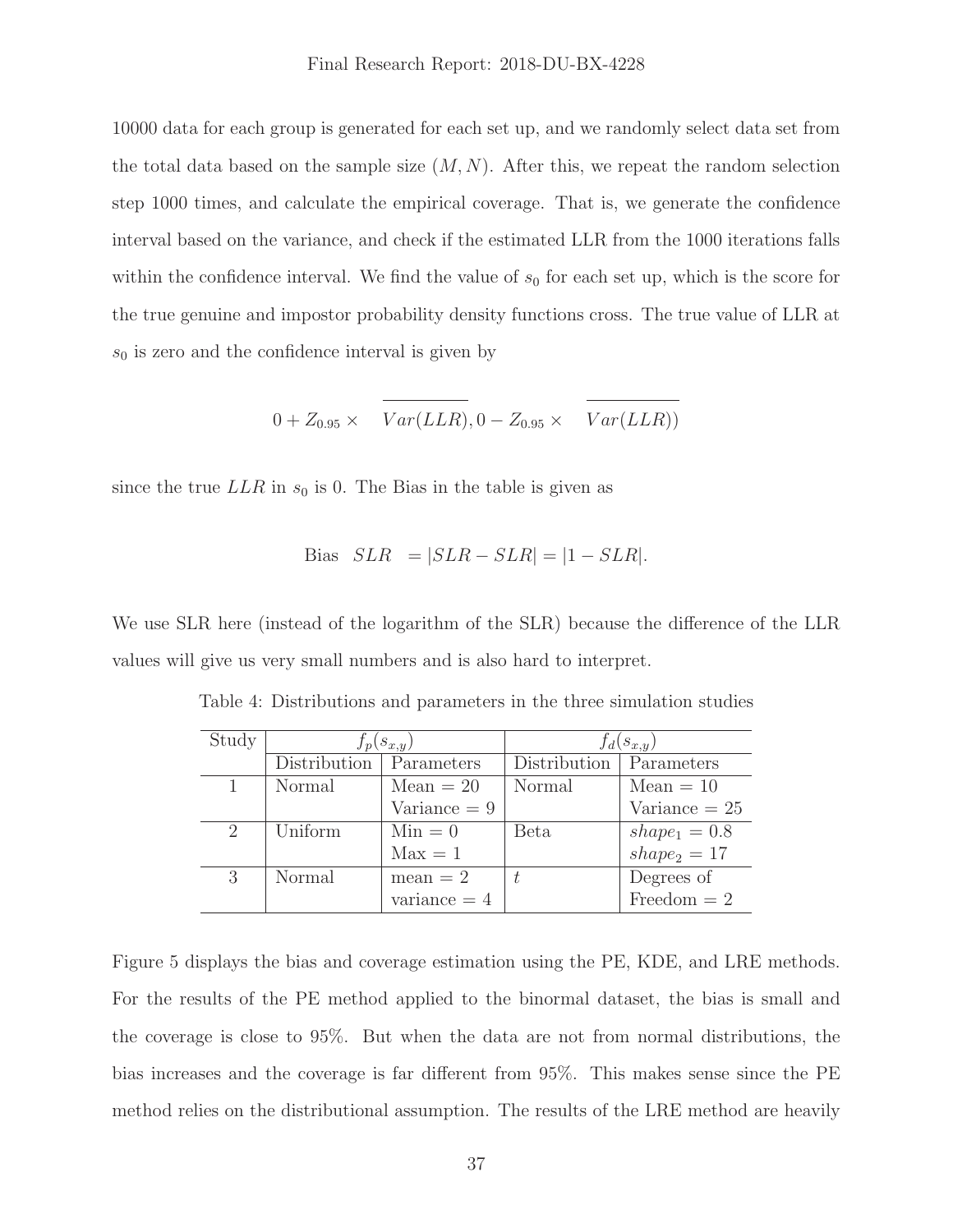

Figure 5: Bias and Confidence Interval Coverage with PE, KDE, and LRE method.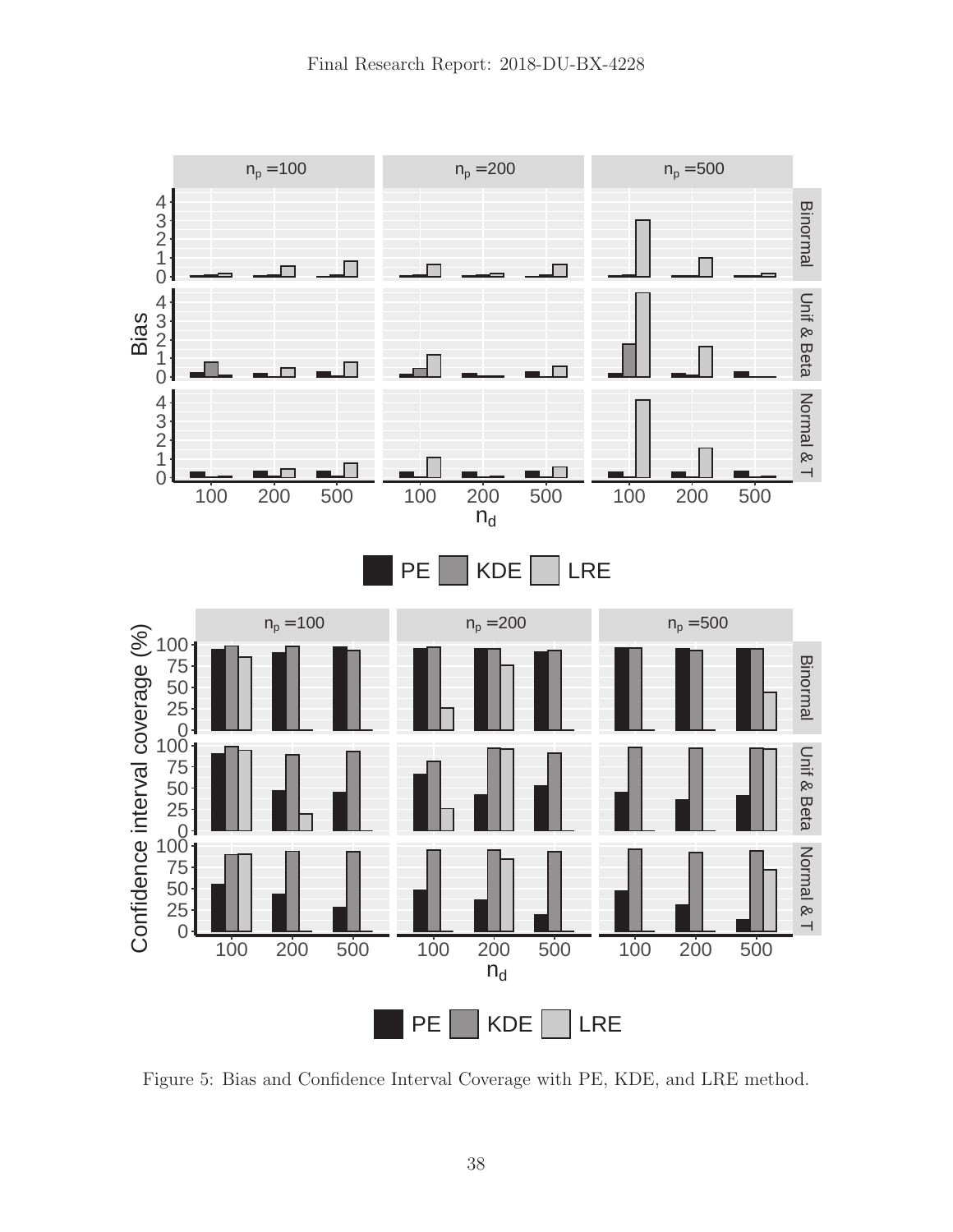<span id="page-40-0"></span>influenced by the sample size. Note that when we increase the difference between  $n_p$  and  $n_d$ , the bias of the LRE method increases and the coverage of LRE decreases dramatically. Overall, when the sample size difference is larger than 100, the coverage is no more than 30%. The KDE method produces small biases and the coverage is close to 95% through all the settings. Generally, when the sample size gets larger, the bias becomes smaller and the coverage gets closer to 95%.

#### **4.2.4 Research Question 4: Visualization**

One visual solution we explored in the project is developed from the relationship between the ROC curve for the Two-Stage approach and the likelihood ratio (LR). The derivative of the ROC curve is shown to be closely related to likelihood ratio [6]. Specifically, the LR is interpreted as the instantaneous change in the 1-RNMP in a unit change of RMP. An illustration of the relationship between ROC and LR is given in Figure 6 for simulated scores from normal distributions.



Figure 6: Left panel: dash curve– normal density of different-source scores, solid curve– normal density of same-source scores; right panel: solid black curve – ROC curve, the slope of the red line is likelihood ratio at the false match rate (or  $RMP$ )=0.2181

Additionally, the figures in Sections 4.2.1-4.2.3 illustrate the visualization tools for uncertainties associated with error rates and likelihood ratios.

#### **4.3 Impact**

The project has implications in shifting forensic practice paradigms in several important ways. First, formalizing source and sub-source propositions builds the foundation for forensic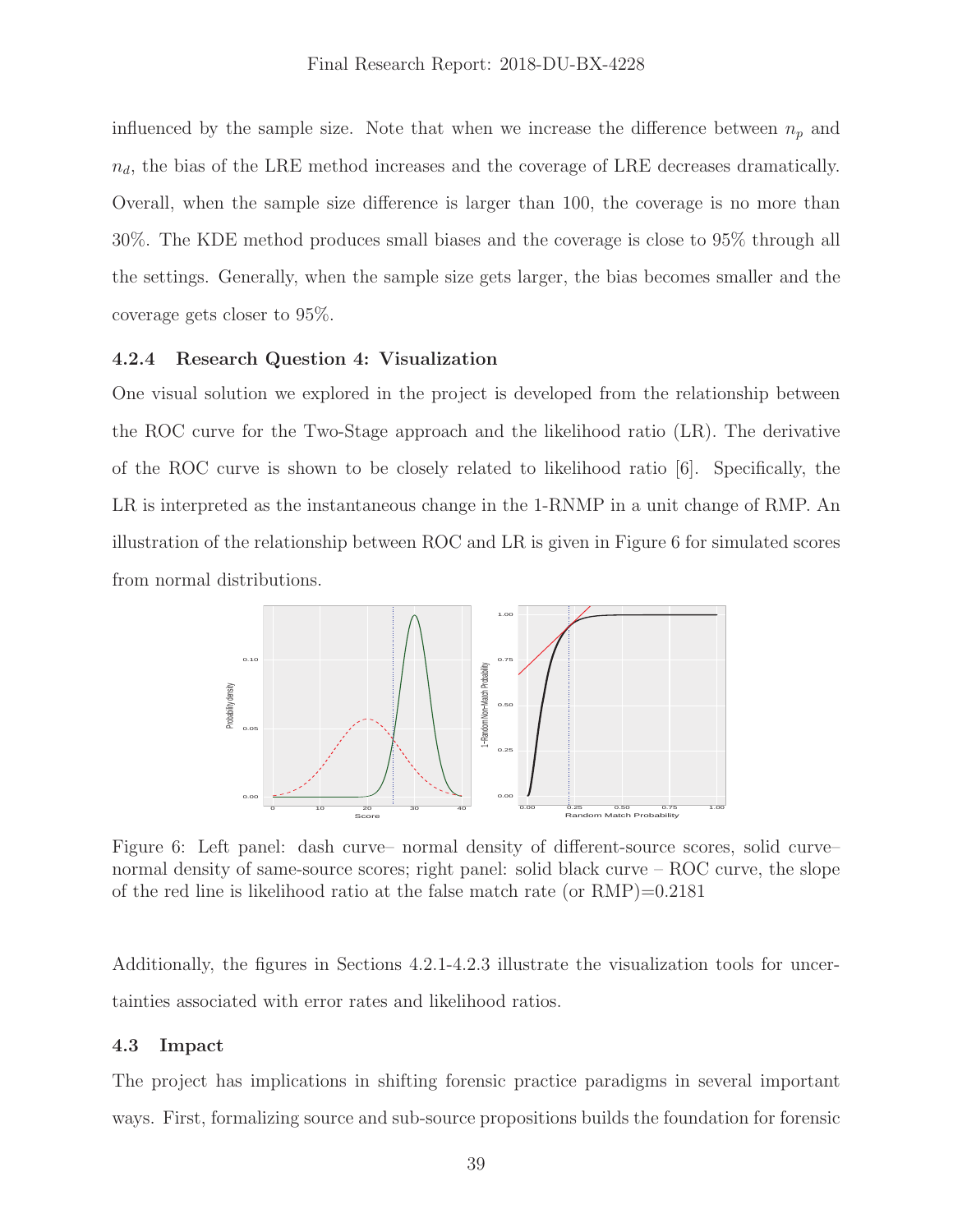<span id="page-41-0"></span>evidence interpretation. Second, the proposed paradigm based on error rates involves the interpretation of forensic evidence in a similarity stage and an exclusion stage. The paradigm is more intuitive for forensic scientists to understand than giving one single number based on likelihood ratio. Interpreting the forensic evidence in separate stages also provides the jury more information than the likelihood ratio. Finally, a set of visualization tools developed in the project present forensic examiners intuitive statistical graphics about the uncertainty associated with error rate based methods for quantifying evidence.

The work performed for this project has supported the Federal Bureau of Investigation Laboratory Division on research projects related to the interpretation of forensic evidence from handwriting and improvised explosive devices. The work performed has also supported National Institute of Standards and Technology on research projects related to accuracy evaluation of biometrics algorithms.

# **5 Artifacts**

# **5.1 List of Products**

- 1. Zhang, W, **Tang, LL**, Li, Q, Liu, A, Lee, M-LT. Order-restricted inference for clustered ROC data with application to fingerprint matching accuracy. *Biometrics*. 2020; 76: 863– 873. <https://doi.org/10.1111/biom.13177>
- 2. **Larry Tang**, Xiaochen Zhu, Ty Nguyen, **Danica M. Ommen**, **Elham Tabassi**. Score-based Likelihood Ratios based on ROC Curve Analysis and the Variabilities of the Likelihood Ratios, submitted to Science and Justice.
- 3. Dr. Larry Tang and his student Mengling He developed a Shiny app for evaluating the error rates and providing the variability of the error rates. The link to the Shiny app is [https://forensicaccuracy.shinyapps.io/order\\_constrained\\_ROC\\_](https://forensicaccuracy.shinyapps.io/order_constrained_ROC) calculation/.
- 4. The R codes and the datasets are provided at: [https://sites.google.com/view/](https://sites.google.com/view) larrytang/software?authuser=0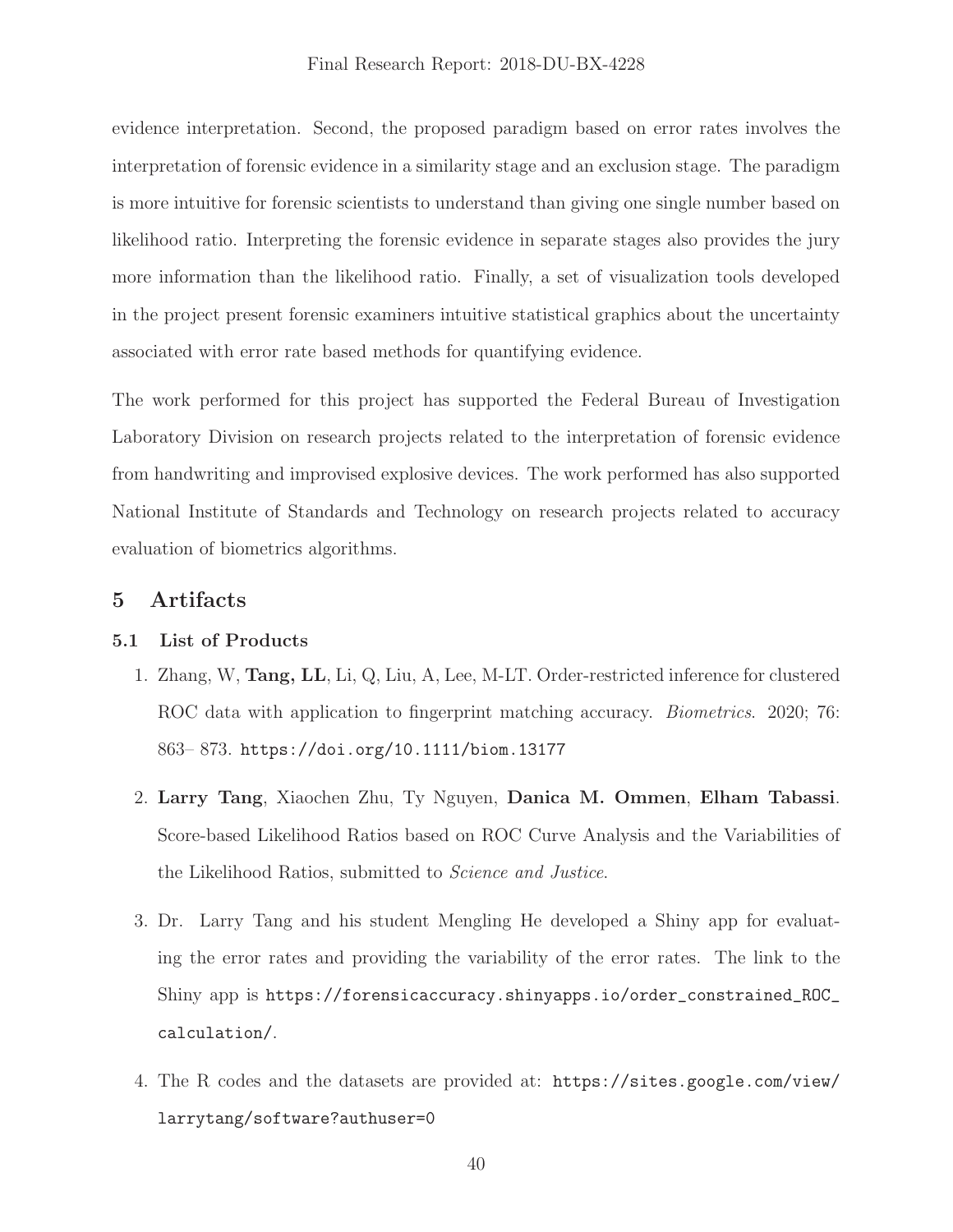### <span id="page-42-0"></span>**5.2 Data Sets Generated**

None.

#### **5.3 Dissemination Activities**

Conference Presentations

- **Feb 2019 -** Drs. Chris Saunders and Danica Ommen presented "On the Development of Score Rules for the Pairwise Sample Comparison of Particle Micromorphometry of Aluminum (Al) Powders" at the 2019 American Academy of Forensic Sciences Conference.
- **Sept 2019 -** Dr. Danica Ommen presented "Which Forensic Likelihood Ratio Approach is Better?" at the 10<sup>th</sup> International Workshop on Simulation and Statistics.
- **Sept 2019 -** Dr. Chris Saunders presented (with Dr. Danica Ommen as coauthor) "The Incorporation of U-processes for Bayesian Approaches to Pattern Recognition with Application to Forensic Source Identification" at the 10<sup>th</sup> International Workshop on Simulation and Statistics.
- **Sept 2019 -** Dr. Larry Tang presented (with Dr. Danica Ommen as coauthor) "The Confidence Interval for the Likelihood Ratio with Application to Biometrics" at the  $10<sup>th</sup>$ International Workshop on Simulation and Statistics.
- **Sept 2019 -** Ms. Cami Fuglsby presented (with Drs. Chris Saunders and Danica Ommen as coauthors) the poster "A Class of Score Functions for the Analysis of Kinematic Handwriting Data" at the 10<sup>th</sup> International Workshop on Simulation and Statistics.
- **Feb 2020 -** Ms. Cami Fuglsby presented (with Drs. Chris Saunders and Danica Ommen as coauthors) "The Interaction of Writing Profiles and Automated Scoring Rules" at the 2020 American Academy of Forensic Sciences Conference.
- **Mar 2020 -** Dr. Xiaochen Zhu presented (with Dr. Larry Tang as coauthor) "ROC Methodology For Estimating Source-matching Likelihood Ratios and Evaluating Demographic Effects" at the Pittcon 2020 conference.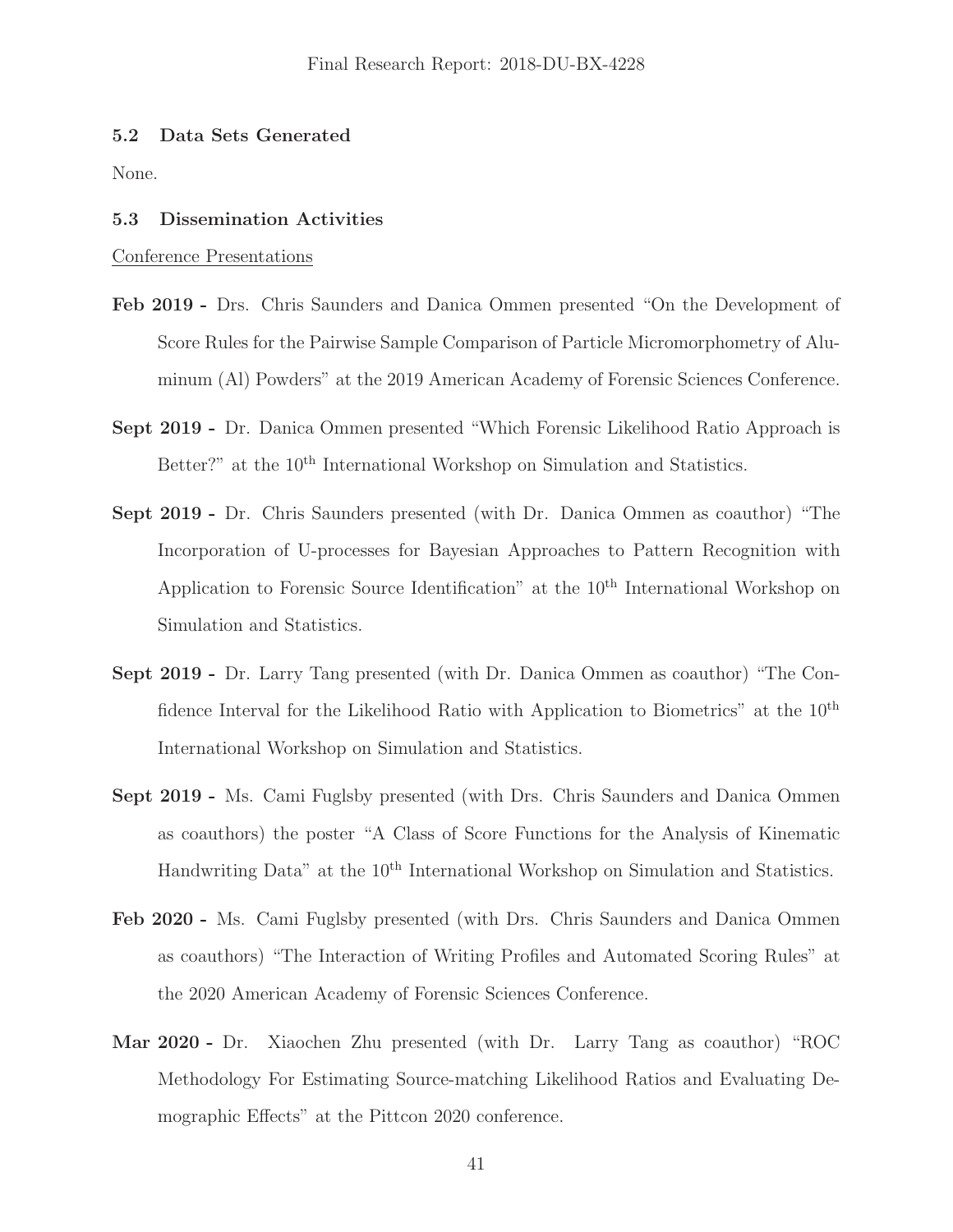- **Aug 2020 -** Dr. Danica Ommen presented (with Drs. Larry Tang and Christopher Saunders as coauthors) "A Method of Forensic Evidence Interpretation Using Error Rates" at the Joint Statistical Meetings .
- **Dec 2020 -** Dr. Danica Ommen presented (with Drs. Larry Tang and Christopher Saunders as coauthors) "A Method of Forensic Evidence Interpretation Using Error Rates" at the International Chinese Statistical Association (ICSA) Applied Statistics Symposium.
- **Dec 2020 -** Dr. Chris Saunders presented (with Dr. Danica Ommen as coauthor) "Bayesian Characterizations Of U-processes Used In Pattern Recognition With Application To Forensic Source Identification" at the International Chinese Statistical Association (ICSA) Applied Statistics Symposium.
- **Dec 2020 -** Dr. Xiaochen Zhu presented (with Dr. Larry Tang as coauthor) "Order-Constrained ROC Regression with Application to Facial Recognition" at the International Chinese Statistical Association (ICSA) Applied Statistics Symposium.

Seminars/Workshops

- **Jan 2019 -** Dr. Chris Saunders organized an invited session "Forensic Statistics" for the 10th International Workshop on Simulation and Statistics in Salzburg, Austria.
- **Feb 2019 -** Dr. Larry Tang presented "Order-Restricted Inference for Evaluating Error Rates with Application to Fingerprint Matching" in the Department of Biostatistics, Bioinformatics & Biomathematics at Georgetown University.
- **Mar 2019 -** Dr. Larry Tang presented "Order-Restricted Inference for Evaluating Error Rates with Application to Fingerprint Matching" in the Department of Statistics at University of Central Florida.
- **Sept 2019 -** Dr. Tang gave a tutorial titled "Estimation of Soft-biometrics from fingerprints" at 10th IEEE International Conference on Biometrics: Theory, Applications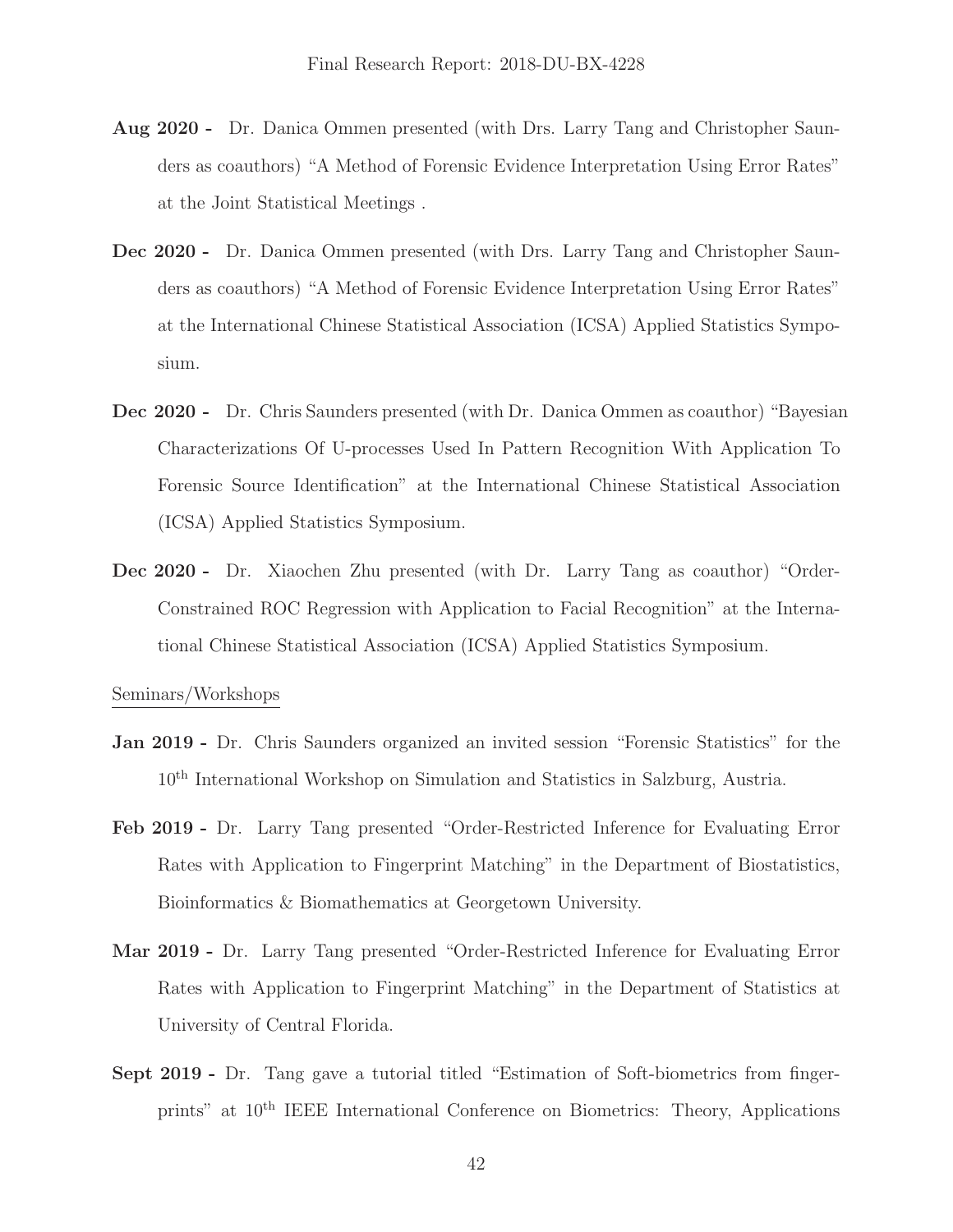and Systems (BTAS)

- **Dec 2019 -** Dr. Larry Tang organized an invited session "Current advances in forensic statistics" for the International Chinese Statistical Association (ICSA) Applied Statistics Symposium.
- **Jan 2021 -** Dr. Chris Saunders organized a topic contributed session "Bias and Interpretability in Biometrics for Forensic Science" for the 2021 Joint Statistical Meetings 2021.

# **References**

- [1] Colin G. G. Aitken, Paul Roberts, and Graham Jackson. Fundamentals of Probability and Statistical Evidence in Criminal Proceedings; Guidance for Judges, Lawyers, Forensic Scientists and Expert Witnesses. Royal Statistical Society's Working Group on Statistics and the Law, London, UK, 1st edition, 2010.
- [2] D. Ashbaugh. Quantitative-qualitative Friction Ridge Analysis: An Introduction to Basic and Advanced Ridgeology. Florida: CRC Press, 1999.
- [3] D. Bamber. The area above the ordinal dominance graph and the area below the receive operating characteristic graph. Journal of Mathematical Psychology, 12:387–415, 1975.
- [4] Charles E.H. Berger and Klaas Slooten. The LR does not exist. Science and Justice, 56(5):388–391, 2016.
- [5] A. Biedermann, S. Bozza, F. Taroni, and C. G. G. Aitken. Reframing the debate: A question of probability, not of likelihood ratio. Science and Justice, 56(5):392–396, 2016.
- [6] Bernard CK Choi. Slopes of a receiver operating characteristic curve and likelihood ratios for a diagnostic test. American Journal of Epidemiology, 148(11):1127–1132, 1998.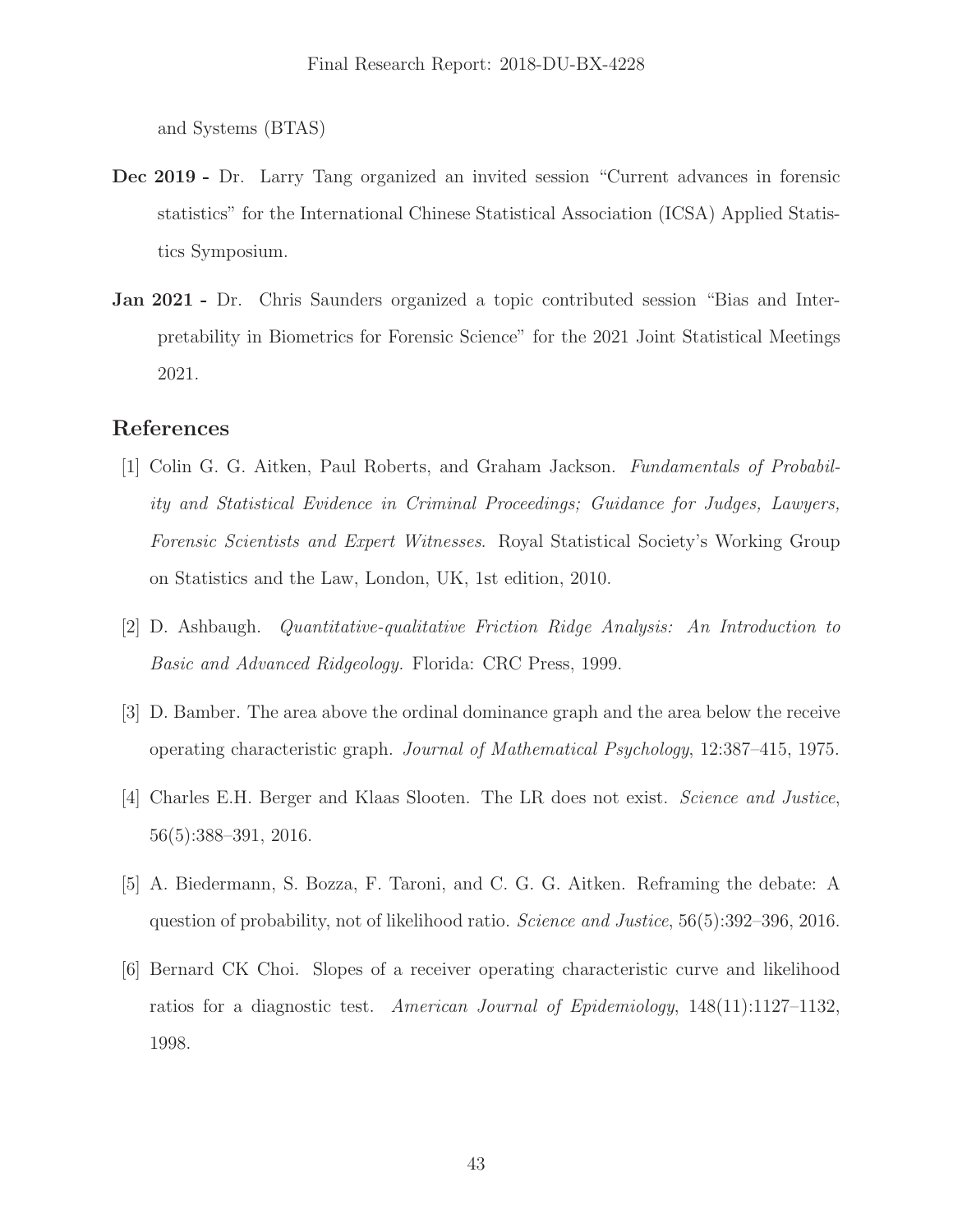- [7] R Cook, I W Evett, G Jackson, P J Jones, and J A Lambert. A hierarchy of propositions: deciding which level to address in casework. Science and Justice, 38(4):231–239, 1998.
- [8] James M. Curran. Admitting to uncertainty in the LR. Science and Justice, 56(5):380– 382, 2016.
- [9] A. Philip Dawid. Forensic likelihood ratio: Statistical problems and pitfalls. Science and Justice, 57:73–75, 2017.
- [10] Ross H Day and Erica J Stecher. Sine of an illusion. Perception, 20(1):49–55, 1991.
- [11] European Network of Forensic Science Institutes. ENFSI Guideline for Evaluative Reporting in Forensic Science, 2015.
- [12] IW Evett and JA Lambert. The interpretation of refractive index measurements. iii. Forensic Science International, 20(3):237–245, 1982.
- [13] David Faraggi and Benjamin Reiser. Estimation of the area under the ROC curve. Statistics in medicine, 21(20):3093–3106, 2002.
- [14] Cami Fuglsby. U-statistics for characterizing forensic sufficiency studies. South Dakota State University, MS Thesis, 2017.
- [15] Cami Fuglsby, Christopher Saunders, Danica M. Ommen, and Michael P. Caligiuri. Use of an automated system to evaluate feature dissimilarities in handwriting under a two-stage evaluative process. Journal of Forensic Sciences, 65(6):2080–2086, 2020.
- [16] Mislav Grgic, Kresimir Delac, and Sonja Grgic. Scface–surveillance cameras face database. Multimedia tools and applications, 51(3):863–879, 2011.
- [17] J.A. Hanley and B.J. McNeil. The meaning and use of the area under a receiver operating characteristic (ROC) curve. Radiology, 143:29–36, 1982.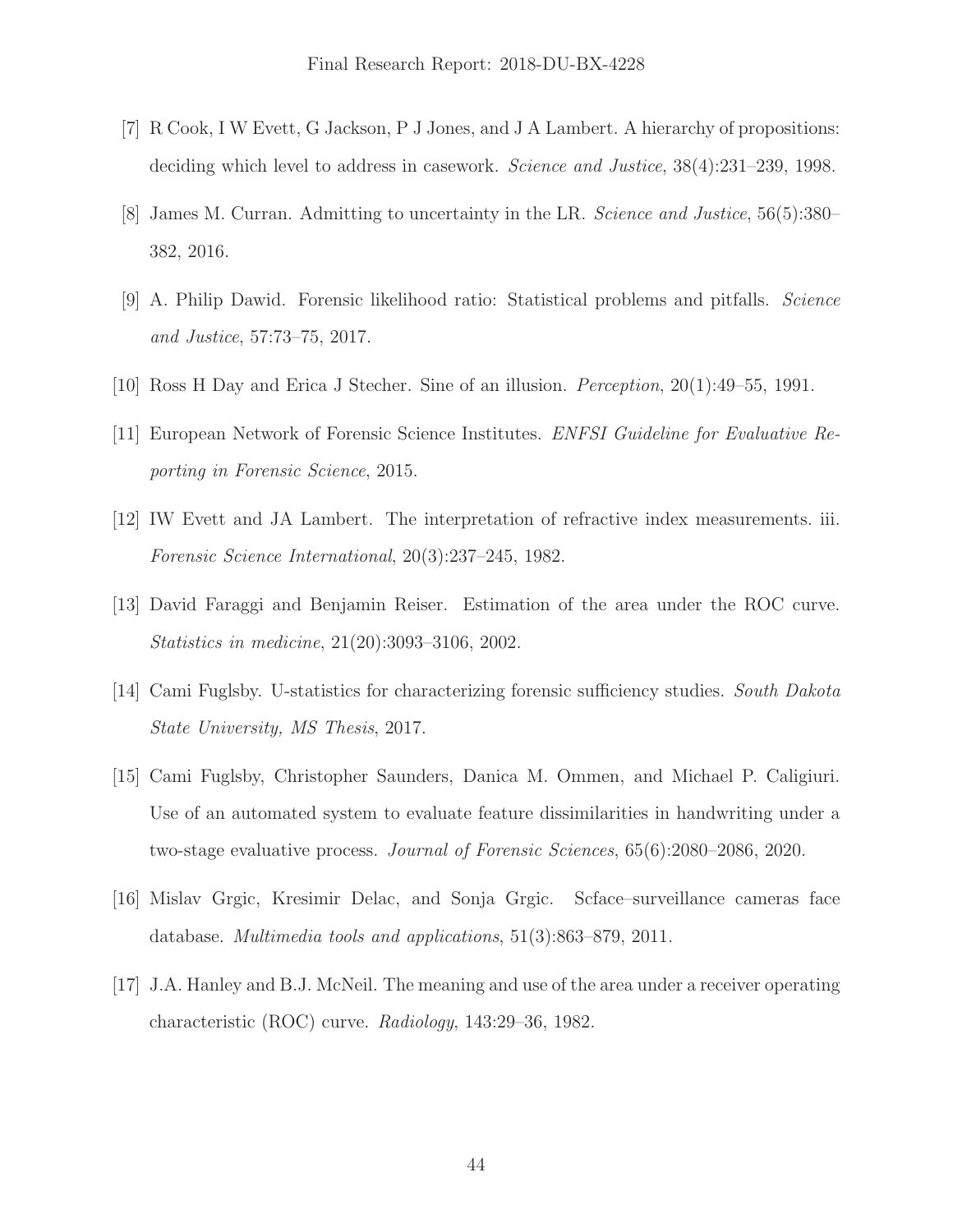- [18] James A. Hanley and Karim O. Hajian-Tilaki. Sampling variability of nonparametric estimates of the areas under receiver operating characteristic curves: An update. Academic Radiology, 4(1):49 – 58, 1997.
- [19] Hariharan K Iyer and Steven P Lund. Likelihood ratio as weight of forensic evidence: A closer look. Journal of Research (NIST JRES)-, 122(Journal of Research (NIST JRES)-), 2017.
- [20] C E Metz Jiang and R M Nishikawa. A receiver operating characteristic partial area index for highly sensitive diagnostic tests. Radiology, 201:3:745–750, 1996.
- [21] Paul L Kirk. The ontogeny of criminalistics. The Journal of Criminal Law, Criminology, and Police Science, 54(2):235–238, 1963.
- [22] Quon Yin Kwan. Inference of Identify of Source. Ph.D. Dissertation in Criminology, University of California, Berkeley, 1977.
- [23] Dennis V Lindley. A statistical paradox. *Biometrika*,  $44(1/2):187-192$ , 1957.
- [24] DV Lindley. A problem in forensic science. Biometrika, 64(2):207–213, 1977.
- [25] D. Maltoni, M. Dario, A. K. Jain, and S. Prabhakar. Handbook of Fingerprint Recognition. London: Springer-Verlag, 2009.
- [26] Geoffrey S. Morrison and Ewald Enzinger. What should a forensic practitioner's likelihood ratio be? *Science and Justice*, 56(5):374–379, 2016.
- [27] Geoffrey Stewart Morrison. Measuring the validity and reliability of forensic likelihoodratio systems. Science and Justice, 51(3):91–98, 2011.
- [28] National Institute of Standards and Technology. Technical Colloquium on the Weight of Evidence. <https://www.nist.gov/news-events/events/2017/06/technical-colloquium>weight-evidence, June 2017. U.S. Department of Commerce.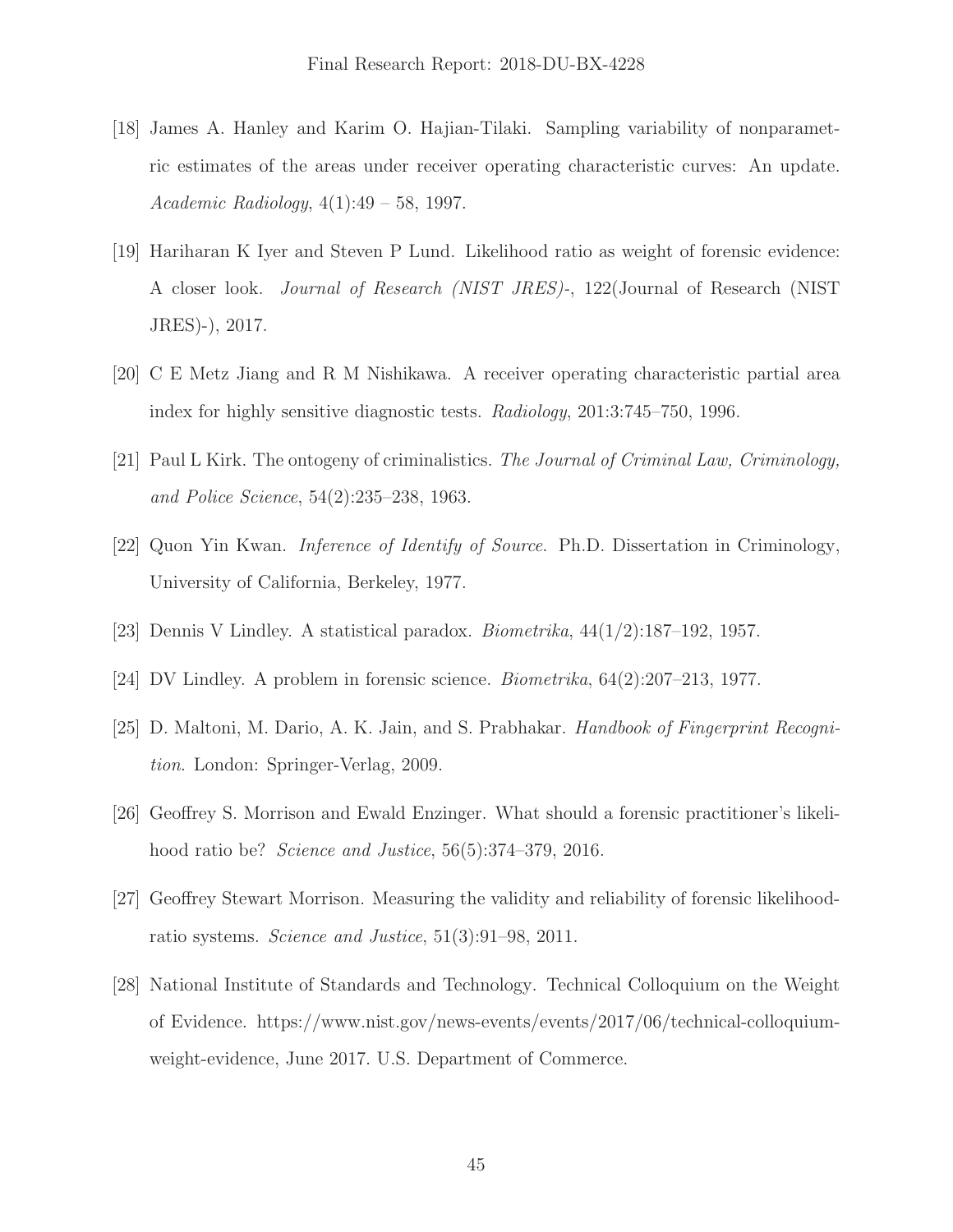- [29] National Research Council Committee on Identifying the Needs of the Forensic Sciences Community. Strengthening Forensic Science in the United States: A Path Forward. The National Academies Press, Washington, D.C., USA, 2009.
- [30] Danica M. Ommen, Cami Fuglsby, and Michael P. Caligiuri. Advances toward validating examiner writership opinion based on handwriting kinematics. Forensic Science International, 318:110644, 2021.
- [31] Danica M Ommen and Christopher P Saunders. Building a unified statistical framework for the forensic identification of source problems. Law, Probability and Risk,  $17(2)$ :179– 197, 05 2018.
- [32] Danica M. Ommen and Christopher P. Saunders. A problem in forensic science highlighting the differences between the bayes factor and likelihood ratio. *Statist. Sci.*, 36(3):344–359, 2021.
- [33] Danica M. Ommen, Christopher P. Saunders, and Cedric Neumann. An argument against presenting interval quantifications as a surrogate for the value of evidence. Science and Justice, 56(5):383–387, 2016.
- [34] JB Parker. A statistical treatment of identification problems. Journal of the Forensic Science Society, 6(1):33–39, 1966.
- [35] P Jonathon Phillips. A cross benchmark assessment of a deep convolutional neural network for face recognition. In IEEE International Conference on Automatic Face  $\mathcal{B}$ Gesture Recognition. IEEE, 2017.
- [36] President's Council of Advisors on Science and Technology. Forensic Science in Criminal Courts: Ensuring Scientific Validity of Feature-comparison Methods, 2016.
- [37] R Development Core Team. R: A Language and Environment for Statistical Computing. R Foundation for Statistical Computing, Vienna, Austria, 2008. ISBN 3-900051-07-0.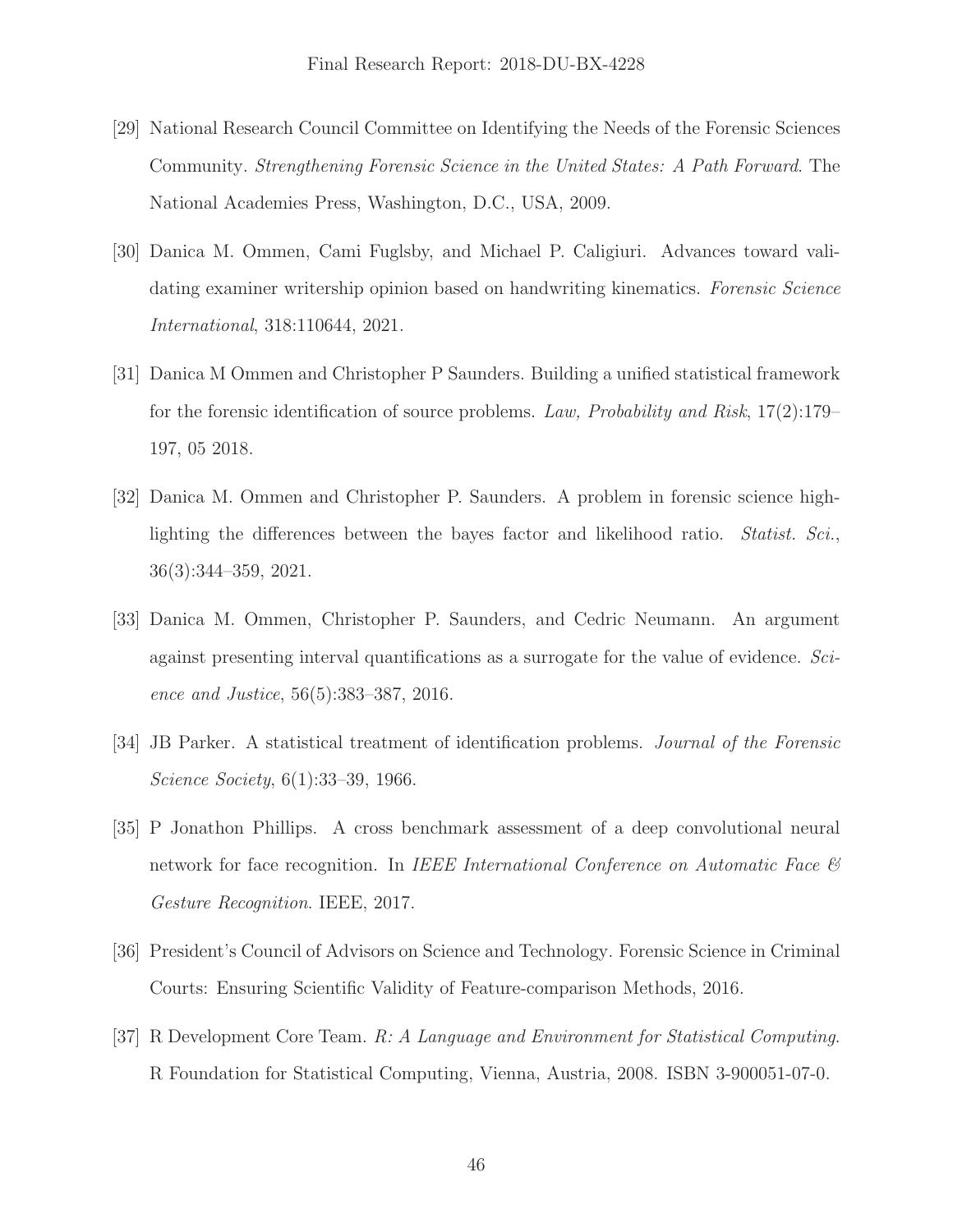- [38] David A Schum. The evidential foundations of probabilistic reasoning. Northwestern University Press, 1994.
- [39] David E Shapiro. The interpretation of diagnostic tests. Statistical Methods in Medical Research, 8(2):113–134, 1999.
- [40] M. J. Sjerps, I. Alberink, A. Bolck, R. Stoel, P. Vergeer, and J. H. van Zanten. Uncertainty and LR; to integrate or not to integrate, that's the question. Law, Probability, and Risk, 15(1):23–29, March 2016.
- [41] Franco Taroni, Silvia Bozza, Alex Biedermann, and Colin G. G. Aitken. Dismissal of the illusion of uncertainty in the assessment of a likelihood ratio. Law, Probability, and *Risk*,  $15(1):1-16$ , March 2016.
- [42] Duncan Taylor, Tacha Hicks, and Christophe Champod. Using sensitivity analyses in Bayesian Networks to highlight the impact of data paucity and direct future analyses: a contribution to the debate on measuring and reporting the precision of likelihood ratios. Science and Justice, 56(5):402–410, 2016.
- [43] William C Thompson, Nicholas Scurich, Rachel Dioso-Villa, and Brenda Velazquez. Evaluating negative forensic evidence: When do jurors treat absence of evidence as evidence of absence? Journal of Empirical Legal Studies, 14(3):569–591, 2017.
- [44] Bradford T Ulery, R Austin Hicklin, JoAnn Buscaglia, and Maria Antonia Roberts. Accuracy and reliability of forensic latent fingerprint decisions. Proceedings of the National Academy of Sciences, 108(19):7733–7738, 2011.
- [45] Ardo van den Hout and Ivo Alberink. Posterior distributions for likelihood ratios in forensic science. Science and Justice, 56(5):397–401, 2016.
- [46] Susan VanderPlas and Heike Hofmann. Signs of the sine illusion?why we need to care. Journal of Computational and Graphical Statistics, 24(4):1170–1190, 2015.